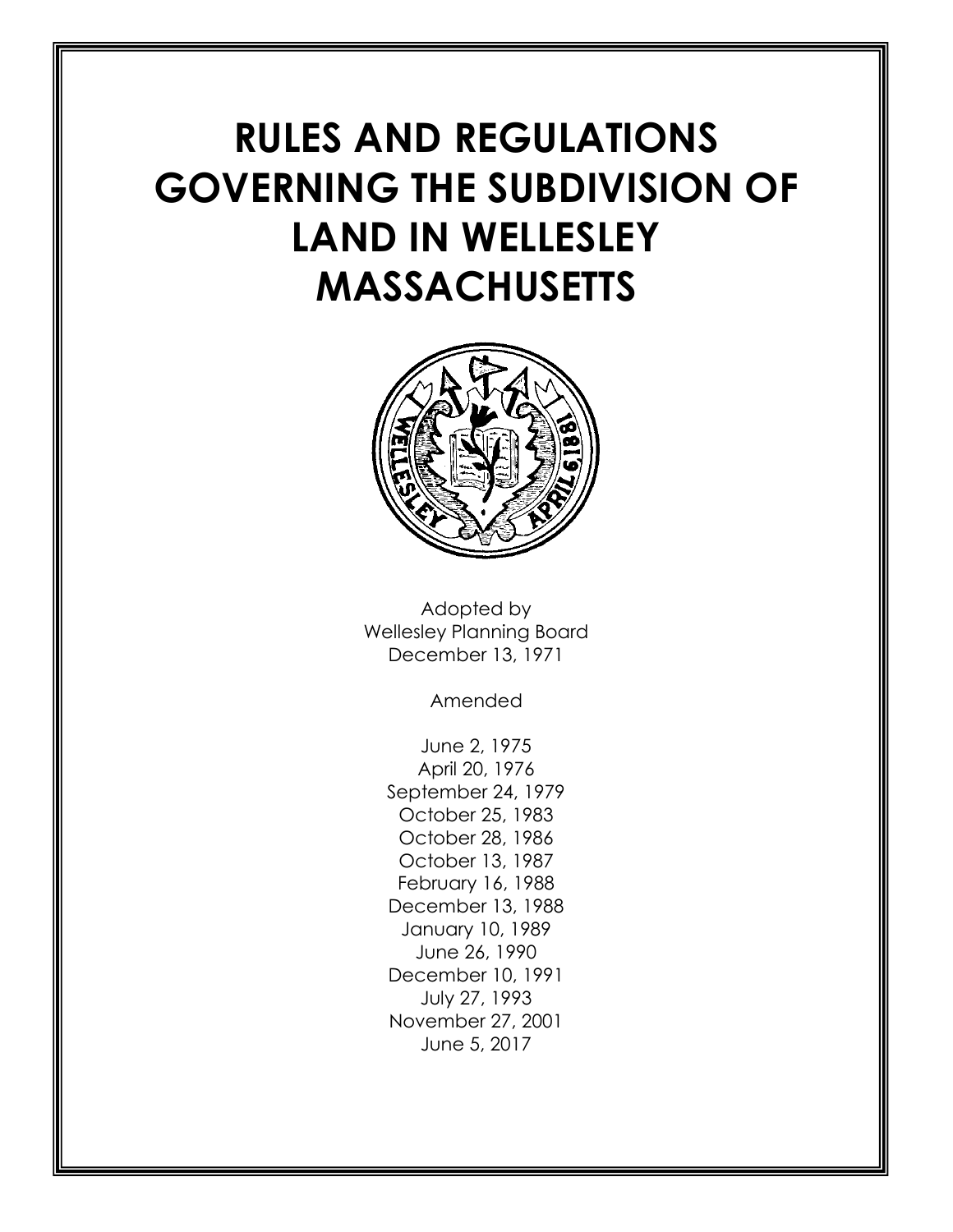## RULES AND REGULATIONS GOVERNING THE SUBDIVISION

## OF LAND IN WELLESLEY, MASSACHUSETTS

| A.              |                                                                      |          |
|-----------------|----------------------------------------------------------------------|----------|
| <b>B.</b>       |                                                                      |          |
| $\mathcal{C}$ . |                                                                      |          |
| D.              |                                                                      |          |
| E.              |                                                                      |          |
|                 |                                                                      |          |
| A.              |                                                                      |          |
| <b>B.</b>       |                                                                      |          |
| $\mathcal{C}$ . |                                                                      |          |
| A.<br><b>B.</b> | 1.<br>2.<br>3.<br>1.<br>2.<br>3.<br>4.<br>5.<br>6.<br>7.<br>8.<br>9. | 22<br>26 |
|                 |                                                                      | 26       |
| A.              |                                                                      | 26       |
| <b>B.</b>       |                                                                      | 26       |
|                 | 1.                                                                   | 26       |
|                 | 2.                                                                   | 27       |
|                 | 3.                                                                   | 28       |
|                 | 4.                                                                   | 28       |
| $\mathcal{C}$ . |                                                                      | 29       |
|                 | 1.                                                                   | 29       |
|                 |                                                                      |          |

Town of Wellesley

**Subdivision Rules and Regulations** Adopted December 13, 1971; Last Amended June 5, 2017 Page 2 of 40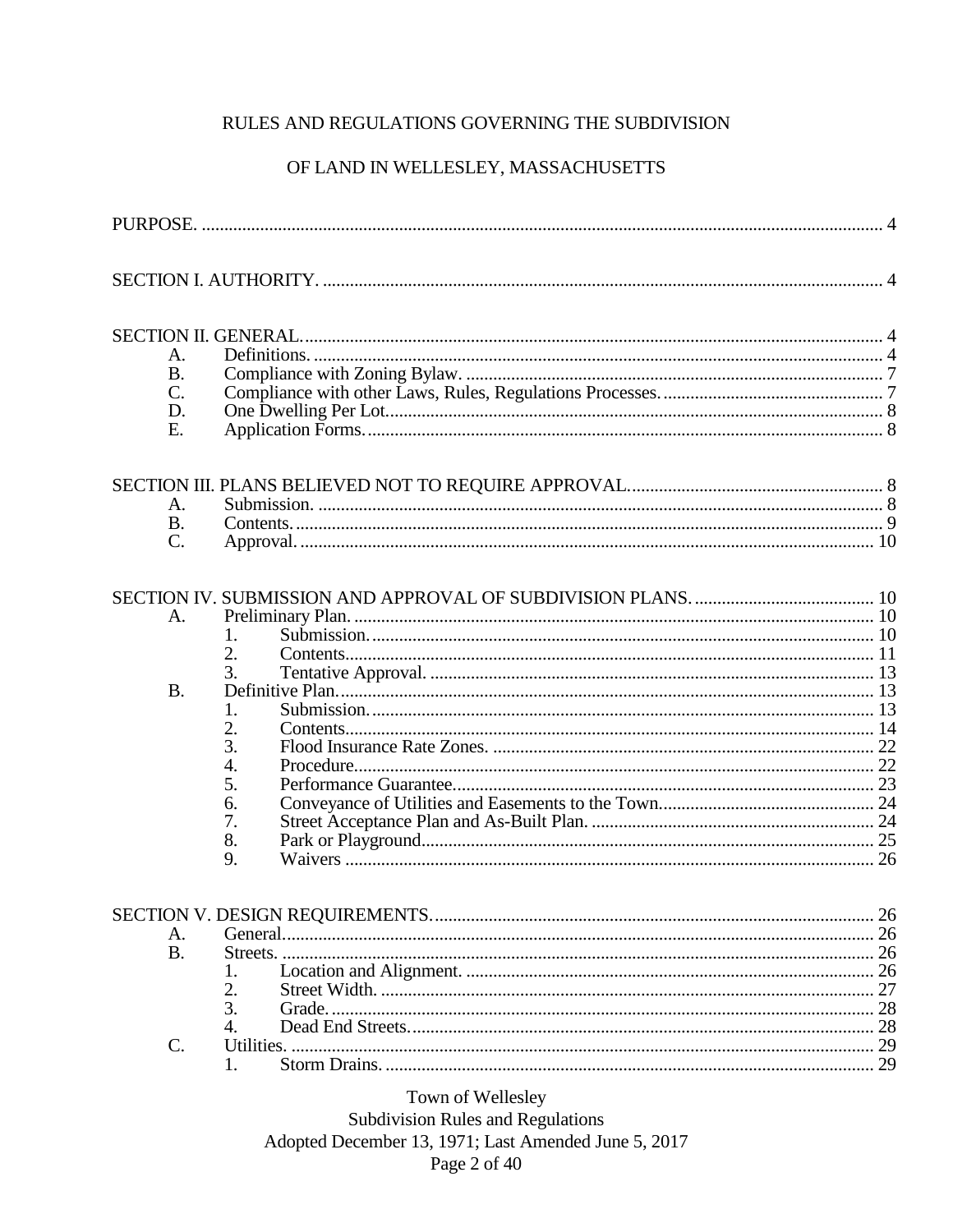| E            |  |
|--------------|--|
| $\mathbf{F}$ |  |
|              |  |

| А. |  |
|----|--|
| B. |  |
|    |  |
| D. |  |
| Е. |  |
| F. |  |
| G. |  |
| Н. |  |
|    |  |
|    |  |
| K. |  |
|    |  |
| M. |  |
| N. |  |

| $\mathsf{A}_{\cdot}$ |  |
|----------------------|--|
| <b>B.</b>            |  |
| $\mathsf{C}$         |  |
| D                    |  |
| $\mathbf{E}$         |  |
|                      |  |

|--|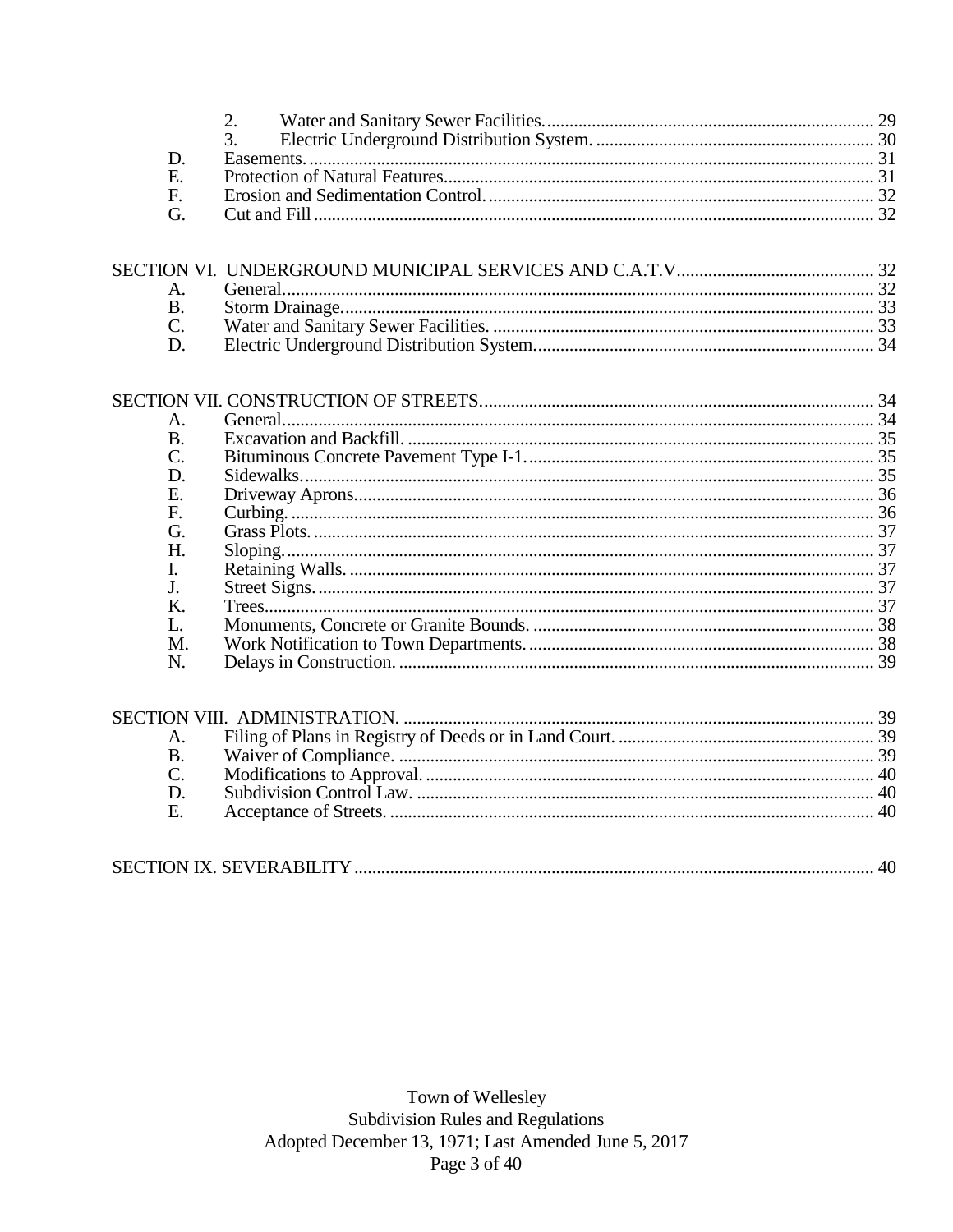#### PURPOSE.

The Planning Board has adopted the following set of Rules and Regulations governing the subdivision of land for the purpose of protecting the safety, convenience and welfare of the inhabitants of Wellesley. These Rules and Regulations are intended to:

- 1. provide for adequate access to all the lots in a subdivision by ways that will be safe and convenient;
- 2. lessen congestion in such ways and in the adjacent public ways;
- 3. reduce danger to life and limb in the operation of motor vehicles;
- 4. secure safety in the case of fire, flood, panic and other emergencies
- 5. insure compliance with applicable zoning ordinances or bylaws;
- 6. secure adequate provision for water, sewerage, drainage, underground utility services, fire, police and other similar municipal equipment, and street lighting and other requirements where necessary in a subdivision;
- 7. coordinate the ways in a subdivision with each other, with the public ways in Wellesley and with the ways in a neighboring subdivision; and
- 8. insure compliance with the recommendations of the Board of Health

#### SECTION I. AUTHORITY.

These Rules and Regulations, adopted under the provisions of Chapter 41, Sections 81K to 81GG, inclusive, M.G.L. together with the Rules and Regulations of the Wellesley Municipal Light Board as they apply to subdivision, shall be effective on and after January 1, 1972, and shall remain in effect until modified or amended by the Wellesley Planning Board.

No person shall make a subdivision of any land in Wellesley unless the plan for such subdivision has been submitted to the Planning Board for its approval, showing the lots into which such land is to be divided and the ways already existing or which are to be provided for furnishing access to such lots, and until the Planning Board has approved such plan in the manner hereinafter provided.

#### SECTION II. GENERAL.

- A. Definitions.
	- 1. Applicant: An owner, or agent, representative, or assigns (Chapter 41, Section 81L, M.G.L.).

Town of Wellesley Subdivision Rules and Regulations Adopted December 13, 1971; Last Amended June 5, 2017 Page 4 of 40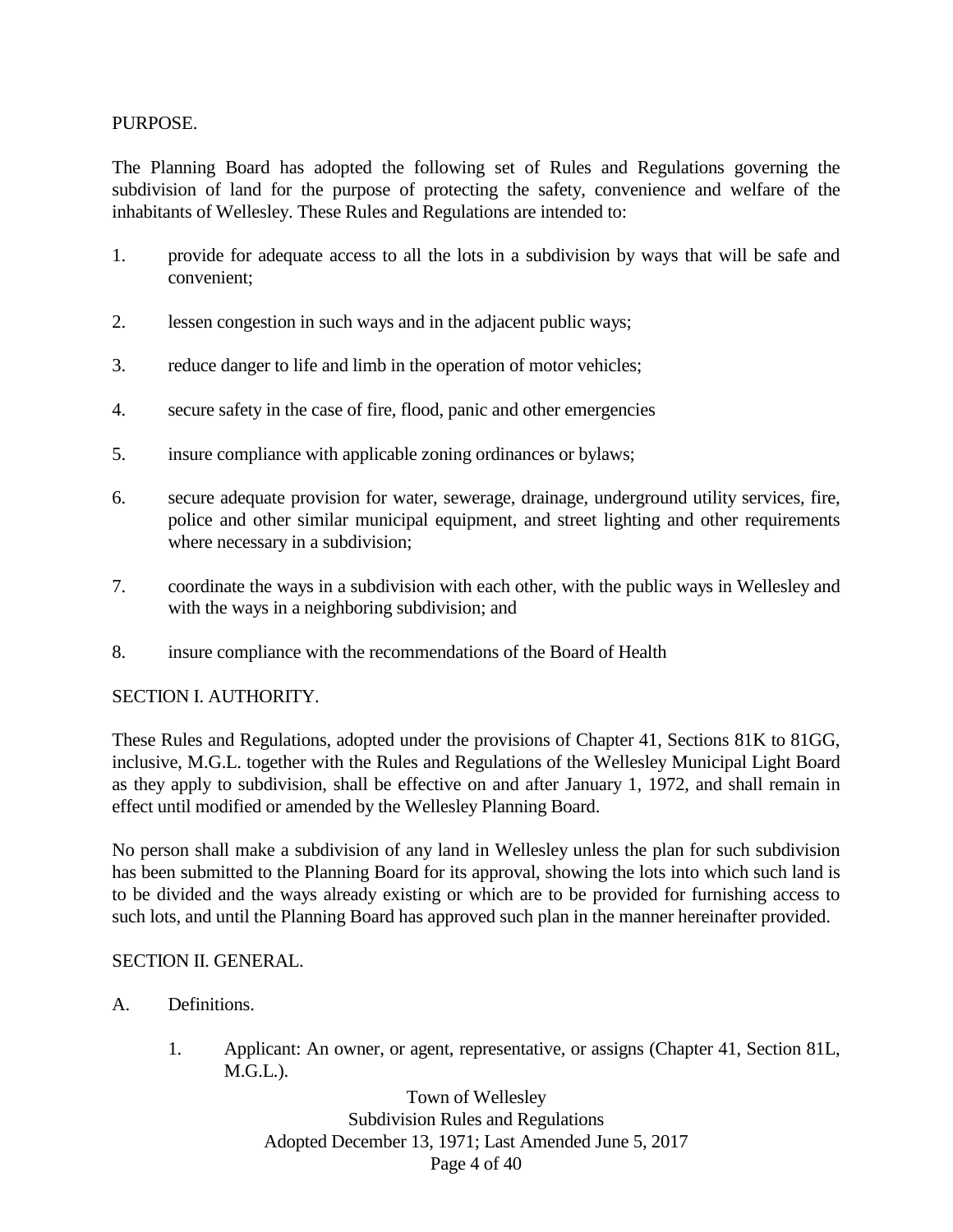- 2. Approval:
	- a. Final: Approval by the Board of a definitive plan submitted in accordance with Section IV. B. of these Rules and Regulations and Chapter 41, Section 81T, M.G.L.
	- b. Tentative: Approval by the Board of a preliminary plan submitted in accordance with Section IV. A. of these Rules and Regulations and Chapter 41, Section 81S, M.G.L.
- 3. Board: The Planning Board of the Town of Wellesley.
- 4. Board of Public Works: The Board of Public Works of the Town of Wellesley.
- 5. Developer and/or Subdivider: An applicant who submits a preliminary or definitive plan to the Planning Board for approval.
- 6. Frontage: A lot boundary line which abuts
	- a. a public way or a way which the town clerk certifies is maintained and used as a public way, or
	- b. a way shown on a plan theretofore approved and endorsed in accordance with the Subdivision Control Law, or
	- c. a way in existence when the Subdivision Control Law became effective in the town having, in the opinion of the Planning Board, sufficient width suitable grades and adequate construction to provide for the needs of vehicular traffic in relation to the proposed use of the land abutting thereon or served thereby, and for the installation of municipal services to serve such land and the buildings erected or to be erected thereon.
- 7. Lot: An area of land in one ownership with definite boundaries, used or available for use as the site of one or more buildings complying with the area, frontage and other requirements of the Zoning Bylaw of the Town of Wellesley (Chapter 41, Section 81L, M.G.L.).
- 8. M.G.L.: The General Laws of the Commonwealth of Massachusetts, as amended.
- 9. Municipal Services: Public utilities furnished by the Town of Wellesley, such as water, sewerage and electricity (Chapter 41, Section 81L, M.G.L.).

Town of Wellesley Subdivision Rules and Regulations Adopted December 13, 1971; Last Amended June 5, 2017 Page 5 of 40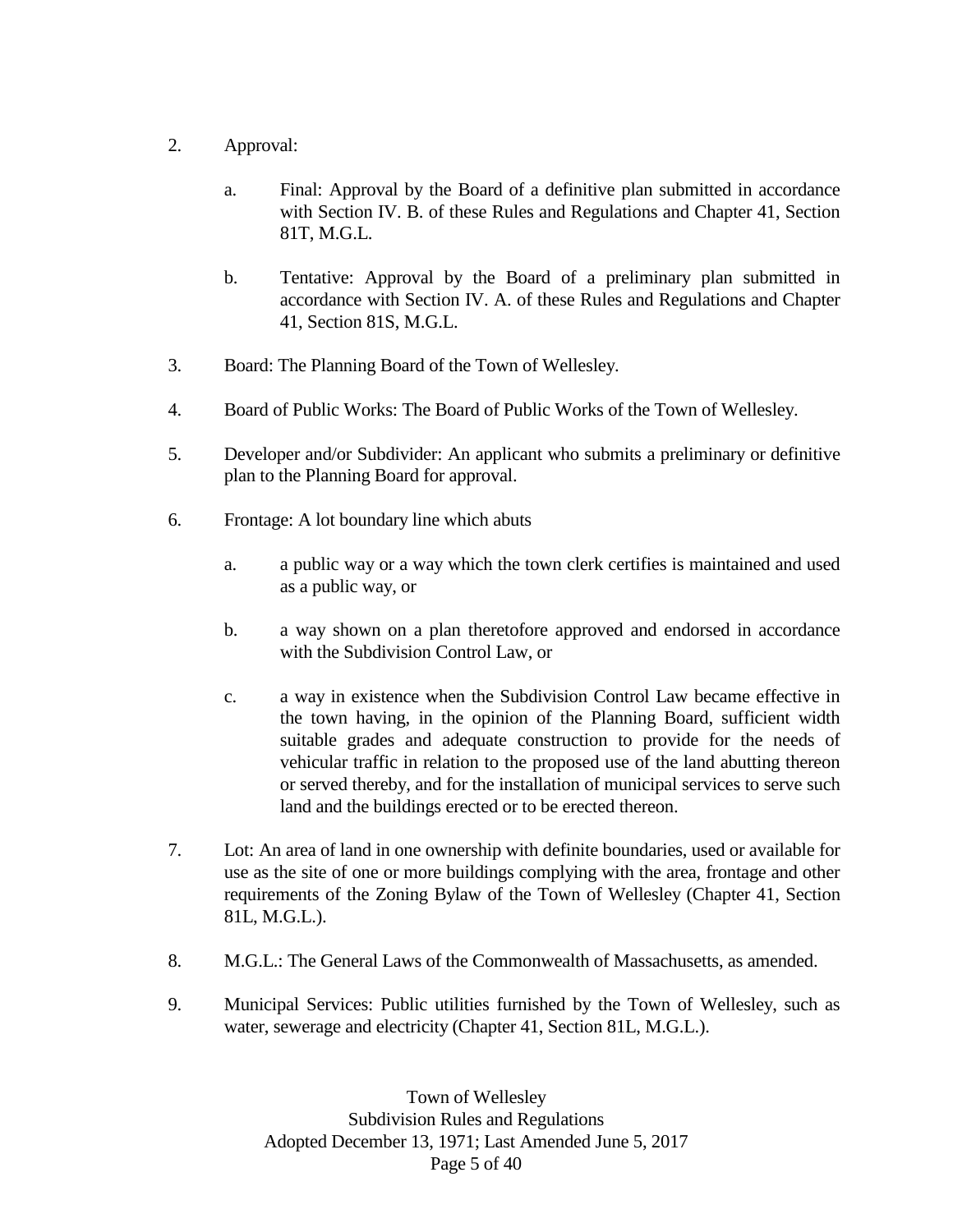- 10. Owner: The owner of record as shown by the records in the Norfolk County Registry of Deeds or Land Registration Office.
- 11. Person: An individual, two or more individuals, a partnership, association or corporation.
- 12. Plan:
	- a. Definitive: A plan of a proposed subdivision or re-subdivision submitted in accordance with Section IV. B. of these Rules and Regulations and Chapter 41, Section 81T, M.G.L.
	- b. Preliminary: A plan of a proposed subdivision or re-subdivision submitted in accordance with Section IV. A. of these Rules and Regulations and Chapter 41, Section 81T, M.G.L.
- 13. Profile: A vertical section of streets, storm drainage and sanitary sewer facilities.
- 14. Registered Mail: Registered or certified mail.
- 15. Registry of Deeds: The Registry of Deeds of the County of Norfolk, including when appropriate, the recorder of the Land Court.
- 16. Roadway: The portion of a street intended for vehicular use.
- 17. Rules and Regulations: The Rules and Regulations Governing the Subdivision of Land in Wellesley Massachusetts as adopted and amended by the Wellesley Planning Board pursuant to Section 81Q of the Subdivision Control Law (M.G.L.).
- 18. Street:
	- a. Suburban Arterial: A street which, in the opinion of the Board, is being or will be used primarily as a thoroughfare between different cities and/or towns.
	- b. Neighborhood Collector: A street which, in the opinion of the Board, is being or will be used to collect traffic from several local streets.
	- c. Local: A street which, in the opinion of the Board, is being or will be used primarily to provide access to the lots abutting on such street.
- 19. Subdivider: See Developer.

Town of Wellesley Subdivision Rules and Regulations Adopted December 13, 1971; Last Amended June 5, 2017 Page 6 of 40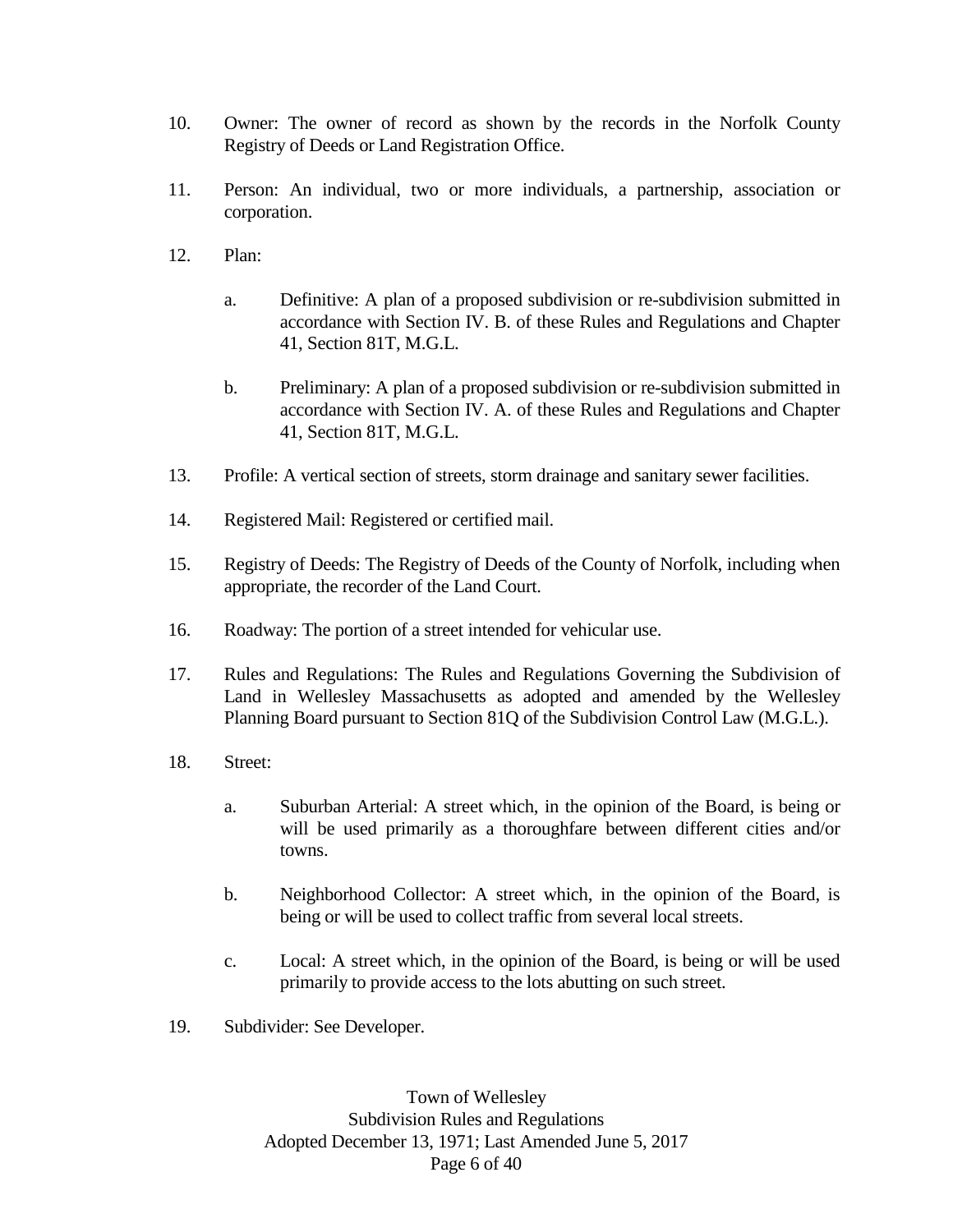- 20. Subdivision: Subdivision shall mean the division of a tract of land into two or more lots and shall include re-subdivision, and when appropriate to the context, shall relate to the process of subdivision of the land or territory subdivided; provided, however, that the division of a tract of land into two or more lots shall not be deemed to constitute a subdivision within the meaning of the Subdivision Control Law, if, at the time when it is made, every lot within the tract so divided has frontage on:
	- a. a public way or a way which the clerk of the city or town certifies is maintained and used as a public way, or
	- b. a way shown on a plan theretofore approved and endorsed in accordance with the Subdivision Control Law, or
	- c. a way in existence when the Subdivision Control Law became effective in the city or town in which the land lies, having, in the opinion of the Planning Board, sufficient width, suitable grades and adequate construction to provide for the needs of vehicular traffic in relation to the proposed use of the land abutting thereon or served thereby, and for the installation of municipal services to serve such land and the buildings erected or to be erected thereon.

Such frontage shall be of at least such distance as is then required by the Wellesley Zoning Bylaw for erection of a building on such lot. Conveyances or other instruments adding to, taking away from or changing the size and shape of, lots in such a manner as not to leave above set forth, or the division of a tract of land on which two or more buildings were standing when the Subdivision Control Law went into effect in the Town into separate lots on each of which one of such buildings remains standing, shall not constitute a subdivision (Chapter 41, Section 81L M.G.L.).

- 21. Subdivision Control Law: Chapter 41, Sections 81K to 81GG inclusive, M.G.L.
- B. Compliance with Zoning Bylaw.

No plan of a subdivision shall be approved unless all of the lots shown on the plan comply with the provisions of the Zoning Bylaw with regard to size, shape, width and frontage, and no lot or lots shall be altered during development of the subdivision without formal action of the Planning Board.

C. Compliance with other Laws, Rules, Regulations Processes.

Approval and endorsement of a plan by the Planning Board should not be interpreted to represent compliance with any law, rule, regulation or permitting process of any agency

> Town of Wellesley Subdivision Rules and Regulations Adopted December 13, 1971; Last Amended June 5, 2017 Page 7 of 40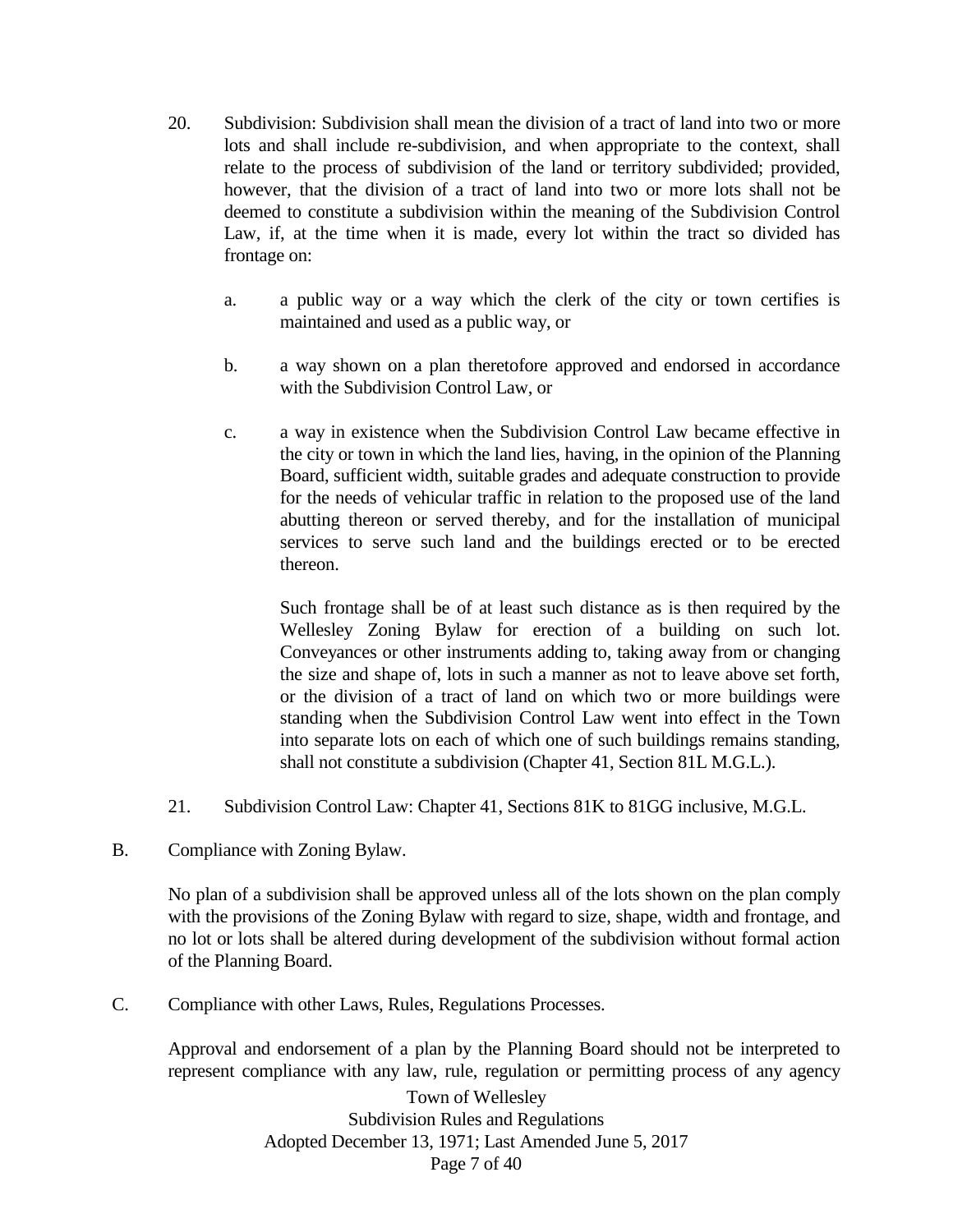other than the Wellesley Planning Board. It is the responsibility of the applicant to secure all other applicable permits and approvals.

D. One Dwelling Per Lot.

Not more than one building designed or available for use for dwelling purposes shall be erected or placed or converted to use as such on any lot in a subdivision, or elsewhere in the Town, without the consent of the Planning Board, and such consent may be conditional upon the providing of adequate ways furnishing access to each site for such building, in the same manner as otherwise required for lots within a subdivision.

E. Application Forms.

Application forms to accompany plans submitted to the Planning Board for review may be obtained at the Planning Board Office.

#### SECTION III. PLANS BELIEVED NOT TO REQUIRE APPROVAL.

A. Submission.

Any person who wishes a plan of land to be recorded with the Register of Deeds or filed with the Land Court and believes that the plan does not require approval under the Subdivision Control Law, may submit the plan together with eight prints, an approved application form, properly executed to the Planning Board together with the application filing fee, as specified in the Planning Department Fee Schedule approved by the Planning Board.

Once a Board endorsement is put on a plan it will be returned to the petitioner for filing.

Registered and Unregistered Land: The plan shall be accompanied by evidence designed to show that such plan does not require approval. The applicant shall give written notice to the Town Clerk, on a form approved by the Planning Board, by delivery or by registered mail, postage prepaid, stating the date of submission of the plan to the Planning Board, in accordance with Chapter 41, Section 81T, M.G.L.

The date of submission shall be the date upon which the plan and all information are complete, accurate and in acceptable form as required herein by these rules and regulations and the filing fee is paid.

Plans being submitted shall be prepared by a Massachusetts Registered Land Surveyor on linen or on polyester film, single matte with a thickness of 3 mils, and must have an opacity so as to allow consistent diazo and microfilm reproduction. All plans shall be prepared using a compatible ink with excellent cohesiveness which will produce a permanent bond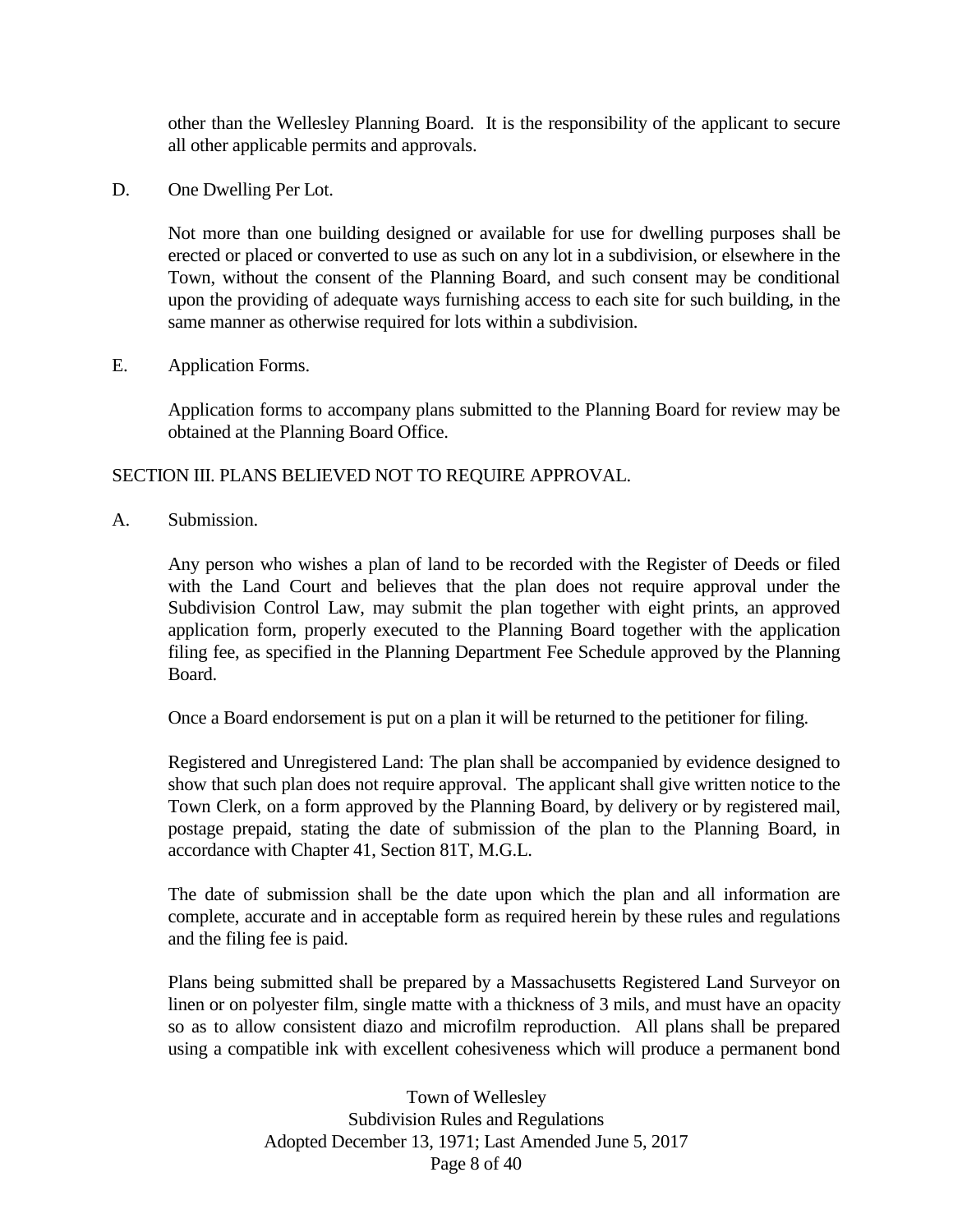and result in a plan with long term durability. The minimum letter size on plans shall be one-eighth inch (1/8").

B. Contents.

All plans shall be drawn to a scale of 1"=40', shall be a minimum size of eight and one-half inches by eleven inches  $(8 \frac{1}{2}$ " x 11") and a maximum size of twenty-four inches by thirty-six inches (24" x 36") with three-quarter inch (3/4") borders, and shall show:

- 1. Title, North arrow, date of survey and graphic scale;
- 2. Name of owner of record;
- 3. Name and address of Registered Land Surveyor;
- 4. Names of all abutters as they appear on the most recent tax list;
- 5. Lines of existing and proposed streets, ways (including private driveways and off street parking areas) and easements;
- 6. Location of all underground utilities shall be shown with indication of those existing lines that are presently abandoned;
- 7. Existing and proposed boundary lines, including dimensions and areas of all lots shown;
- 8. Lot and/or house numbers;
- 9. Location of all existing buildings, structures and bounds including distances to nearest property boundary lines;
- 10. Zoning District(s) and any Zoning District Boundary lines including Flood Plain or Watershed Protection District, Water Supply Protection District or Historic District;
- 11. Existing and proposed Floor Area Ratios must be shown if the plan shows changes to property lines of lots located in whole or in part within commercial districts;
- 12. Existing and proposed Build Factors must be shown if the plan shows changes to property lines in Single Residence Districts;
- 13. Water bodies including intermittent streams, bordering vegetated wetlands as specified in the Wetlands Protection Act, M.G.L. chapter 131, Section 40. (only required for plans creating new building lots).

Town of Wellesley Subdivision Rules and Regulations Adopted December 13, 1971; Last Amended June 5, 2017 Page 9 of 40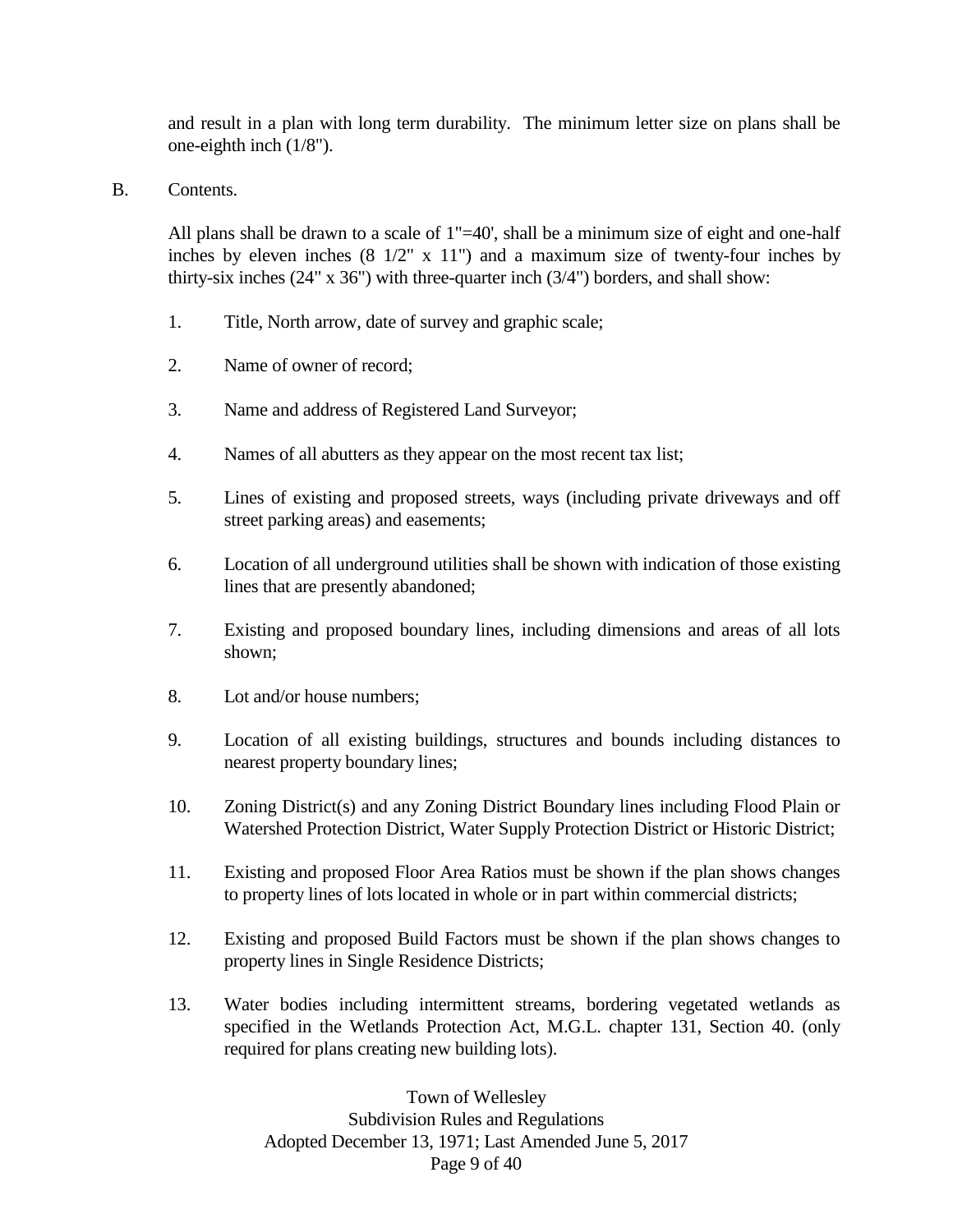- 14. Suitable space to record the action of the Planning Board and signatures of the five members of the Board;
- 15. A three and one-half inch (3 1/2") blank square reserved for the use of the Registry of Deeds;
- 16. A certification clause signed by the preparer stating that he/she has conformed with the rules and regulations of the Registry of Deeds in preparing the plan; and
- 17. Other information as may be required by the Board.

#### C. Approval.

When the Planning Board determines that the plan does not require approval, it will within 21 days without a public hearing, endorse the plan in black ink under the words "Approval under the Subdivision Control Law not required." The Planning Board may add to such endorsement a statement as to the reason approval is not required or such other statement as may be deemed appropriate by the Planning Board. The Planning Board will notify the Town Clerk of its action.

If the Planning Board determines that the plan does require approval under the Subdivision Control Law, it will so inform the applicant and return the plan, unendorsed, and will notify the Town Clerk of its action.

#### Registered Land.

Once a Board endorsement is put on a plan, changes to the plan will not be permitted unless there is prior approval by the Planning Board of the changes. After consideration of any proposed changes, the Board will decide whether resubmission is required. Plan submission information required under the provisions of B., above, which is not to be shown on original plans according to the requirements of the Land Court, shall be shown, in ink, on a duplicate original or paper print and submitted along with the original plan.

#### SECTION IV. SUBMISSION AND APPROVAL OF SUBDIVISION PLANS.

- A. Preliminary Plan.
	- 1. Submission.

Any person who submits to the Planning Board for review a Preliminary Plan of a proposed subdivision shall file with the Planning Board, together with a properly executed application form, twelve (12) prints of each plan and profile, and the application filing fee, as specified in the Planning Department Fee Schedule approved by the Planning Board.

Town of Wellesley Subdivision Rules and Regulations Adopted December 13, 1971; Last Amended June 5, 2017 Page 10 of 40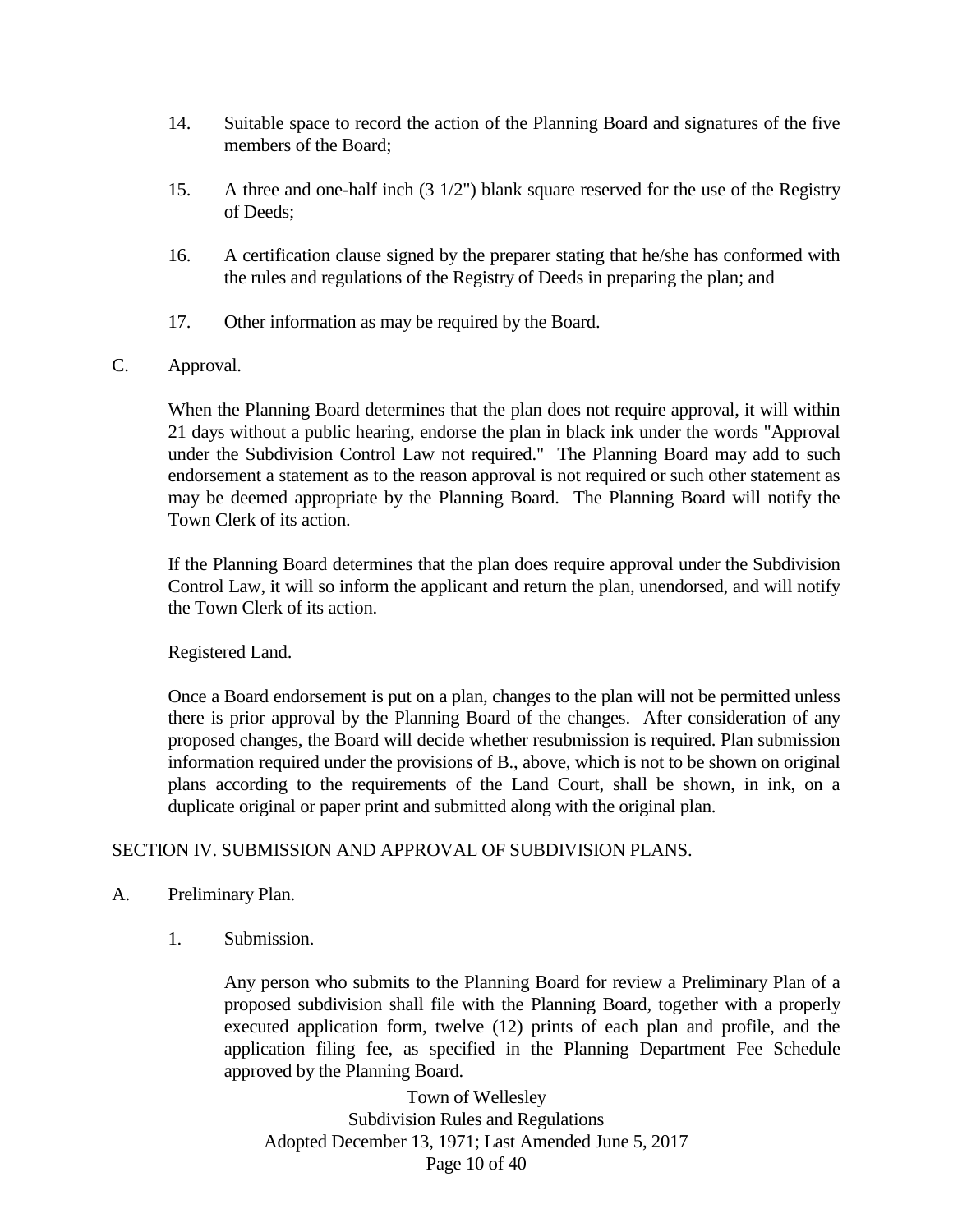Copies of the plans will be distributed to other Town Boards for discussion and approval, modification or disapproval by each board. The submission of such a Preliminary Plan will enable the developer, the Planning Board, the Board of Health, other municipal agencies and owners of property abutting the subdivision to discuss and clarify the problems of such a subdivision before a Definitive Plan is prepared.

The applicant shall give written notice to the Town Clerk on a form approved by the Planning Board, by delivery or by registered mail, postage prepaid, stating the date of submission of the plan to the Planning Board, in accordance with Chapter 41, Section 81S, M.G.L.

The date of submission of a preliminary plan shall be the date upon which all plans and information are complete and accurate in acceptable form as required herein by these rules and regulations and the filing fee is paid.

If the Planning Board deems it appropriate to engage outside engineers to review plans and make recommendations, the disbursements for these services shall be reimbursed by the applicant and a deposit shall be required in advance to be held as surety by the Town, against which these disbursements shall be assessed and the balance returned to the applicant.

2. Contents.

The Preliminary Plan shall be prepared by a Registered Land Surveyor, a Registered Professional Engineer or a Registered Landscape Architect and shall be drawn to a scale of 1"=40' and shall show:

- a. Title and North arrow;
- b. Name of owner of record;
- c. Names of all abutters as they appear on the most recent tax list;
- d. The location of all permanent monuments, natural objects such as waterways, trees of 12" or more caliper (trunk diameter at 4.5 feet above the ground) within the area to be disturbed, drainage courses, large boulders or ledge outcroppings, stone walls and the like;
- e. Proposed roads with the proposed layout of storm drains, water supply, sewage disposal system and all necessary easements;

Town of Wellesley Subdivision Rules and Regulations Adopted December 13, 1971; Last Amended June 5, 2017 Page 11 of 40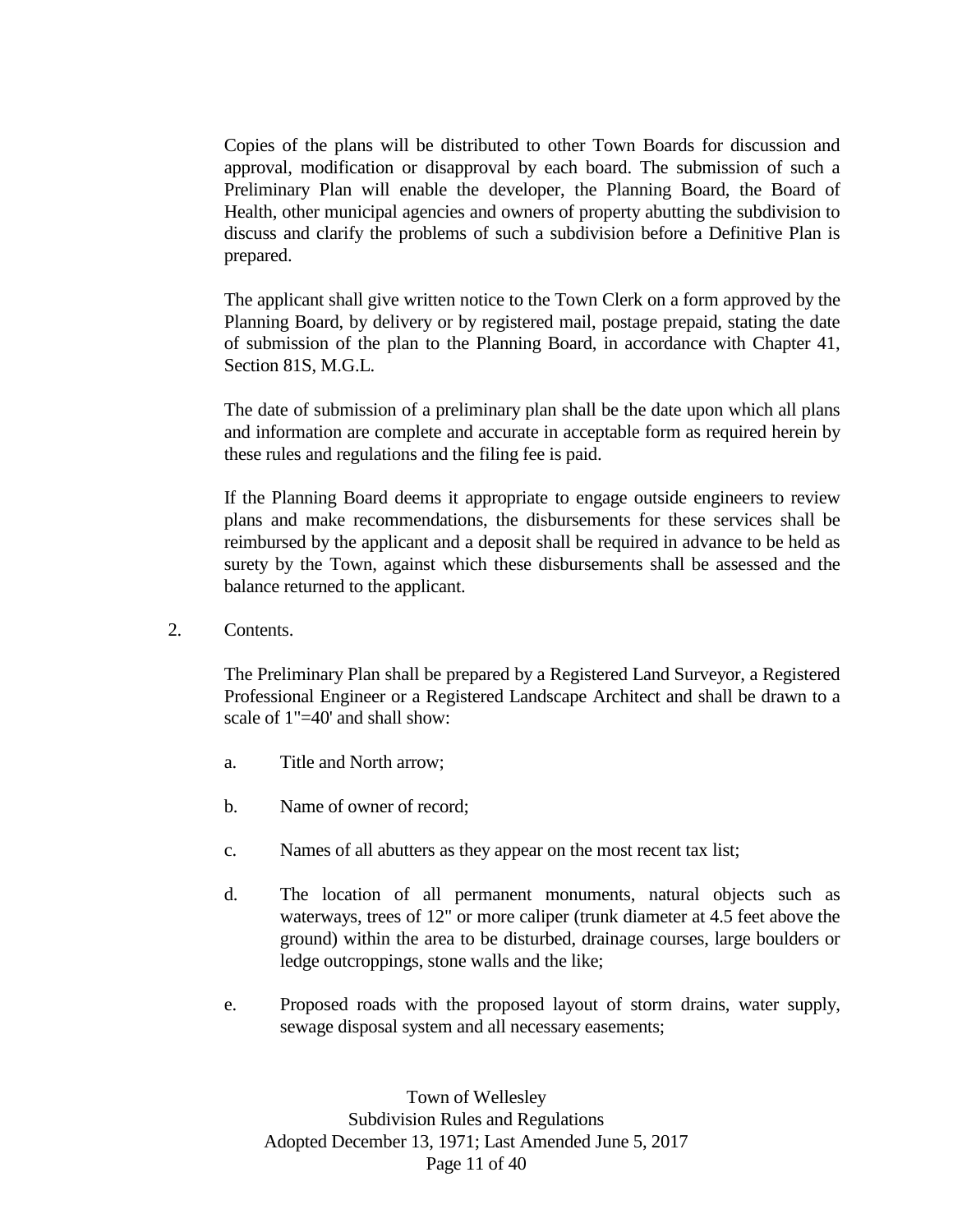- f. Dimensions and areas of lots, the total area devoted to lots and streets, and the total area encompassed by the plan;
- g. The general relation of the proposed roads, water, sewer and drainage systems and easements to adjoining properties and ways.

Submitted with the Preliminary Plan shall be a profile drawn to a horizontal scale of 1"=40' and a vertical scale of 1"=4', showing all grades of all proposed streets, ways, roads, sewer and drains. Profiles and contours shall be developed on Town of Wellesley Base.

A contour plan, showing existing and proposed contours at intervals of 2 feet for gentle slopes and 5 feet for steep slopes embracing at least the area included in the petition shall be submitted. Proposed depth of cuts and fills shall be shown, in feet, on the plan. Cuts and fills, in conjunction with street construction, in excess of 6 feet as measured from the original natural grade to the finished grade are not allowed.

Should the plan be submitted on more than one sheet, all sheets shall be of the same size. Each plan and profile submitted shall have the following Title Block in the lower right hand corner:

| SUBDIVISION PLAN OF LAND<br><b>IN</b><br>WELLESLEY, MASSACHUSETTS |                                        |                               |  |  |  |
|-------------------------------------------------------------------|----------------------------------------|-------------------------------|--|--|--|
| <b>OWNER</b>                                                      | <b>ENGINEER</b>                        |                               |  |  |  |
| (name, address, telephone #)<br>(name, address, telephone #)      |                                        |                               |  |  |  |
| scale: $1'' = 40'$<br>Sheet x of x                                |                                        | Date (                        |  |  |  |
| APPROVED BY<br>WELLESLEY PLANNING BOARD                           |                                        | preliminary application filed |  |  |  |
|                                                                   |                                        | definitive application filed  |  |  |  |
|                                                                   |                                        | definitive plan filed         |  |  |  |
|                                                                   | seals of engineer<br>and land surveyor | pubic hearing date            |  |  |  |
|                                                                   |                                        | area regulation district      |  |  |  |
| DATE                                                              |                                        | project number                |  |  |  |
|                                                                   |                                        | PB number                     |  |  |  |

Town of Wellesley Subdivision Rules and Regulations Adopted December 13, 1971; Last Amended June 5, 2017 Page 12 of 40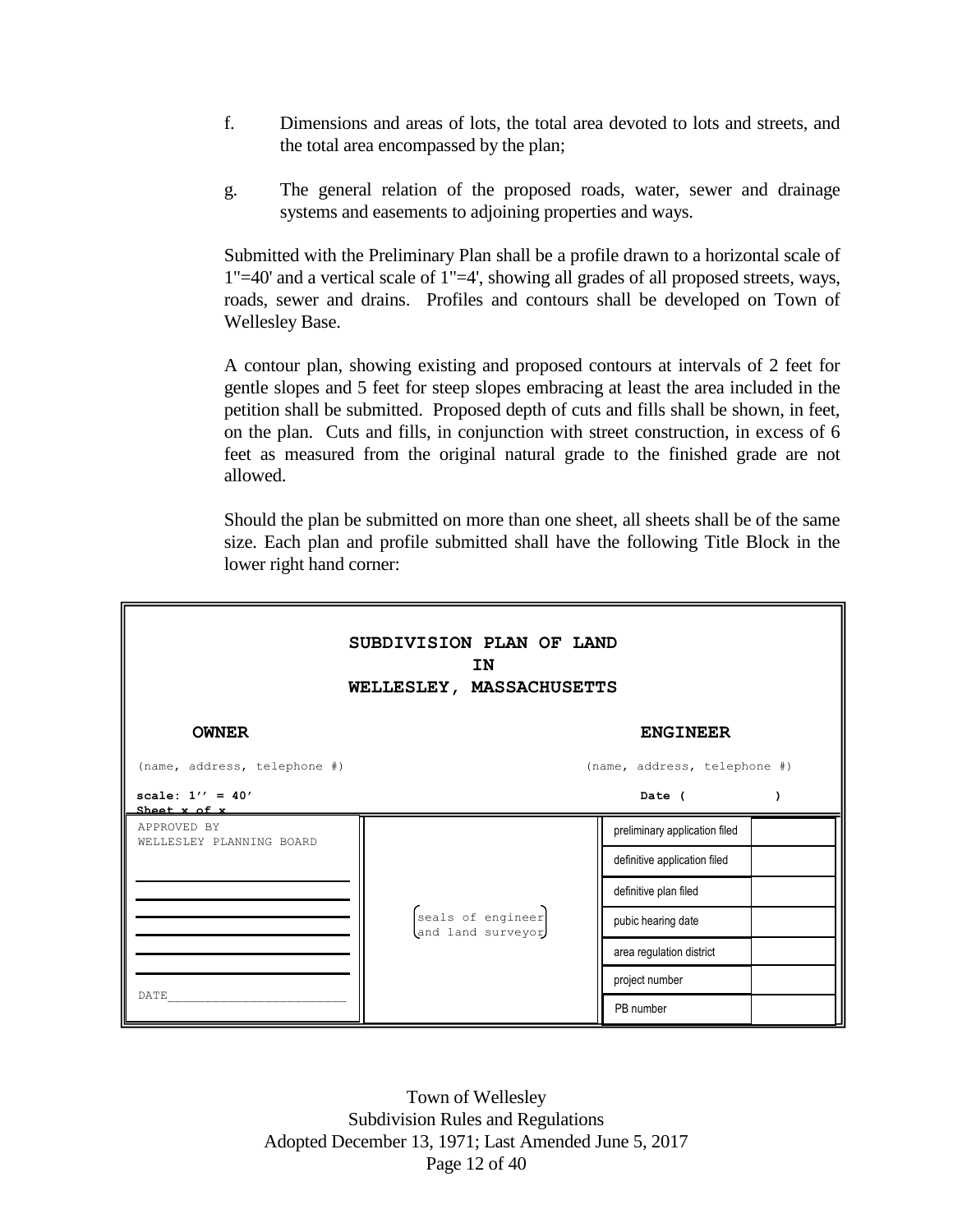3. Tentative Approval.

After examination, the Planning Board will make any suggestions for revisions as it deems desirable in the public interest and will approve or disapprove the Preliminary Plan.

Approval of a Preliminary Plan with or without modifications shall not be considered as approval of the subdivision and such plan shall not be recorded by the Register of Deeds.

#### B. Definitive Plan.

1. Submission.

Any person who submits to the Planning Board for approval a Definitive Plan of a proposed subdivision shall file with the Planning Board, together with a properly executed application form, original plans and profiles, and twelve (12) prints of each plan and profile and the application filing fee, as specified in the Planning Department Fee Schedule approved by the Planning Board.

The fee shall be submitted to the Planning Board Office in the form of a check payable to the Town of Wellesley.

If the Planning Board deems it appropriate to engage outside engineers to review plans and make recommendations, the disbursements for these services shall be reimbursed by the applicant and a deposit shall be required in advance to be held as surety by the Town, against which these disbursements shall be assessed and the balance returned to the applicant.

The applicant shall give written notice to the Town Clerk on a form approved by the Planning Board, by delivery or registered mail, postage prepaid, stating the date of submission of the plan to the Planning Board in accordance with Chapter 41, Section 81T, M.G.L.

The date of submission of a definitive subdivision plan shall be the date upon which all plans and information are complete and accurate in acceptable form as required herein by these rules and regulations and the filing fee is paid.

Plans being submitted shall be on linen or on polyester film, single matte with a thickness of 3 mils, and must have an opacity so as to allow consistent diazo and microfilm reproduction. All plans and profiles shall be prepared using a compatible ink with excellent cohesiveness which will produce a permanent bond and result in a plan with long-term durability.

Town of Wellesley Subdivision Rules and Regulations Adopted December 13, 1971; Last Amended June 5, 2017 Page 13 of 40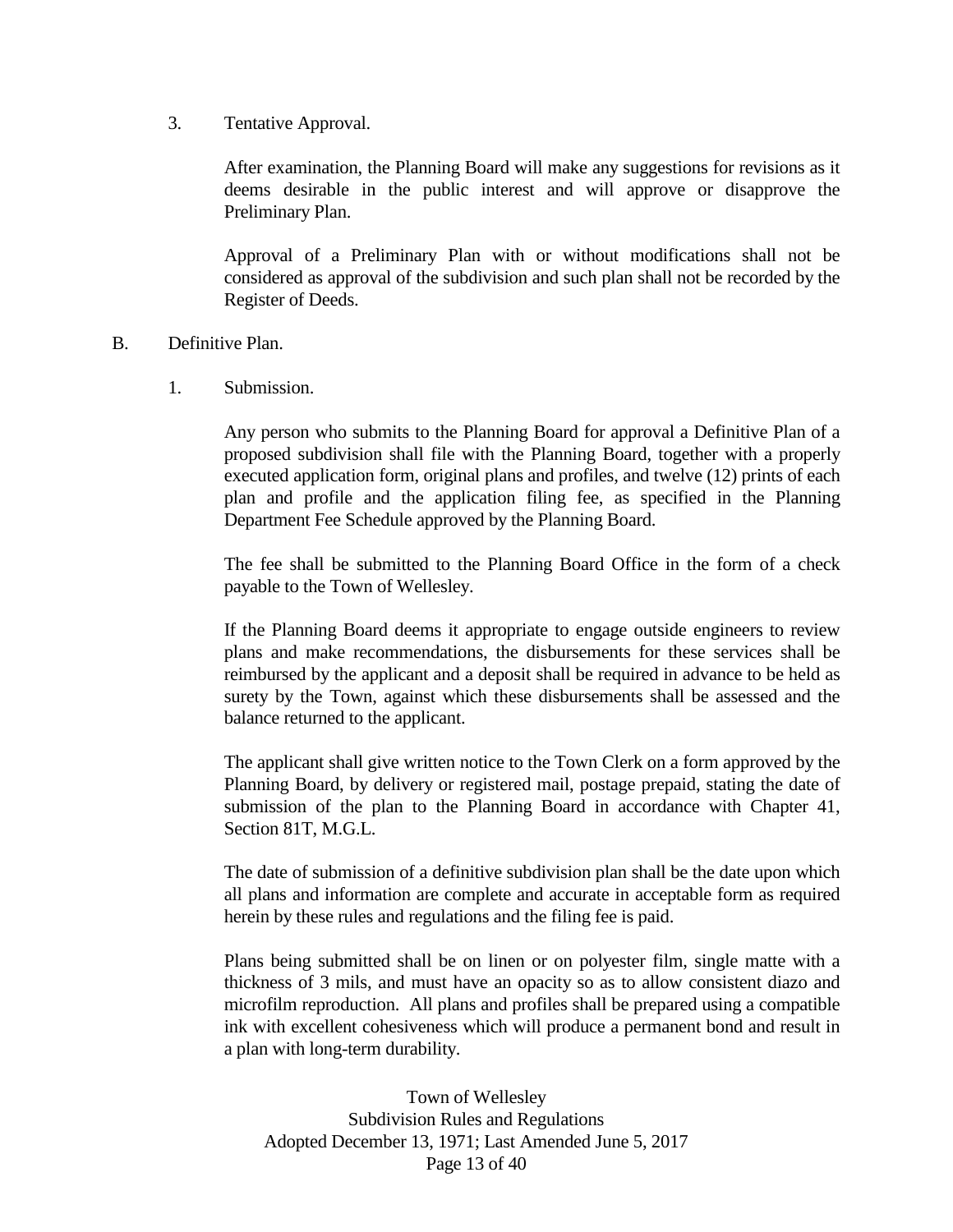#### 2. Contents.

#### PLAN.

The Definitive Plan shall be drawn to a scale of  $1"=40'$  or  $1"=20'$  on at least five separate sheets as follows:

- a. Layout of lots, which shall be prepared by a Registered Land Surveyor;
	- 1) Subdivision name, if any, names of proposed streets (new street names shall be subject to prior approval of the Planning Board), boundaries, North arrow, date, graphic scale, legend and the Zoning Classification (including overlay district designations such as Flood Plain or Watershed Protection Districts, Water Supply Protection Districts and Historic Districts;) (12/13/88)
	- 2) Name of owner of record;
	- 3) Name and address of Registered Professional Engineer, Registered Land Surveyor and Registered Landscape Architect as applicable with seals;
	- 4) A locus plan drawn to a scale of 1"=500' showing the relation of the proposed subdivision to adjoining properties within a radius of 1/4 mile and to the nearest existing streets on all sides;
	- 5) Names of all abutters as they appear on the most recent tax list;
	- 6) Location, name(s) and present width of any adjacent street(s);
	- 7) Boundary lines, dimensions and areas of all proposed lots including all bearings on the property lines, with all lots designated numerically in sequence; (a traverse and closure of the perimeter of the subdivision shall be provided; the traverse shall be tied in to public and private monuments);
	- 8) Sufficient information to locate accurately existing and proposed streets, ways and easements as well as their connections to existing streets in the vicinity;
	- 9) The limit of previous approval by the Planning Board and the date of such approval; if subdivision adjoins an accepted Public Way or Private Way it shall be so designated; the date of acceptance for each public way must be shown;

Town of Wellesley Subdivision Rules and Regulations Adopted December 13, 1971; Last Amended June 5, 2017 Page 14 of 40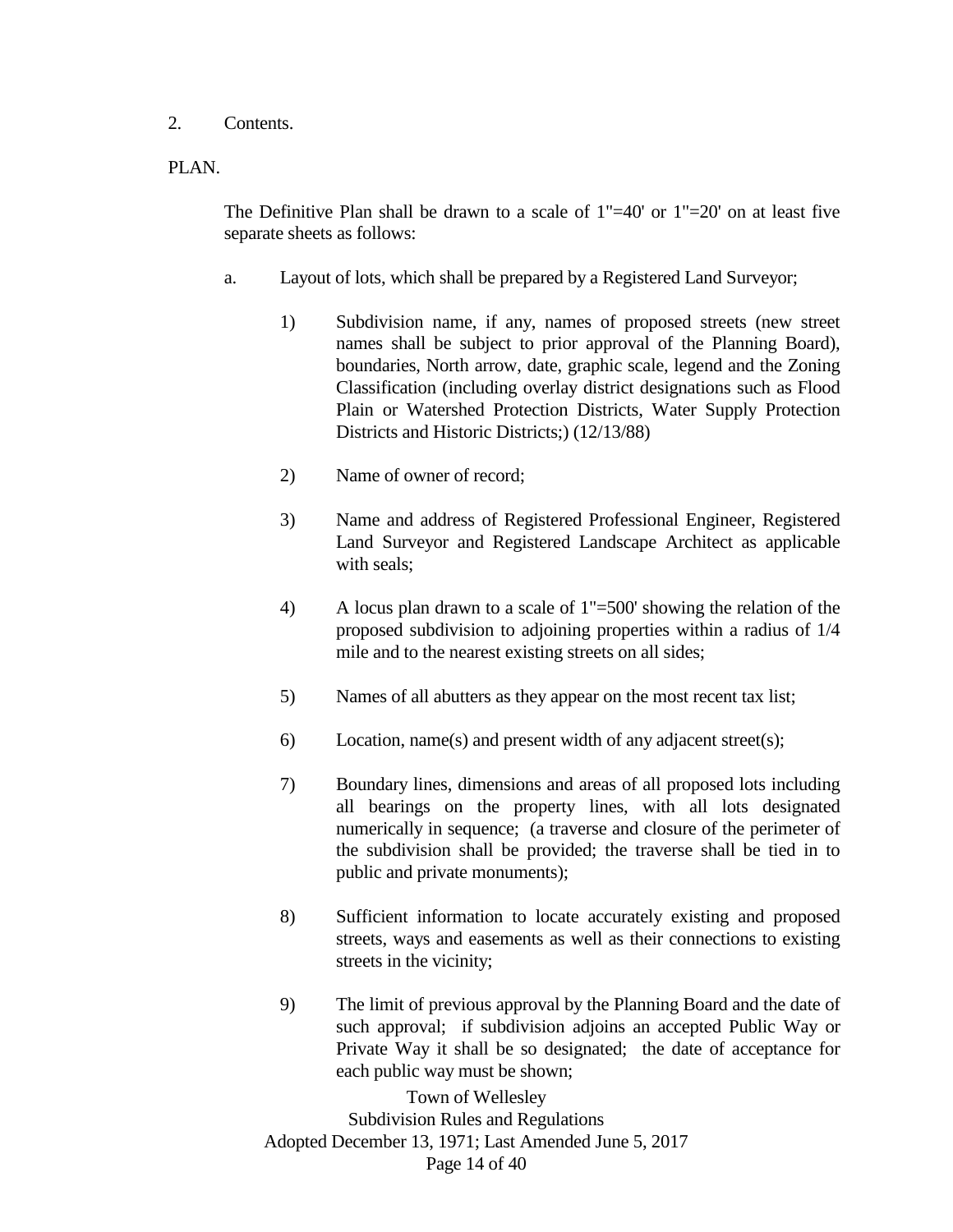- 10) Length and direction of street boundary lines; length, radii, tangents and intersection angles of all curves, together with the widths of streets and/or ways;
- b. Contour Plan prepared by a Registered Professional Engineer;
	- 1) Contours developed on Town of Wellesley Base; existing and proposed contours to be at two foot intervals for gentle slopes and at five foot intervals for steep slopes; land areas with slopes in excess of 15% shall be delineated along with a detailing of measures and/or facilities to control soil erosion and sedimentation; this plan shall indicate the square footage of disturbed land area and the estimated time of exposure for all disturbed land; proposed lot grading and runoff patterns shall be shown; base flood (100 year flood) elevation data for any portion of the proposed subdivision which is within numbered or unnumbered A zones as shown of the Wellesley Flood Insurance Rate Map shall be shown;

A copy of the relevant section of the latest United States Soil Conservation Service Soil Classification Map or equivalent documentation showing soil types;

- 2) Water bodies including intermittent streams, bordering vegetated wetlands as specified in the Wetlands Protection Act, M.G.L. chapter 131, Section 40;
- c. Design of roadway (plan and profile) including water, sewer, storm drain systems and typical cross section prepared by a Registered Professional Engineer;
	- 1) Proposed layout of storm drainage, sanitary sewer disposal systems, water supply and all easements (on a separate sheet);
	- 2) Typical Cross Section showing all underground utilities, roadway and sidewalk construction;
- d. Design of underground electrical distribution system, as prepared by the; Wellesley Municipal Light Plant (WMLP) and
- e. Landscape Plan as defined in 3. Contents. below, prepared by a Registered Landscape Architect.

Town of Wellesley Subdivision Rules and Regulations Adopted December 13, 1971; Last Amended June 5, 2017 Page 15 of 40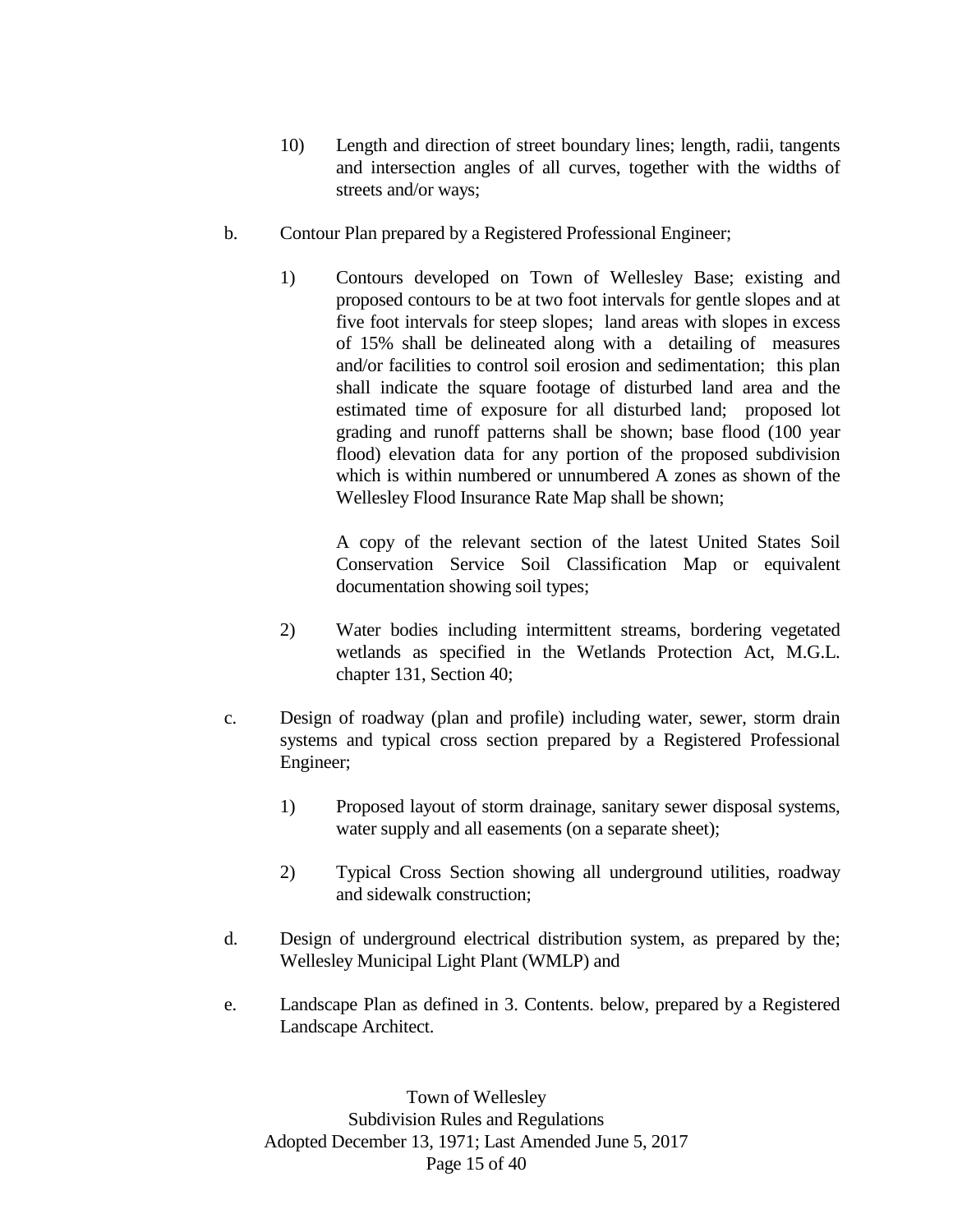The Landscape Plan is intended to assist the Planning Board in fulfilling its responsibilities under the Subdivision Control Law and these Rules and Regulations in determining, among other things:

that access to all of the proposed building lots is adequate,

that lot grading provides that there is no standing water,

that the coefficient of runoff for the various landscape treatments is reasonably accommodated so that there is no adverse effect on abutting land, and

other topographical conditions are respected.

- 1) The location of all permanent monuments, natural objects such as waterways, trees of 12" or more caliper within the area to be disturbed, drainage courses, large boulders or ledge outcropping, stonewalls and the like;
- 2) The area on each lot which is subject to building;
- 3) Approximate proposed locations of dry wells for roof drains and any other stormwater drainage facilities outside the right of way, the estimated square footage of impervious surface(s) prior to construction and the estimated square footage of impervious surface upon completion of construction, identifying separately natural area, roof area and pavement area;
- 4) Existing natural features and natural features to be preserved in accordance with SECTION V. E. Protection of Natural Features. below, including large trees and tree canopy, water courses, points of scenic or historical interest, rock outcroppings;
- 5) Type (including common name) and proposed location of trees to be planted in accordance with SECTION VII. K. Trees. below and the type (including common name) and proposed location of other plant material to be planted within the right of way, including cul-de-sac islands and other traffic islands;
- 6) Location and design detail of typical street lighting fixtures;
- 7) Recommended landscaping and planting for the area within the subdivision which is outside the right of way, including proposed location, type (including common name), mature size and other relevant characteristics of the plant materials should be shown. In order to promote the implementation of the landscaping and planting

Town of Wellesley Subdivision Rules and Regulations Adopted December 13, 1971; Last Amended June 5, 2017 Page 16 of 40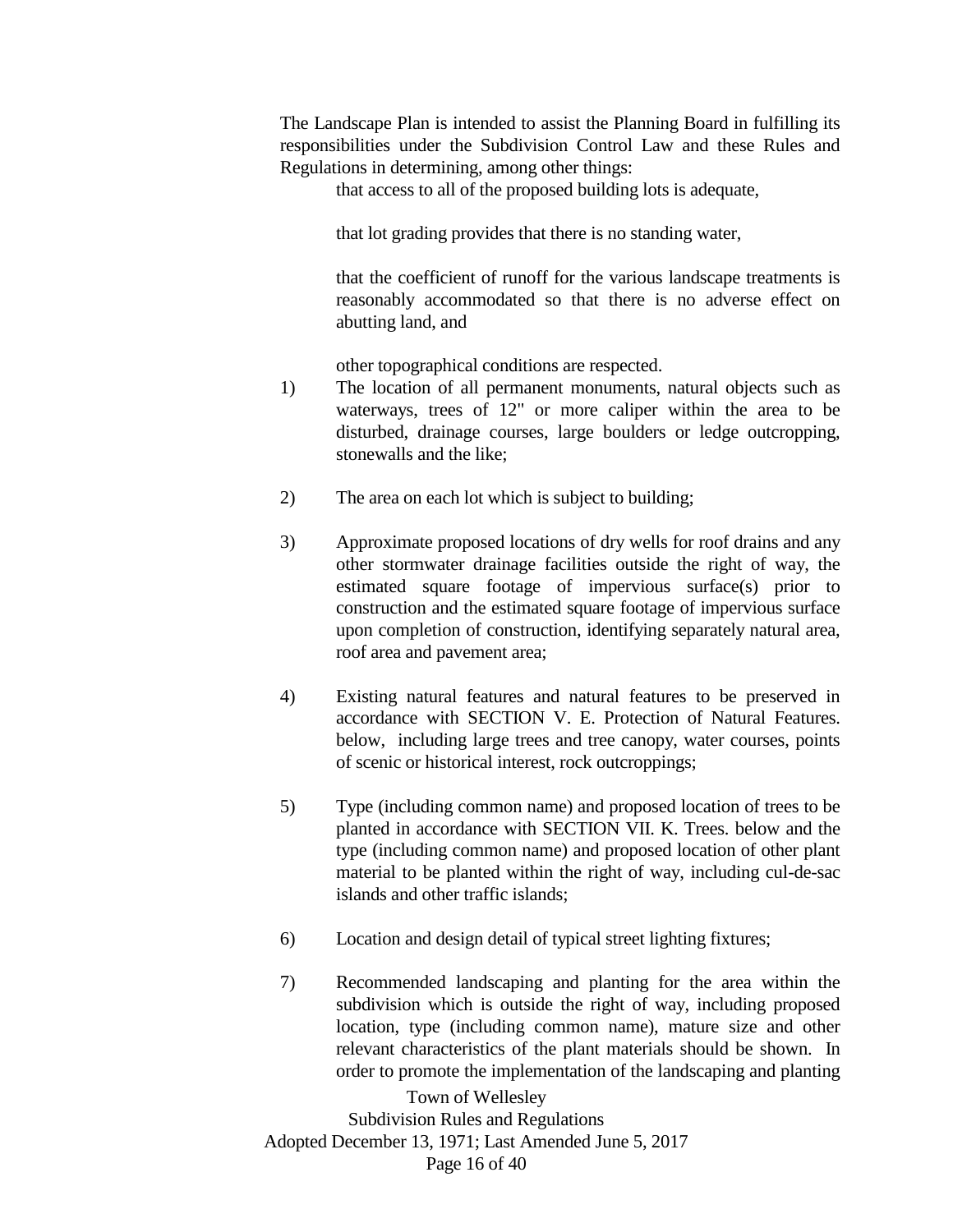recommendations it is suggested that at least one copy of the landscape and planting plan be given to purchasers of the individual subdivision lots; and

8) One or more cross sections which shall show all above ground street construction details including curbing, grass plots, sidewalks, street trees, street lights, grading outside the right of way and other landscaping features inside and outside the right of way.

Final plans and profiles shall be drawn on sheets having a minimum size of eight and one-half inches by eleven inches  $(8 \frac{1}{2} \times 11)$  and a maximum size of twenty-four inches by thirty-six inches (24" x 36"). Each sheet shall have a one and one-half inch (1/2") clear border for binding on the left hand edge and have three-quarter inch (3/4") borders on the other sides. All sheets shall be of the same size. The minimum letter size on plans shall be one-eighth inch (1/8").

The plan showing the layout of lots shall contain a certification clause signed by the preparer stating that he/she has conformed with the rules and regulations of the Register of Deeds in preparing the plan.

Each plan and profile submitted shall have in the lower right-hand corner a title block identical to that required on a Preliminary Plan.

#### PROFILE.

The final profile shall be drawn to a scale of 1"=40' horizontally and 1"=4' vertically and contain the following:

- 1) Existing center line as a fine black solid line;
- 2) Existing right side line as a fine black long dash line;
- 3) Existing left side line as a fine black short dash line;
- 4) Proposed center line grade as a heavy black line with ground elevations at the center and each side of all streets at every 50 foot station;
- 5) Elevations referred to Town established Base, as furnished by the Town Engineer. The location and elevation of reference bench marks shall be indicated;
- 6) Street gradients shown by figures;
- 7) Size and location of existing and proposed storm drains and sanitary sewers.

Town of Wellesley Subdivision Rules and Regulations Adopted December 13, 1971; Last Amended June 5, 2017 Page 17 of 40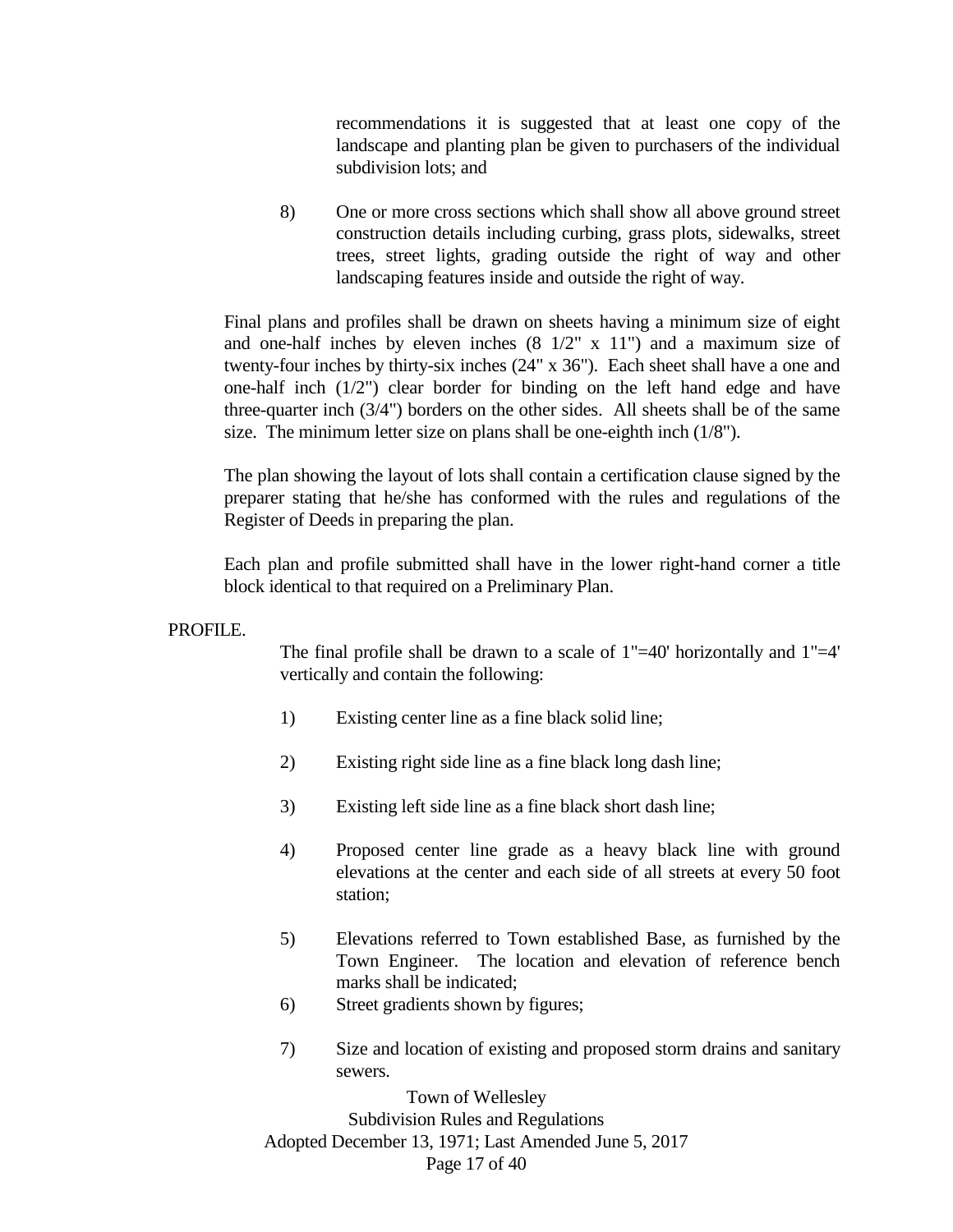#### WATER SUPPLY PROTECTION DISTRICTS

For subdivisions involving construction of more than 10,000 square feet of impervious surface on a lot within Water Supply Protection Districts, the provisions and definitions of SECTION XIVE. WATER SUPPLY PROTECTION DISTRICTS. of the Zoning Bylaw shall apply.

For subdivisions involving activities restricted within a Flood Plain or Watershed Protection District the provisions and definitions of SECTION XIVB. FLOOD PLAIN OR WATERSHED PROTECTION DISTRICTS. of the Zoning Bylaw shall apply.

The Planning Board shall act as the Special Permit Granting Authority.

#### MUNICIPAL SYSTEMS IMPACT ANALYSIS

Municipal Systems (water, sewer, electric, storm drain and connecting street construction adequacy) Analysis.

A municipal systems impact analysis shall be prepared for subdivision plans proposing to divide or re-divide one or more parcel(s) of land into two or more lots containing 5 or more dwelling units or involving 2 or more acres by an engineer registered in the Commonwealth of Massachusetts having expertise in civil engineering and traffic and transportation engineering. The report(s) shall include the following information:

- 1) A narrative including data to show the existing capacities of water, sewer and electric distribution systems before construction. If in the opinion of the Town Engineer and the Planning Board the data shows that the Town's water, sewer or electric systems will not accommodate the maximum development potential of the subdivision, not less than two alternative designs shall be proposed and described to address the problem(s). The engineering and cost of construction and implementation of these remedial measures shall be the full responsibility of the applicant.
- 2) A narrative including data to show the capacity of storm drains receiving the subdivision discharge. If in the opinion of the Town Engineer and the Planning Board the data shows that the receiving storm drain system will be inadequate, not less than two alternative designs shall be proposed and described to address the problem(s). The engineering and cost of construction and implementation of

Town of Wellesley Subdivision Rules and Regulations Adopted December 13, 1971; Last Amended June 5, 2017 Page 18 of 40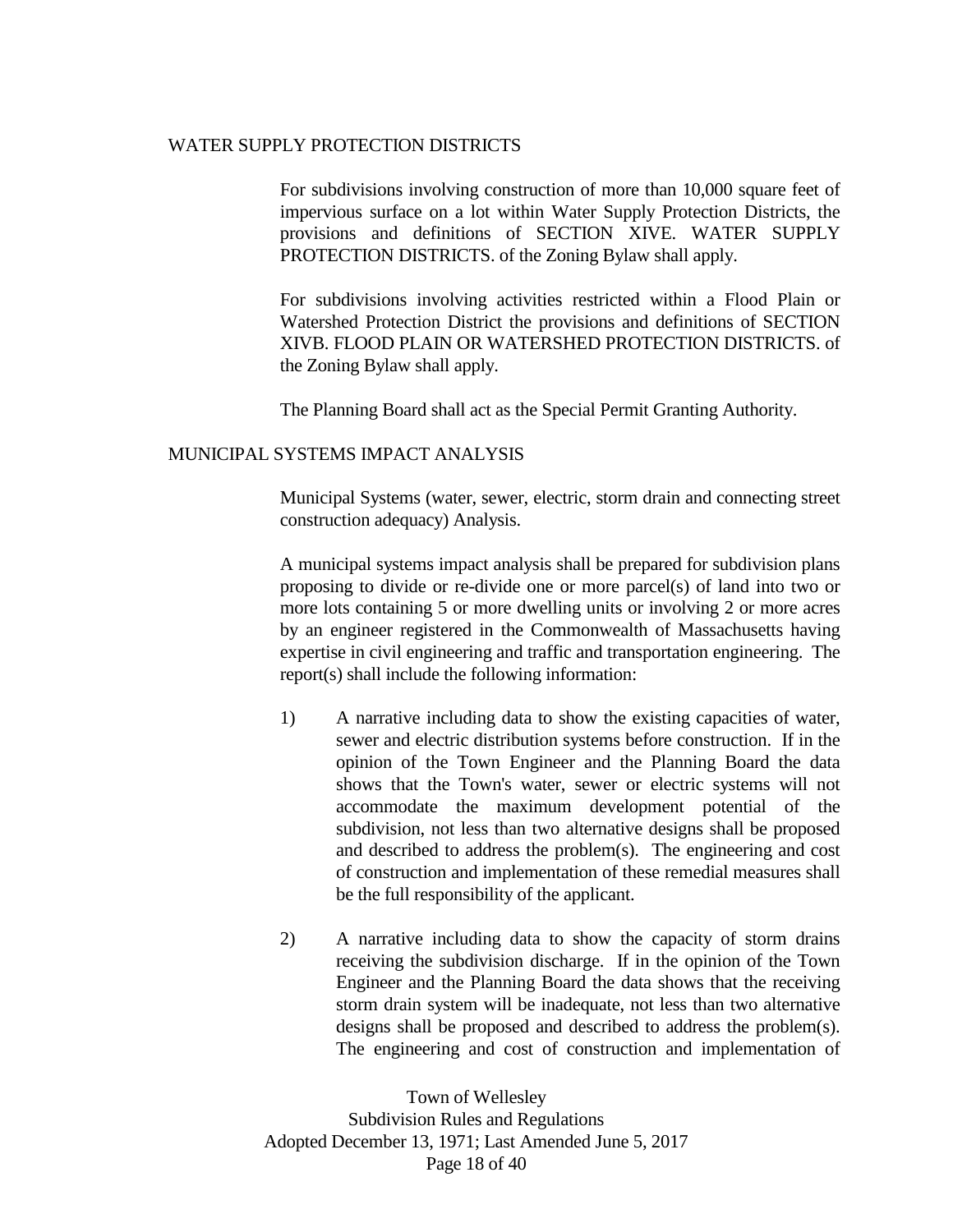these remedial measures shall be the full responsibility of the applicant.

3) A narrative including data to show characteristics of the street(s) providing access to the development measured from the entrance of the development to the nearest cross street. If the distance from the entrance of the development to the nearest cross street is more than 1000 feet, then the required data shall include the first 1000 feet. The street(s), as defined in this paragraph, providing access to the development, shall be hereinafter referred to as the "street system". If in the opinion of the Planning Board the data shows that the street system is not adequate, not less than two alternative designs shall be proposed and described to address the problem(s). The engineering and cost of construction and implementation of required improvements shall be the full responsibility of the applicant.

> The applicant is hereby notified that the following guidelines shall be used by the Planning Board in determining the adequacy of the street system:

Storm drainage - 12" pipe with pairs of catch basins every 250';

Water - 6" pipe with hydrant within 400' from the boundary of the development;

Sidewalk of 5' width and curbing on both sides of the street(s); where curbing is to be installed it shall be consistent with the provisions of SECTION VII. F. Curbing;

Right of way width sufficient to accommodate a paved travel way width of 24', crown of 4", minimum grade of 1%, maximum grade of 9%, a sidewalk on the side or sides that border the development and retention of such trees in the vicinity of the sidewalk as shall be required by the appropriate Town or other governmental agency, said dimension to be no more than 15';

Roadway surface paved to a depth of 3" or more of bituminous concrete.

If the Planning Board determines, based on the data submitted, that the street system does not meet these guidelines, the Planning Board, in the interest of public safety, shall identify those improvements which must be made and shall give written notice to the applicant. The Planning Board may condition a subdivision approval on these improvements being made or legally secured or guaranteed in accordance with the following:

Town of Wellesley Subdivision Rules and Regulations Adopted December 13, 1971; Last Amended June 5, 2017 Page 19 of 40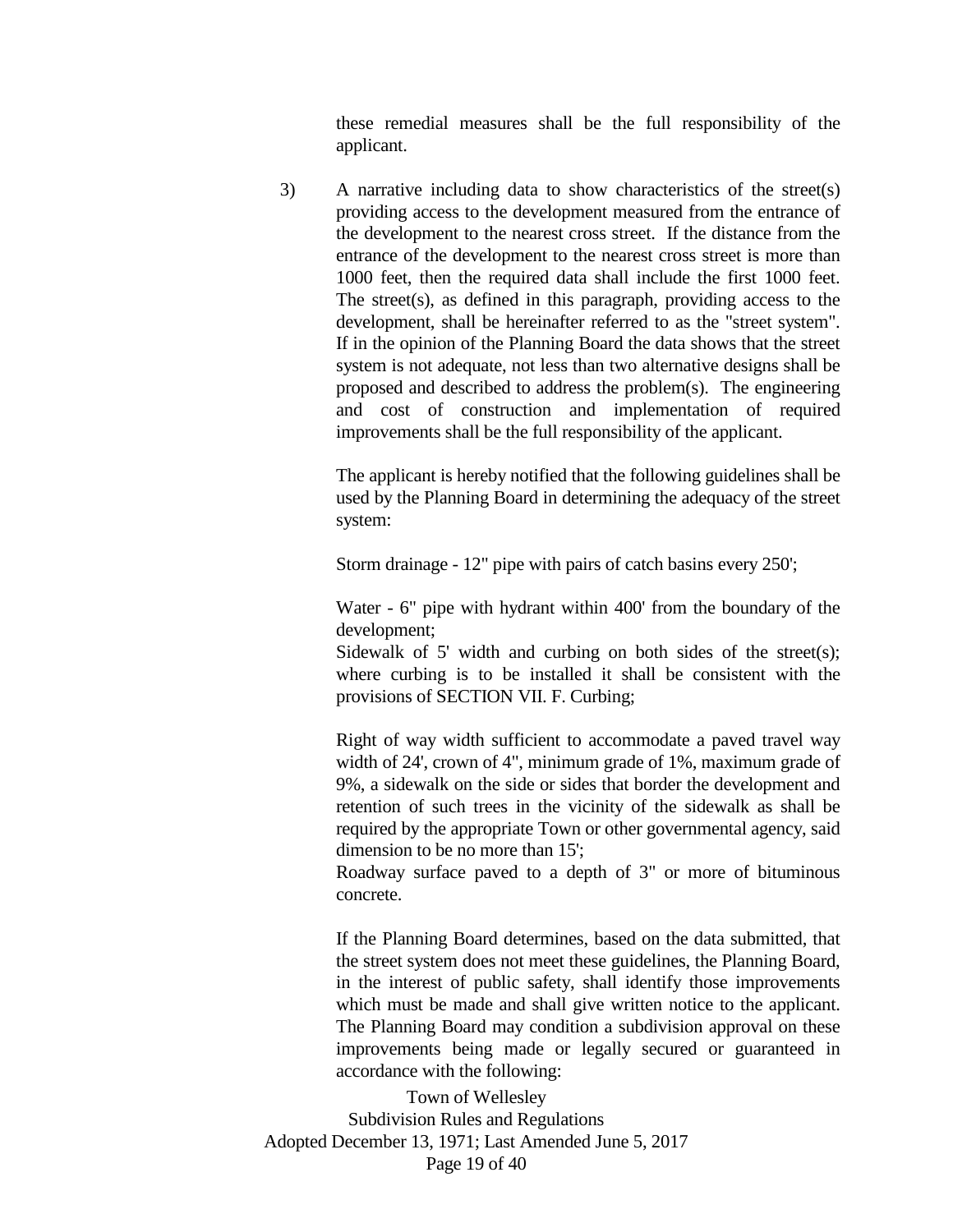Prior to improvement of a street system involving private way(s), the applicant shall show evidence, satisfactory to the Planning Board, of the applicant's right to perform such work within the limits of the private way(s). In the event that the applicant does not have the right and cannot obtain the right to make all required improvements, then the applicant shall report these facts to the Planning Board for a determination by the Planning Board of what further action is to be taken. The Planning Board may propose to the Board of Selectmen that the street(s) be accepted by the Town with the undone improvements to be completed by or paid for by the applicant.

Prior to any improvement of a street system involving public way(s), the applicant shall receive approval from the Town Highway Engineers and other Town boards and other Government Agencies or Commissions having jurisdictions over the roadways as applicable. If the applicant does not receive approval to undertake certain improvements then improvements shall be made to the extent of the approvals obtained.

With respect to improvements which cannot be made by the applicant due to the inability to obtain the necessary approvals, the Planning Board shall be the final arbiter in determining those improvements which are conditions of subdivision approval.

4) A narrative including data to show the projections of costs arising from increased demands for municipal systems as a result of the proposed subdivision.

#### TRAFFIC IMPACT DATA AND ANALYSIS.

- a. The following items shall apply to every subdivision:
	- 1) A description of possible hazardous pedestrian and bicycle crossings at the proposed point of intersection of the new street system with the public street system shall be submitted. If required by the Planning Board at least two alternative designs shall be proposed and described to address the problem(s). The engineering and cost of construction and implementation of these remedial measures shall be the full responsibility of the applicant.
	- 2) A plan and narrative shall be submitted which delineates and describes existing and proposed sight lines and sight distances, at the at the proposed point(s) of intersection of the new street system with

Town of Wellesley Subdivision Rules and Regulations Adopted December 13, 1971; Last Amended June 5, 2017 Page 20 of 40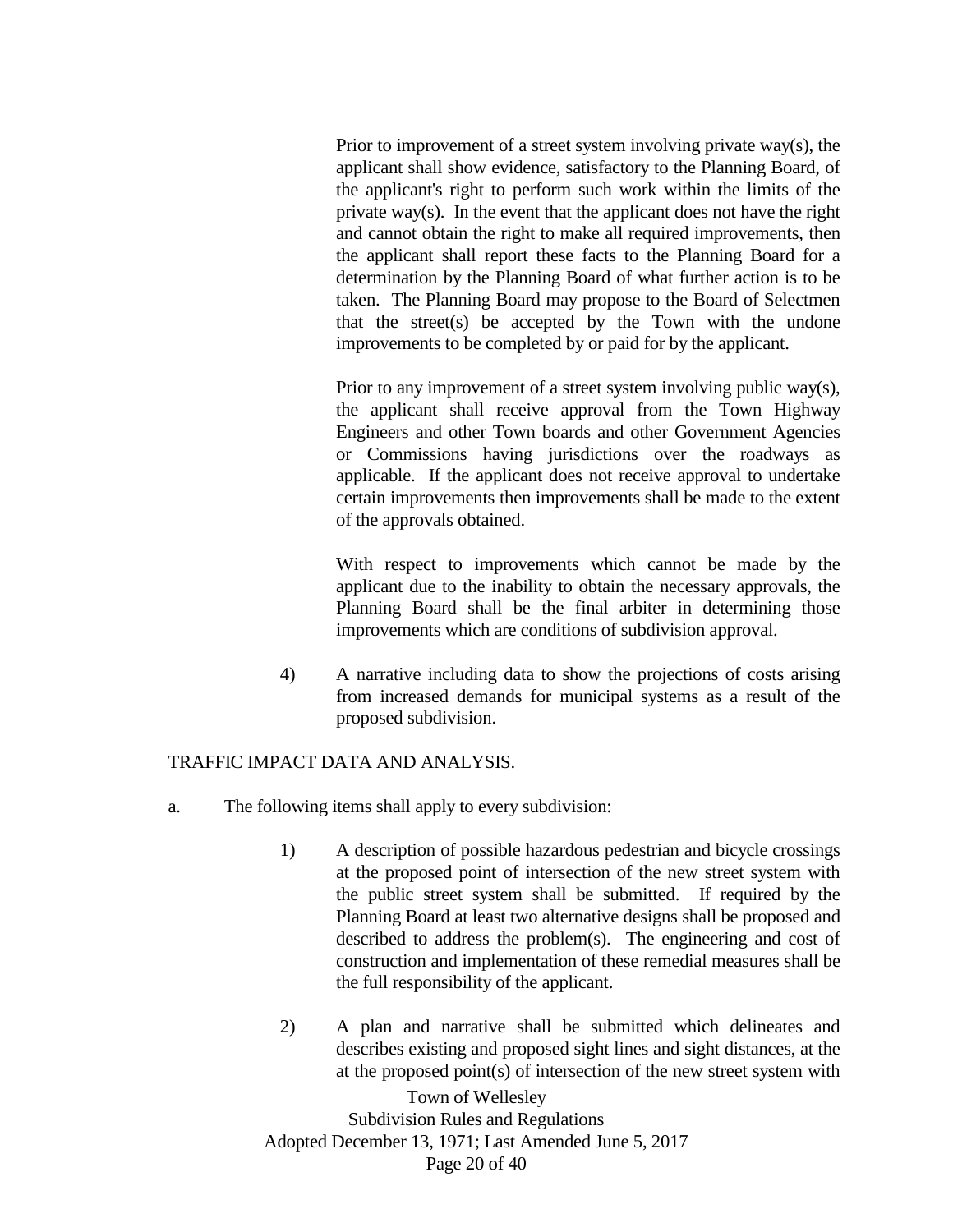the sideline of the public street system. Where sight lines and distances are not sufficient for public safety purposes, in the opinion of the Planning Board, it may require that at least two alternative designs shall be proposed and described to address the problem(s). The engineering and cost of construction and implementation of these remedial measures shall be the full responsibility of the applicant. The design to be implemented shall be approved by the Planning Board.

b. A traffic impact analysis shall be prepared for subdivisions which will, in the reasonable opinion of the Planning Board, generate 30 or more vehicle trips in any single hour of the day by an engineer registered in the Commonwealth of Massachusetts having expertise in traffic and transportation. In the case of a disagreement between the Planning Board and the applicant as to the expected traffic generation of a subdivision, the applicant may submit evidence from a traffic engineer, as above qualified, to support a different estimate for review.

The traffic impact analysis shall include the following information:

- 1) An analysis of the existing traffic conditions at the existing connections or intersecting street(s) including average daily and peak hour volumes, peak hour and other hour(s) speeds as determined by the Planning Board, accident data, and levels of service (LOS) at the proposed point(s) of intersection(s) of the new street system with the public street system.
- 2) A description of the projected impacts of the proposed development in terms of projected peak hour and daily traffic generated by the development on roads and ways; sight lines; existing and proposed traffic controls; and projected post-development traffic volumes and levels of service of intersections and streets at the proposed point of intersection of the new street system with the public street system. If in the opinion of the Planning Board the data shows that the street system does not have adequate construction or will not have adequate capacity to accommodate the maximum development potential of the subdivision or has vehicular safety hazards or concerns, not less than two alternative designs shall be proposed and described to address the problem(s). The engineering and cost of construction and implementation of these remedial measures shall be the full responsibility of the applicant.
- Town of Wellesley Subdivision Rules and Regulations Adopted December 13, 1971; Last Amended June 5, 2017 3) Locations through which 30 or more vehicles approach from a single direction in one or more hour(s) of the day. If in the opinion of the Planning Board the data shows that any such location will

Page 21 of 40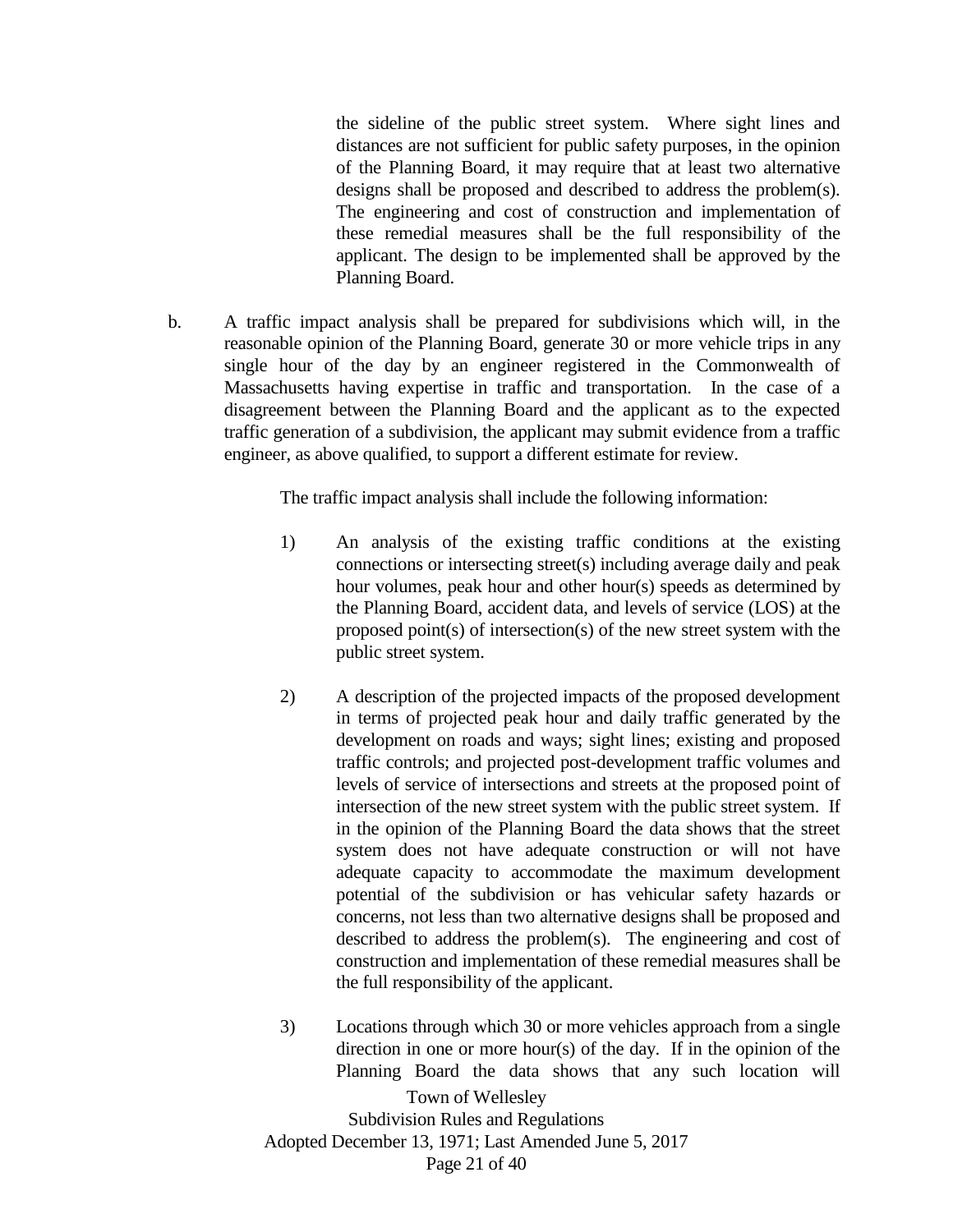experience operational problems as a result of the subdivision then not less than two alternative designs shall be proposed and described to address the problem(s). The engineering and cost of construction and implementation of these remedial measures shall be the full responsibility of the applicant.

3. Flood Insurance Rate Zones.

All plans submitted under this section shall be reviewed to determine whether the improvements to be constructed will be reasonably safe from flooding. If any part of a subdivision is located within numbered or unnumbered A zones as shown on the Wellesley Flood Insurance Rate Map, the delineation of the zone(s) shall be shown on the subdivision plans which shall be reviewed to assure that:

- a. the proposal is designed to be consistent with the need to minimize flood damage;
- b. all public utilities and facilities, such as sewer, gas, electrical and water systems shall be located and constructed to minimize or eliminate flood damage; and
- c. adequate drainage systems shall be provided to reduce exposure to flood hazards.
- 4. Procedure.
	- a. Review by Board of Health.

At the time of filing of the Definitive Plan, the applicant shall also file with the Board of Health a print of the subdivision plan and profile.

The Board of Health shall report to the Planning Board in writing its approval or disapproval of said plans, in accordance with Chapter 41, Section 81U, M.G.L.

b. Public Hearing.

Upon the receipt of a properly executed application form approved by the Planning Board together with the final or Definitive Plan the Planning Board will set a date for the required public hearing. Notice of the public hearing shall be given in accordance with the requirements of Chapter 41, Section 81T, M.G.L.

Town of Wellesley Subdivision Rules and Regulations Adopted December 13, 1971; Last Amended June 5, 2017 Page 22 of 40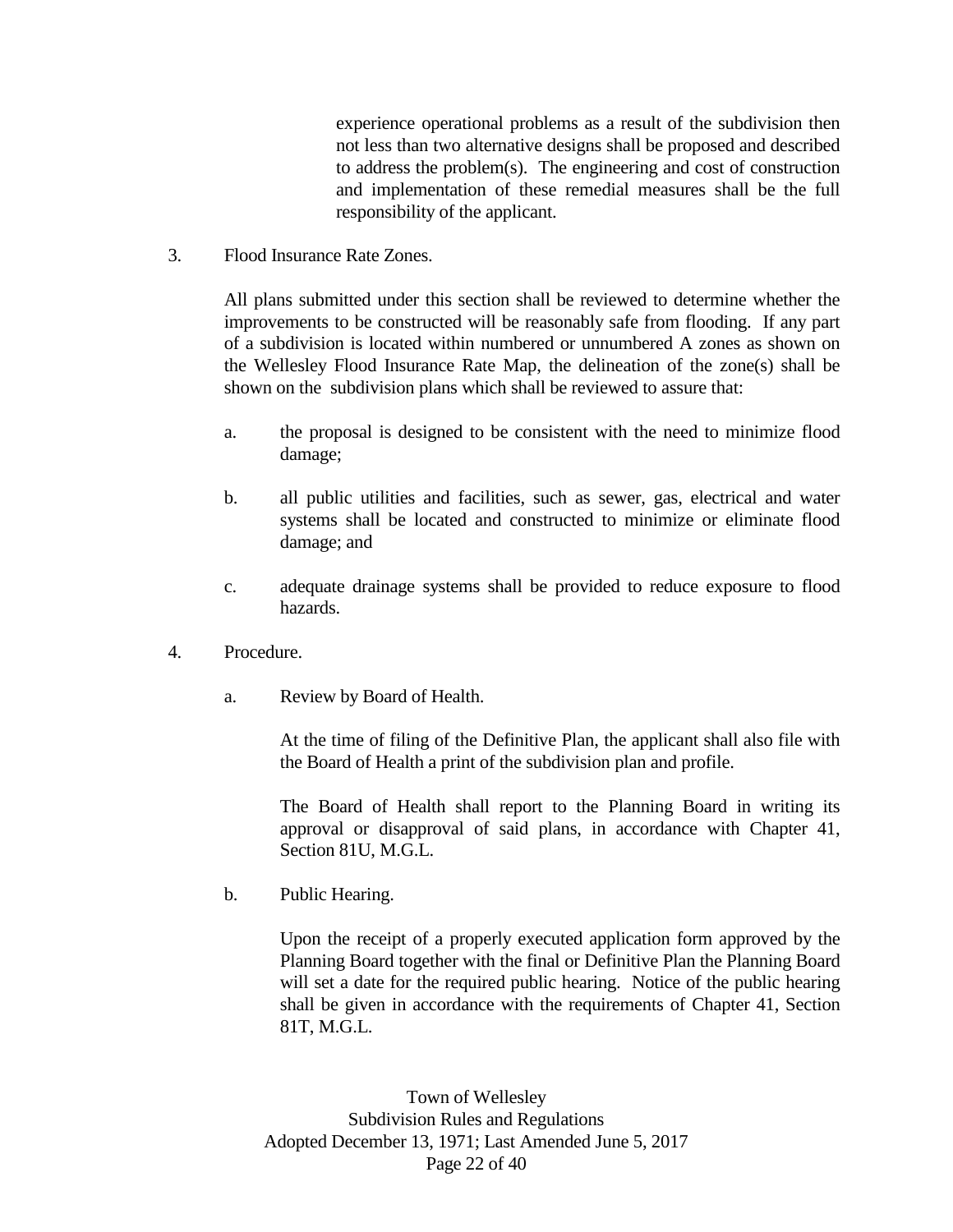Notices will be mailed or delivered prior to the public hearing to owners of land abutting upon the land included in the subdivision plan.

All expenses incurred for plans, surveys, advertisements of hearings, mailing, etc. shall be the responsibility of the developer or owner submitting said plans for approval.

The applicant is responsible for arranging for the attendance at the Public Hearing of the Registered Land Surveyor and the Registered Professional Engineer who prepared and stamped the definitive plan or any other individuals who prepared elements of the submission package such as the persons responsible for the preparation of the runoff calculations or the traffic analysis, unless such attendance shall not be required by the Planning Board.

c. Certificate of Approval.

The action of the Planning Board with respect to such plan shall be by voice vote, copies of which shall be filed with the Town Clerk and sent by hand delivery or by registered mail to the applicant. Final approval, if granted, shall be endorsed on the originals of the Definitive Plan by the signatures of at least three members of the Planning Board.

d. Final Submission Requirements.

After endorsement by the Planning Board of the definitive subdivision plan an additional set of plans and profiles on linen or on polyester film as specified above, and 14 sets of prints shall be filed with the Planning Board.

#### 5. Performance Guarantee.

Before endorsement of its approval of a plan, the Planning Board will require that the construction of ways and installations of municipal services be secured by one, or in part by one and in part by the other, of the following methods:

a. Bond or Securities.

By a proper bond or a deposit of money or negotiable securities, sufficient in the opinion of the Planning Board to secure performance of the construction of ways and installations of municipal services required for lots in the subdivision shown on the plan. The status of such security will be reviewed at least annually by the Planning Board and may be increased to reflect increases in estimated costs for completion of construction.

Town of Wellesley Subdivision Rules and Regulations Adopted December 13, 1971; Last Amended June 5, 2017 Page 23 of 40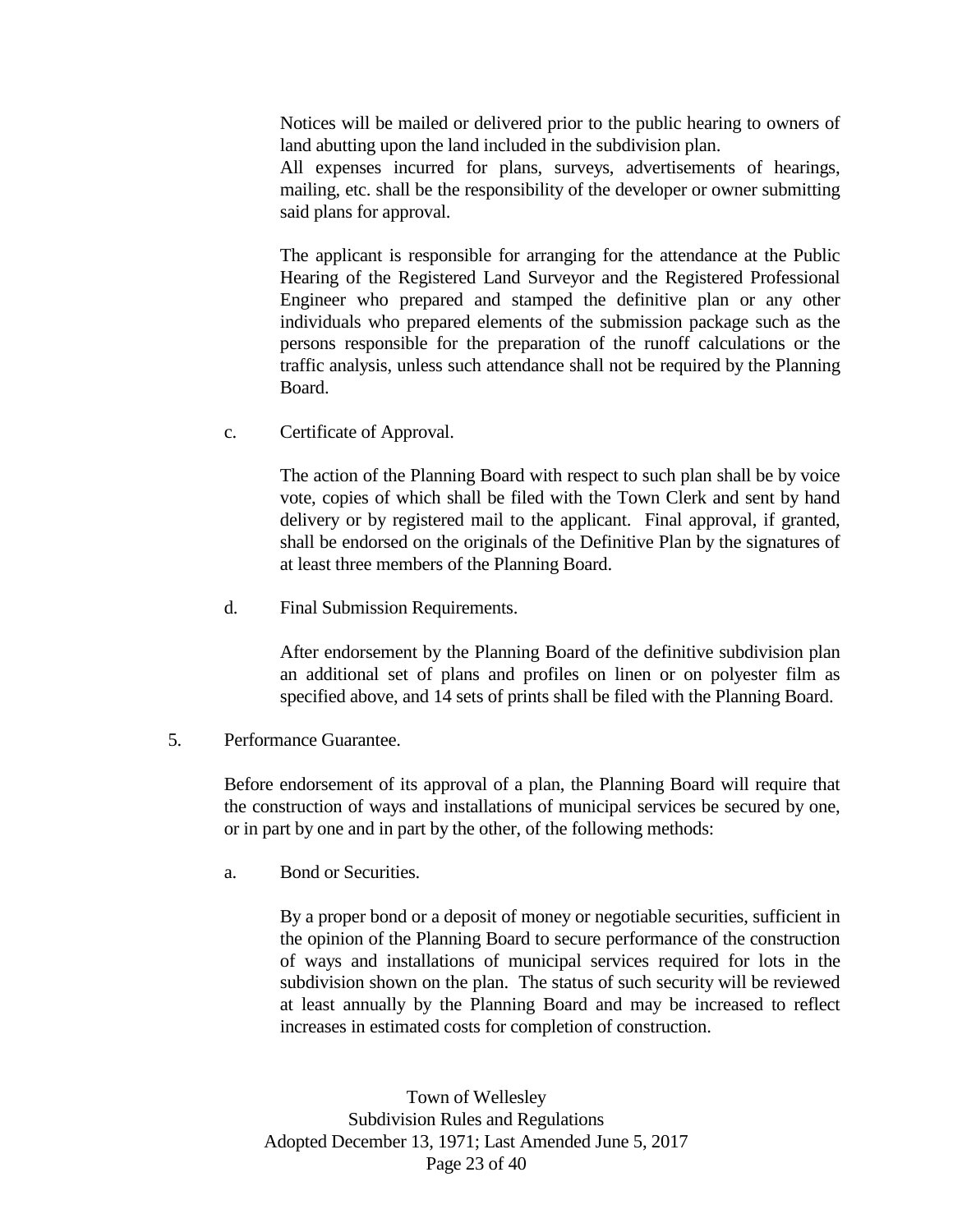The Board may refuse security based on advice from the Town Treasurer as to the financial status of the bank, company or institution involved. Letters of credit shall not be accepted as security for required subdivision work.

b. Covenant.

By a covenant, executed and duly recorded by the owner of record, running with the land, whereby the ways and services shall be provided to serve any lot before said lot may be built upon.

6. Conveyance of Utilities and Easements to the Town.

Before the Board will release a surety bond or deposit, or, in the case of conditional approval, issue a certificate of performance, the applicant shall execute an instrument, on a form approved by the Planning Board, transferring to the Town, without cost, valid unencumbered title to all common sewers, storm drains and water mains, the underground electrical distribution system and appurtenances thereto, constructed and installed in the subdivision or portion thereof to be approved, and conveying to the Town without cost and free of all liens and encumbrances, perpetual rights and easements to construct, inspect, repair, renew, replace, operate and forever maintain the aforesaid underground utilities, with any manholes, pipes, conduits and other appurtenances, and to do all acts incidental thereto, in, through and under the whole of all streets in the subdivision or portion thereof to be approved, and if any such utilities have been constructed and installed in land not within such street, then in, through and under a strip of land extending ten (10') feet in width on each side of the center line of all such sewers and water mains.

7. Street Acceptance Plan and As-Built Plan.

The following plans and profiles, drawn on linen or on polyester film as specified above, prepared by a Registered Professional Engineer qualified in the branch and Registered Land Surveyor, shall be submitted to the Planning Board following the completion of construction.

#### Street Acceptance

A plan and profile, suitable for submission to the Town Meeting for street acceptance purposes including any and all easements, house numbers and/or lot numbers.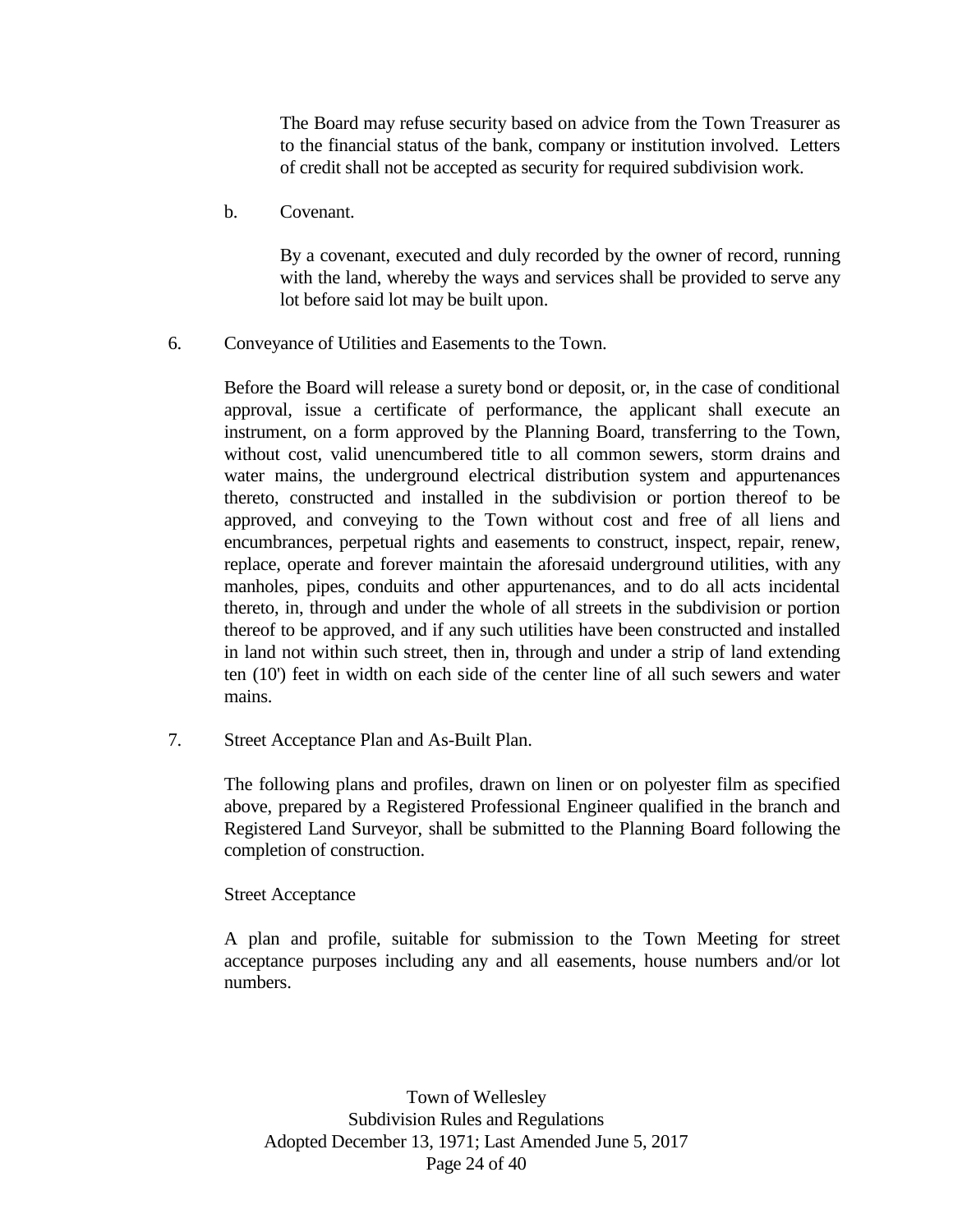#### As-Built

A plan and profile, detailing the location and elevation of all underground utilities and appurtenances, including rim grades, percent of slope for sewer and drain lines "as-built" if different than as shown on the approved definitive plan.

The Street Acceptance Plan and As-Built Plan are to be drawn on separate sheets. Final lot grading contours are to be shown in red on a print of the approved definitive subdivision plan if different than as shown on said plan.

8. Park or Playground

The Planning Board may designate, on the plan, land to show a park or playground in accordance with the following; land so designated on the plan shall not be sold or built upon for a period of not more than three years, pending acquisition by the Town, without the approval of the Planning Board:

For subdivisions:

where there is a development potential of 1-9 Dwelling Units and the development site or combined total area of the parcel(s) to be divided or redivided is 10 acres or less there is no requirement;

where there is a development potential of 10 or more Dwelling Units or where the development site or combined total area of parcel(s) to be divided or redivided is more than 10 acres the requirement is 10% of the total land area.

If the land so designated is not acquired by the Town within three years from the date of approval of the subdivision the park or playground designation shall be withdrawn and, consistent with any other subdivision requirements, conditions or restrictions still in effect, the land may be sold, developed or otherwise used by the land owner in accordance with zoning.

In making this designation the Planning Board may consider the use of the land abutting the subdivision area and the desirability of enlarging existing parks or playgrounds and providing pedestrian and bicycle paths to those areas.

The Planning Board may waive this park or playground reservation for cluster subdivisions incorporating park or playground in the required common open land area.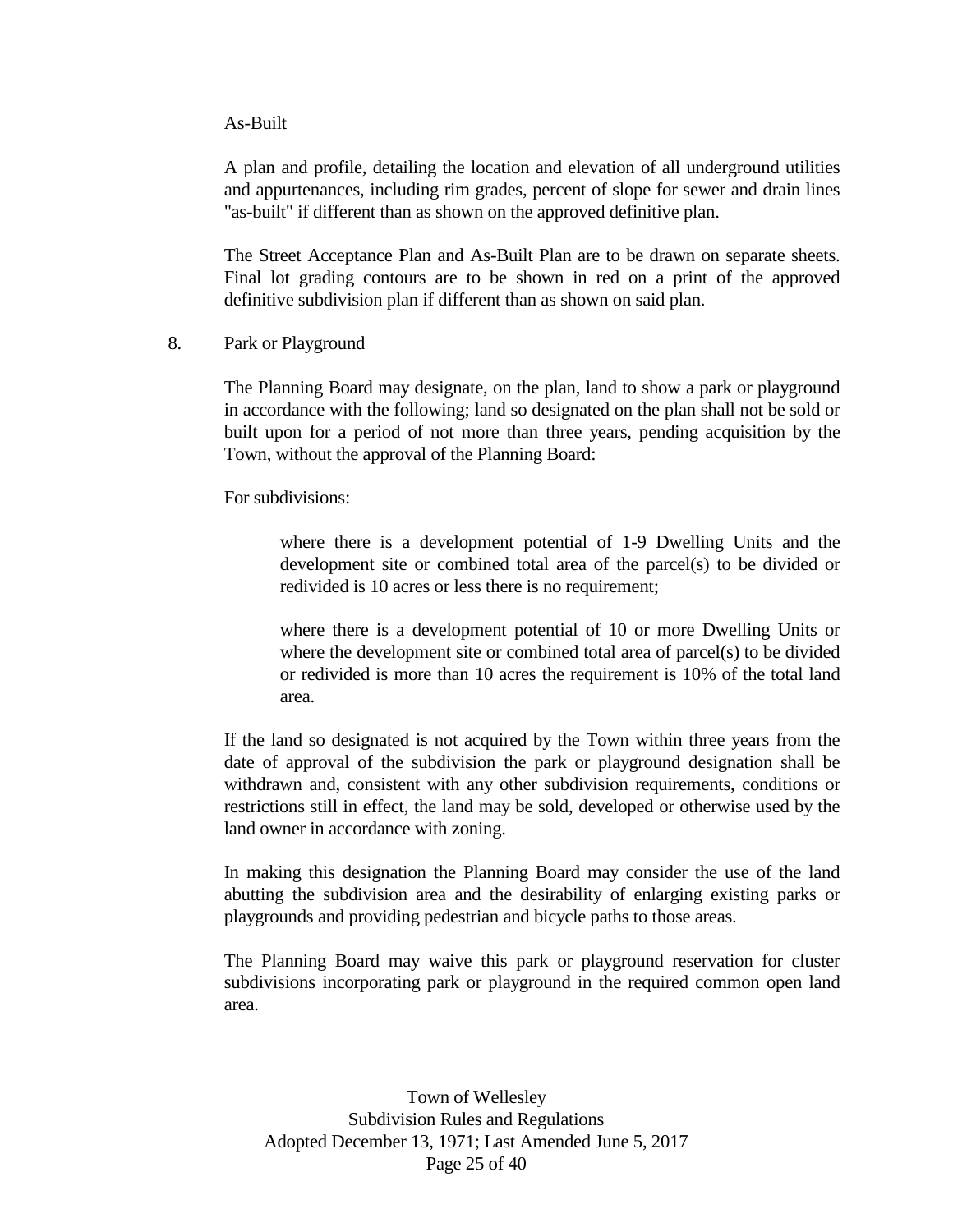9. Waivers

All requests for waivers shall be accompanied by a letter signed by the applicant listing requested waivers from the terms of these Rules and Regulations. This letter shall include, for each waiver request, an estimate of the cost savings in initial cost and annual maintenance and an explanation of any public benefit served. Plans shall include a sheet listing the waivers requested and approved by the Planning Board. If in the public interest, the Planning Board may grant waivers not requested by the applicant.

Any request for waiver of sidewalk shall be accompanied by a letter transmitting the recommendation of the Town Public Safety Committee relative to the request. Sidewalk requirements may be amended, by the Planning Board, in cases where topography, outcropping ledge, significant trees or other circumstances are present.

(See Section V.B.2. for street width waiver requirements)

#### SECTION V. DESIGN REQUIREMENTS.

A. General.

All lots shown on Subdivision Plans submitted to the Board for approval shall be the regular shape and shall contain at least the minimum area requirement for the area regulation district in which the land is located.

- B. Streets.
	- 1. Location and Alignment.

When adjoining property is not yet subdivided, consideration shall be given to the projection of proposed ways. Proposed ways shall be constructed to the boundary of the development. If any street submitted for approval does not extend through to another street, possible extension to nearby proposed or existing streets must be shown.

- a. Horizontal Alignment
	- 1) Reverse curves shall have a 100' straight section between them.
	- 2) Minimum centerline radius shall be 75 feet for a local street, 200 feet for a collector street and 300 feet for an arterial street.
	- 3) There shall be a minimum distance of 300' between intersecting streets; or they must be directly opposite one another.

Town of Wellesley Subdivision Rules and Regulations Adopted December 13, 1971; Last Amended June 5, 2017 Page 26 of 40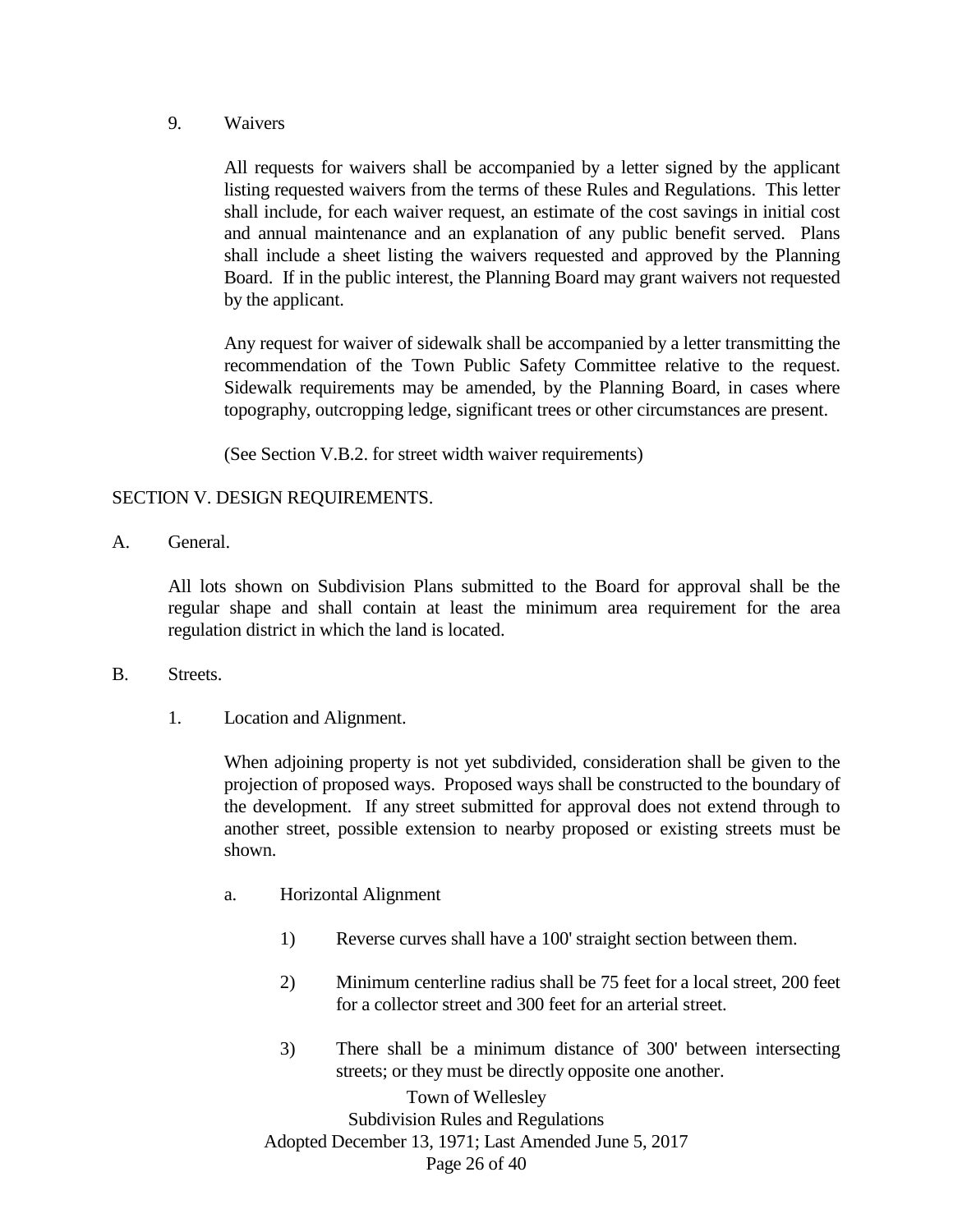- 4) Streets shall not intersect at an angle of less than 60 degrees.
- 2. Street Width.

Street width shall be 54 feet or as determined by the Planning Board, in accordance with the Optional Street Width Requirement below, but in no case less than forty feet (refer to Typical Cross Section). In extending a street from one of different width the adjustment shall be gradual and subject to the approval of the Planning Board.

Corners at street intersections shall be of a radius satisfactory to the Board, but in no cases shall the radius at the street line be less than 40 feet; nor the distance between tangent points on intersecting streets less than the width of the entering street plus eighty feet.

Optional Street Width Requirement

If the Planning Board approves a street right of way width of less than 54 feet, a plan drawn by a Registered Landscape Architect shall be submitted which shall include:

- a. A calculation of the difference in the area devoted to street tree planting (tree lawn) between the standard street layout and the proposed layout;
- b. Alternative landscaped area or areas equal to or exceeding the requested reduction in tree lawn area. Alternative landscaped area(s) shall abut one or more of the following:

the proposed street;

an existing public or private street or way;

a Town footway; or

any public land or private conservation land;

Alternative landscaped area(s) shall be permanently set aside for landscaping and or tree planting and shall not be included in any building lot calculations. The land may be deeded to the Town or to abutting conservation land, subject to acceptance by the Town or the owner of the abutting land. The alternative landscaped area may be retained as a portion of one or more building lot(s), in which case it shall have a permanent conservation restriction imposed.

Town of Wellesley Subdivision Rules and Regulations Adopted December 13, 1971; Last Amended June 5, 2017 Page 27 of 40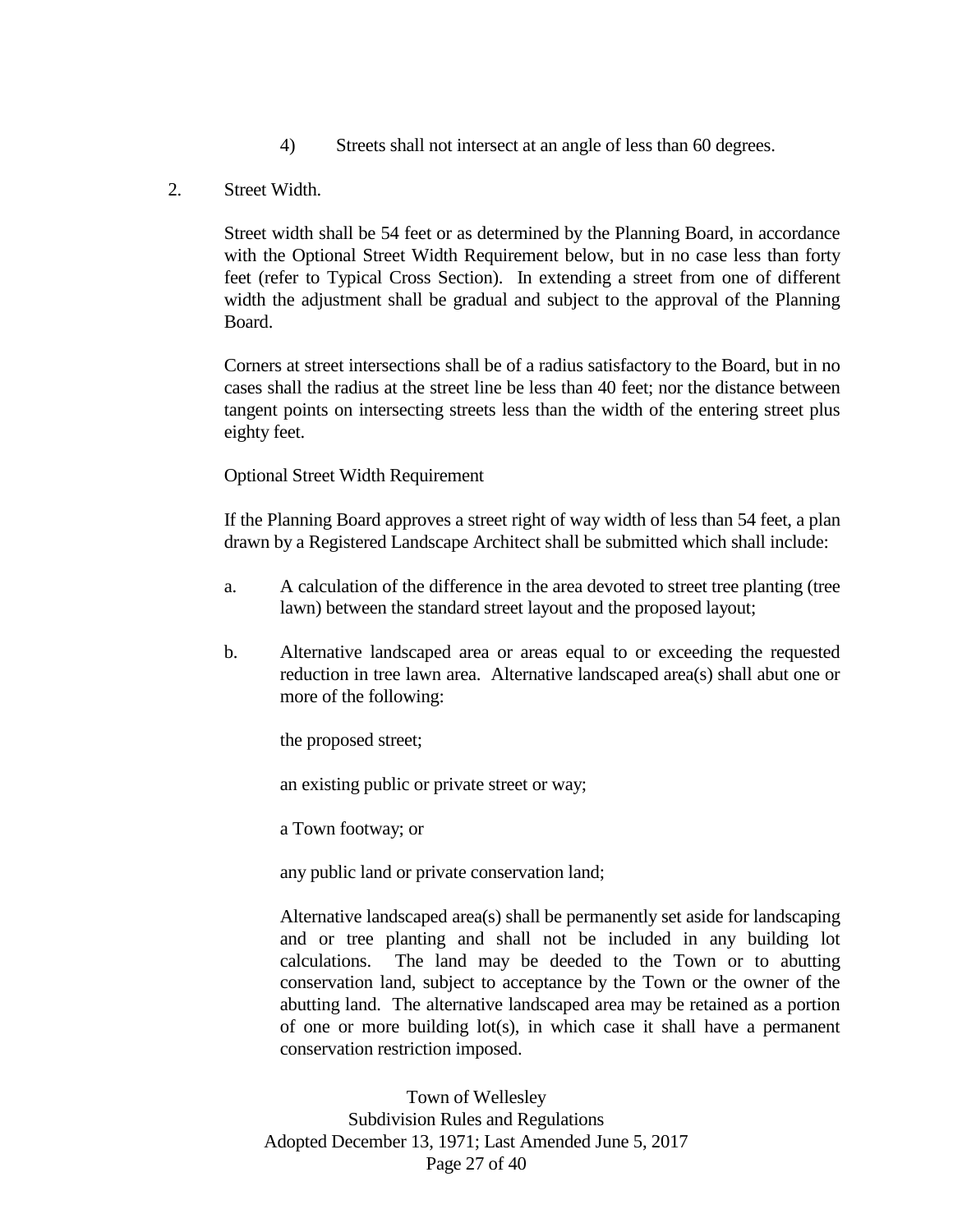Area devoted to landscaped cul-de-sac islands, conforming to the standards set forth below, may be used to satisfy the requirements of this paragraph,provided approval for such a landscaped island is received from the Planning Board and arrangements for maintenance of the center island have been approved by the Planning Board.

3. Grade.

The maximum grade for any street shall not exceed 9 percent in any part of its length and shall not exceed 6 percent except for distances of no more than 200'. Approaches to intersections shall have a grade not to exceed 2 percent for a distance of 100' from the intersection. The minimum grade shall be 1.00 percent except within a cul-de-sac (turnaround) when the center line grade shall be not less than 2 percent.

#### Vertical Curves

All changes in grade shall be connected by vertical curves of sufficient length to afford adequate sight distances. Minimum lengths of crest or sag curves is determined by the formula  $L = KA$ , where:

L= length of vertical curve K= constant for design speed A= algebraic difference in percent of grade(s).

Design controls for crest and sag curves based on stopping sight distances for safe vehicle operation shall be as follows:

Design Speed 30 M.P.H. Crest  $K = 30$ , Sag  $K = 40$ .

4. Dead End Streets.

Except in cases deemed by the Board to be in the best public interest, so-called reservation strips, which would prevent further extensions of development, will not be approved.

Based on the need to provide dual access for emergency purposes, to reduce winter maintenance costs, and to reduce the amount of paved impervious surface which must be maintained, dead end streets in excess of 500' in length, from an intersecting street, shall not be allowed.

Dead end streets shall be provided at the closed end with a cul-de-sac(turnaround) having an outside street line diameter of 112 feet in residential subdivisions. The cul-de-sac roadway pavement diameter shall be a minimum of 82 feet. The

Town of Wellesley Subdivision Rules and Regulations Adopted December 13, 1971; Last Amended June 5, 2017 Page 28 of 40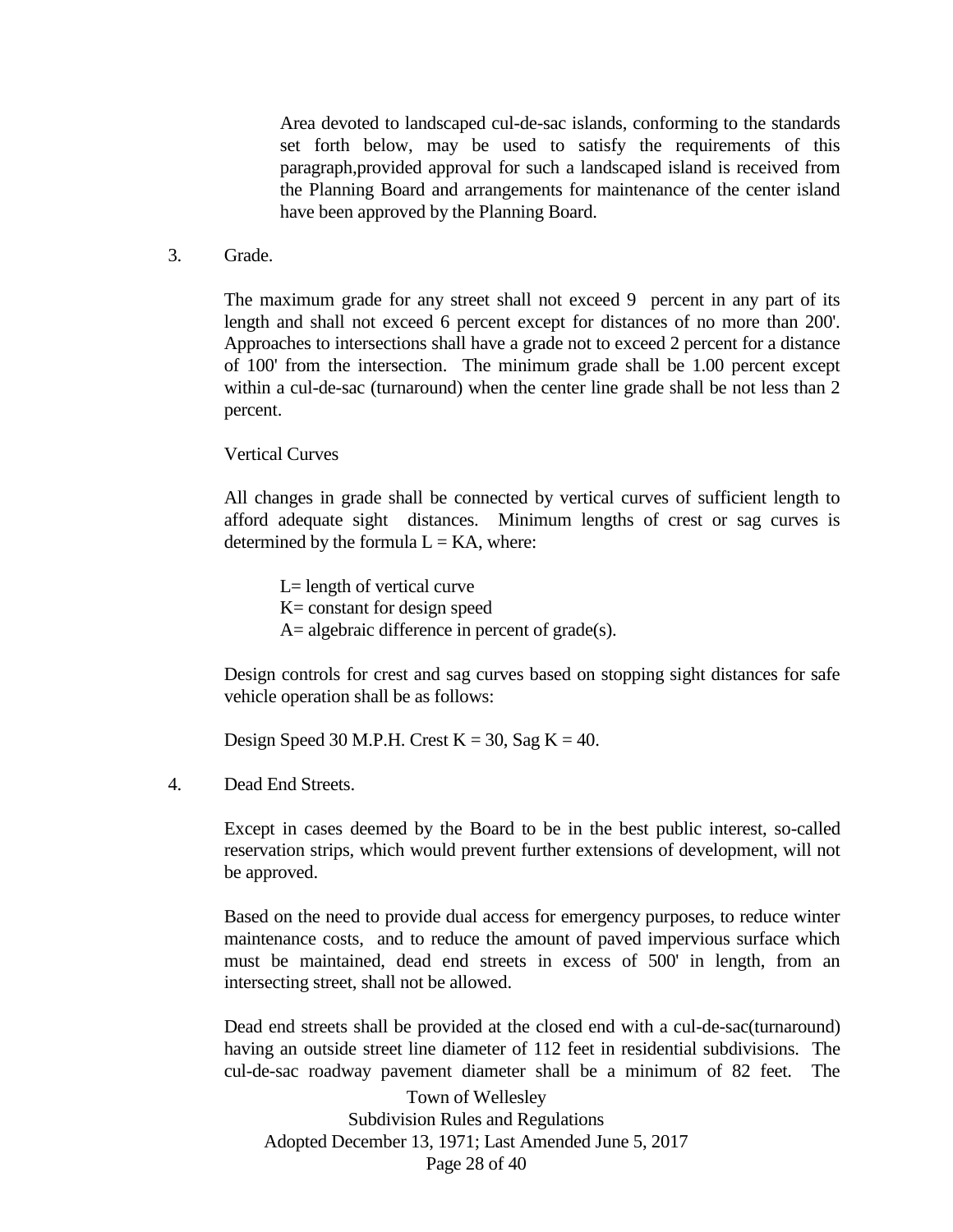Planning Board may consider central landscaped islands within cul-de-sacs. In such instances the paved roadway around the island shall not have a pavement width of less than 24 feet. This can be increased or decreased in specific cases for the public interest at the discretion of the Board.

#### C. Utilities.

#### 1. Storm Drains.

The storm drainage system shall be designed to the satisfaction of the Planning Board and the Board of Public Works, who will require provision for such facilities and arrangement thereof as in their opinion are reasonably necessary to provide adequate disposal of surface water from all streets within the subdivision and adjacent land.

Catch basins shall be provided at low points and at changes in direction and the drains between catch basins shall be in a straight line. Maximum spacing of catch basins shall be 250 feet in length, drains and catch basins shall be constructed only as deemed necessary by the Planning Board.

Catch basins shall be constructed utilizing salt resistant, high strength concrete (5,000 PSI) blocks.

Drainage pipe shall be at least 12" diameter. Granite Curb Inlets shall be shown for all catch basins. Proper connections with existing drains in adjacent streets or easements shall be shown on the plans. Where property adjacent to the subdivision is not yet subdivided, provision shall be made for proper extension of the drainage system by continuing drains to the exterior boundaries of the subdivision of such size and at such grade as will allow for the extension.

Run-off calculations must be submitted to substantiate the adequacy of the proposed storm drainage system within and outside of the subdivision together with the existing system to be utilized for discharge from the subdivision.

Reinforced concrete or stone masonry head walls shall be provided where, in the opinion of the Planning Board, it is deemed necessary to support the street or the adjacent land for the protection and safety of the general public or the adjacent property owners. When retaining walls are proposed detailed structural design shall be provided (see Sect. VII.,I. relative to the construction of retaining walls).

2. Water and Sanitary Sewer Facilities.

Water mains, with hydrants, gate valves and other fittings, and sanitary sewers, with manholes and other appurtenances, shall be constructed and installed within the subdivision as necessary to provide to all lots therein adequate water supply for

Town of Wellesley Subdivision Rules and Regulations Adopted December 13, 1971; Last Amended June 5, 2017 Page 29 of 40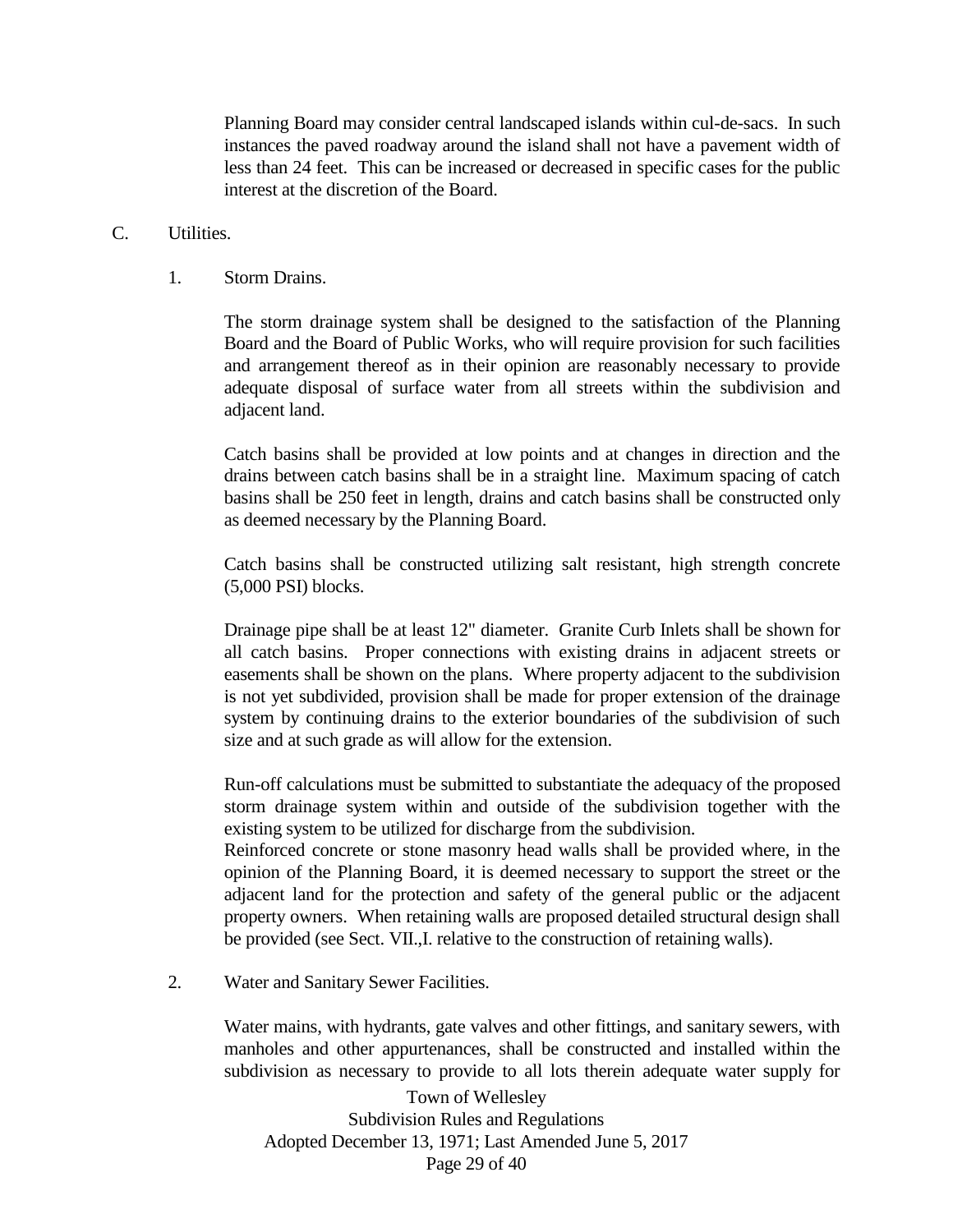domestic and fire protection use and adequate sewage disposal. The size and arrangement thereof shall be designed to the satisfaction of the Planning Board and the Board of Public Works.

When property adjacent to the subdivision is not yet subdivided, provision shall be made for proper extension of the systems by continuing water and sewer mains to the exterior boundaries of the subdivision of such size and at such grade as will allow for the extensions.

Water supply systems shall be designed to prevent infiltration of flood waters into the systems; sanitary sewer systems shall be designed to prevent infiltration of flood waters into the systems and discharges from the systems into flood waters.

Above ground sewer pumping stations shall be screened from view with suitable plant materials to the satisfaction of the Planning Board.

3. Electric Underground Distribution System.

When no electric distribution system exists in an area contemplated for subdivision the developer shall request that the Wellesley Municipal Light Plant (hereinafter called the WMLP) provide the design of an underground distribution system in public or private ways, easements or rights-of-way to service the proposed development and adjacent undeveloped areas.

The developer shall furnish to the: WMLP:

- a. a plan showing the layout of lots and ways with grading contours;
- b. a plan showing the proposed construction of the underground utilities and streets;
- c a plan showing the outline of lots, ways and easements on which such a system may be overlaid for reproduction of the plan; and
- d. proposed electrical loads, service size and service voltage class.

These plans shall be drawn on linen or on polyester film as specified above.

The developer shall also furnish in writing to the WMLP the anticipated schedule for construction of houses on a lot by lot basis. Details of the design of the Underground Electric System shall conform with the policy of the WMLP as adopted by the Wellesley Municipal Light Board.

Town of Wellesley Subdivision Rules and Regulations Adopted December 13, 1971; Last Amended June 5, 2017 Page 30 of 40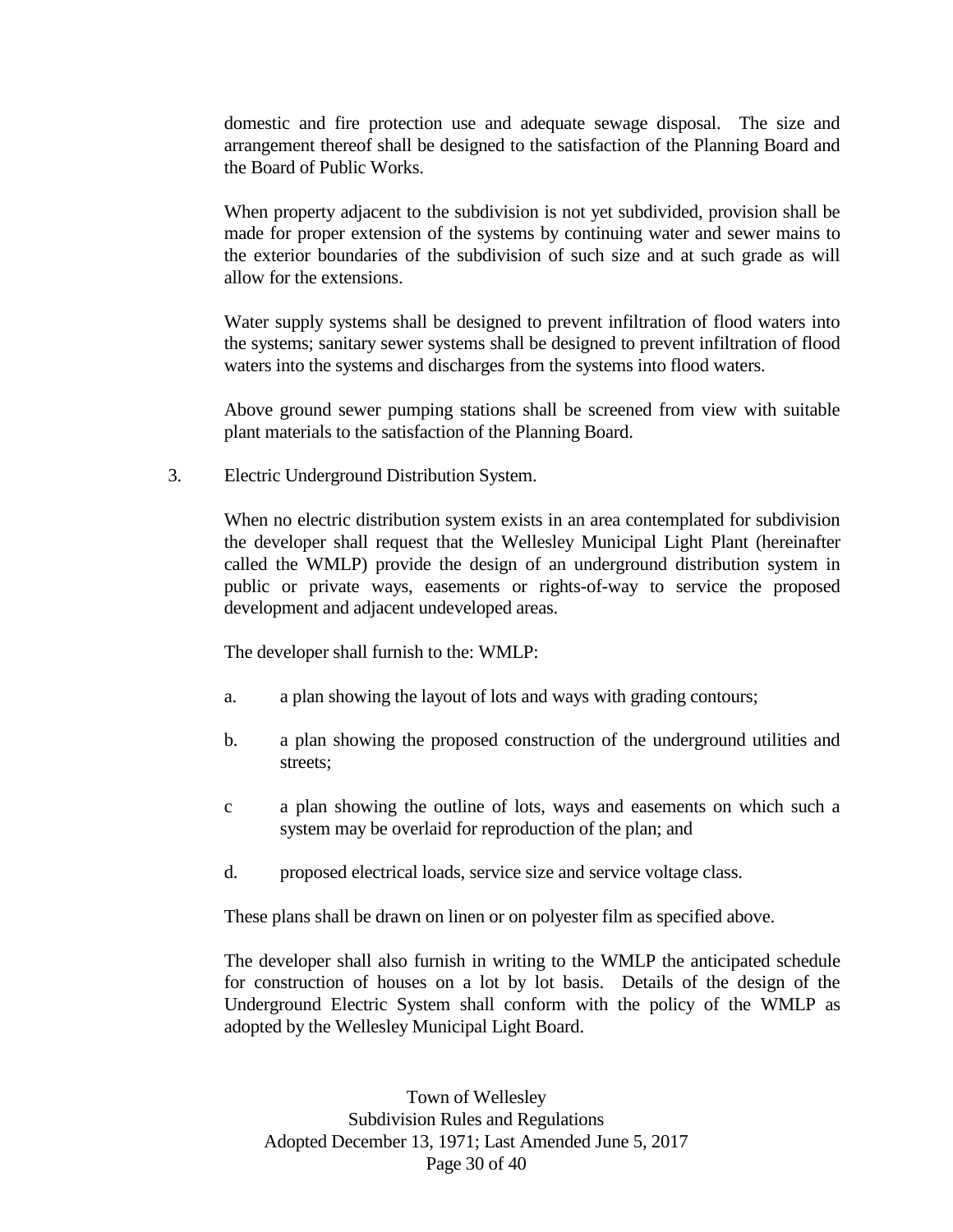Upon receipt of plans for the electrical layout the developer shall submit two copies to the Telephone Company for their review and concurrence to enable installation of telephone wires underground in the same trench as for electrical service. Telephone and electric facilities shall be offset by a minimum distance of one foot.

Above ground electrical transformers shall be screened from view with suitable plant materials to the satisfaction of the Planning Board, but not in a manner to inhibit safe installation and operation of the transformer by WMLP staff.

#### D. Easements.

- 1. Easements for storm drains and their appurtenances, common sewers and their appurtenances, water mains and their appurtenances, electric facilities and their appurtenances, and any other utility across lots or centered on rear of side lot lines shall be provided by the developer where necessary, shall be at least twenty feet wide; easements for electric transformers shall be a minimum of fifteen feet by fifteen feet (225 square feet); and shall be shown on the plan.
- 2. Where a subdivision is traversed by a water course, drainage way, channel or stream, the Board may require that there be provided an easement or right-of-way of adequate width to conform substantially to the lines of such water course, drainage way, channel or stream, and to provide for construction or other necessary purposes. In general, such easements or rights-of-way shall extend 10 feet from the side lines of such watercourse, drainage way, channel or stream.

#### E. Protection of Natural Features.

Due regard shall be shown for all natural features such as large trees and tree canopy, water courses, points of scenic or historical interest, rock outcroppings, significant habitats of plant or animal species which are endangered, threatened or of special concern as so designated pursuant to the Massachusetts Endangered Species Act (Chapter 408 Acts of 1990) and in accordance with the regulations of the Massachusetts Division of Fisheries and Wildlife Natural Heritage and Endangered Species Program, and similar community assets, which, if preserved, will add attractiveness and value to the subdivision.

Existing trees may be preserved to satisfy the street tree planting requirement provided that they are inspected and approved by the Superintendent of the Park and Tree Division. It is strongly encouraged that healthy trees on the site should be preserved. The developer should consider on-site reuse of healthy trees which must be removed in conjunction with construction activity.

Existing trees to be preserved on the site shall be protected from potential construction damage in a manner satisfactory to the Planning Board.

> Town of Wellesley Subdivision Rules and Regulations Adopted December 13, 1971; Last Amended June 5, 2017 Page 31 of 40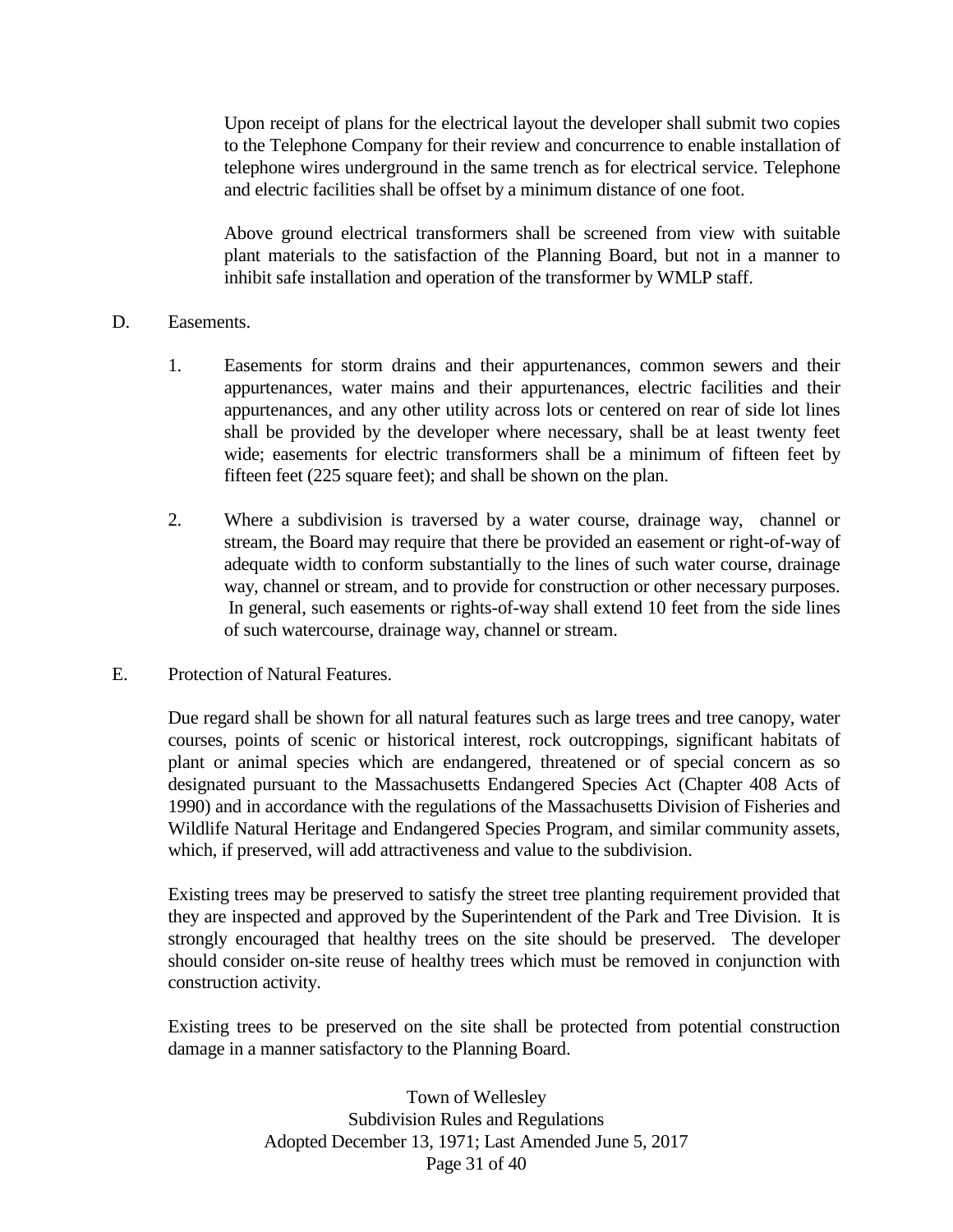#### F. Erosion and Sedimentation Control.

An Erosion and Sedimentation Control Plan prepared by a Registered Landscape Architect or a Registered Professional Engineer shall be submitted when a tract of land, to be developed, contains slopes in excess of 15%. In preparing such plan due regard shall be given to minimizing the amount of clearing, grading and slope modifications and making use of existing topography and natural land features and preservation of existing vegetative cover. Permanent vegetative plantings to control erosion shall be of a variety compatible with specific soil and site conditions. Adjacent property, public and private, shall be protected from damage, hazard or pollution which may result from land disturbing operations. Consideration shall be given to protection of surface and sub-surface waters from the effects of land disturbing operations. Stock piles of soil, fill and loam shall be protected from wind and water erosion. Dust shall be controlled in the entire development.

#### G. Cut and Fill

Cuts and/or fills in conjunction with subdivision construction in excess of 6 feet as measured from the original natural grade to the finished grade shall not be allowed.

#### SECTION VI. UNDERGROUND MUNICIPAL SERVICES AND C.A.T.V.

- A. General.
	- 1. Underground municipal services shall be installed to the satisfaction of the Board of Public Works (acting through the Town Engineer) and the Planning Board, in accordance with the approved plans (including profile, Typical Cross Section and any supplementary sketches), the current standard specifications of the Town of Wellesley and/or the Massachusetts Department of Public Works when so designated and these specifications.
	- 2. All storm drains, sanitary sewer and water facilities, and gas pipes (if any) shall be installed prior to excavation of the trench for underground electric and telephone conduits and manholes.
	- 3. Underground electric and telephone conduits and all service connections for any and all utilities from the main structures in the street to the exterior lines thereof for each lot shown on the plan whether or not there is a building thereon, shall be installed before final surfacing with Bituminous Concrete Pavement. Any deviation from this requirement necessitated by unusual topographic or technical difficulties must have the specific approval of the Planning Board, the Board of Public Works and the Municipal Light Board.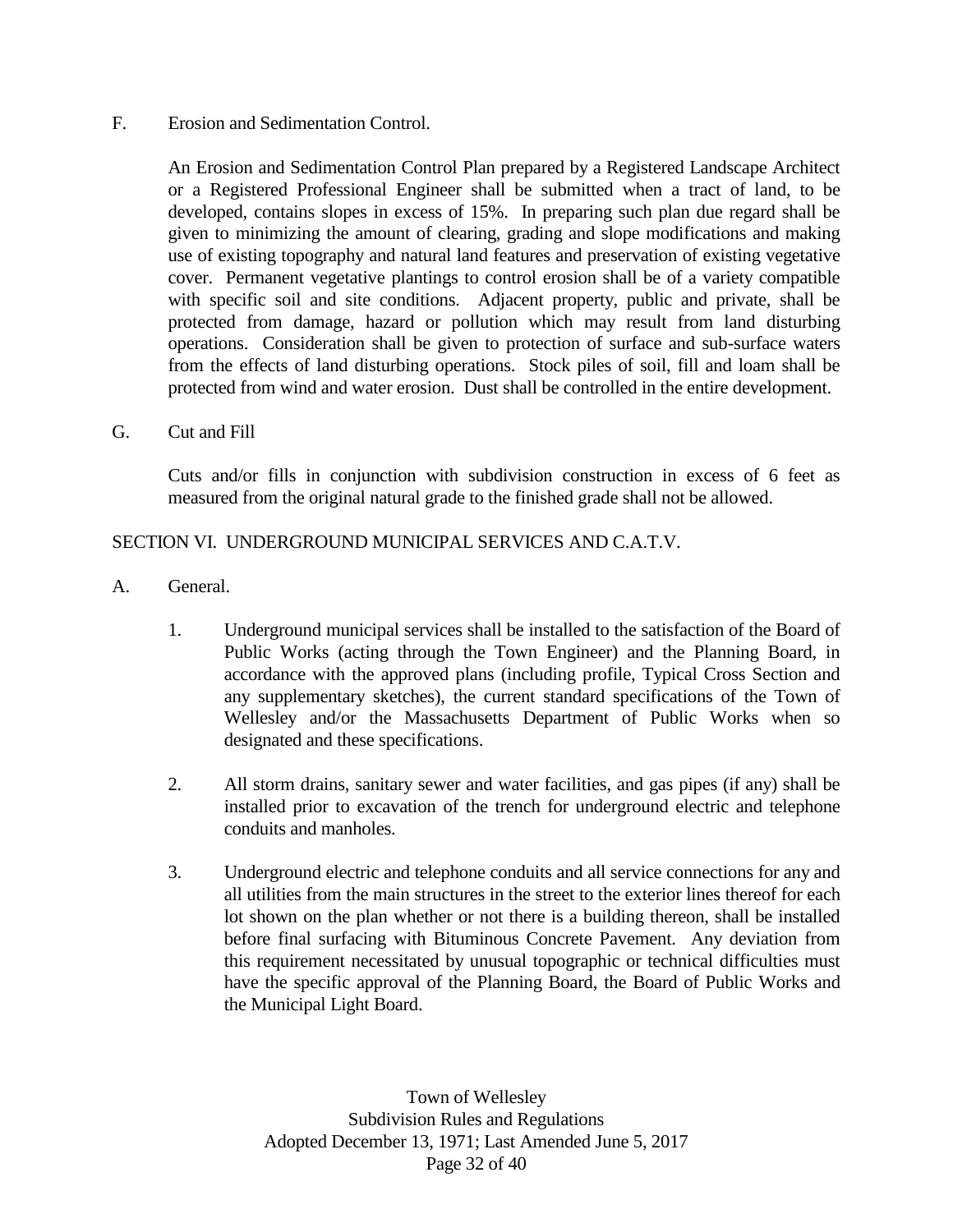- 4. Underground cable television service connections to each house lot shall be installed to the satisfaction of the Board of Public Works (acting through the Town Engineer) and the Planning Board.
- 5. The subdivider shall protect all utilities and appurtenances installed under these Rules and Regulations from any and all damage, until the entire subdivision is completed and approved as a whole by the Planning Board. Any street excavations shall be patched immediately in conformity with the rules and regulations of the Board of Public Works for street excavations. Except as expressly directed by the Board of Public Works or an authorized representative, patches of street excavations shall be overlaid with bituminous concrete, properly sealed at the edges of the overlay, for the full width of the travel way (curb to curb). Any damage to these utilities and appurtenances, prior to the approval by the Planning Board shall be repaired in a manner satisfactory to the Planning Board, the Board of Public Works and the Municipal Light Board the full cost of which shall be borne by the subdivider. Utilities to all lots shall be installed prior to the installation of the top course of bituminous concrete pavement.
- 6. Major roots of trees to be preserved shall not be cut during installation of underground utilities except in the presence of a representative of the Park and Tree Division.
- B. Storm Drainage.
	- 1. Storm drains, culverts, catch basins with curb inlets and manholes shall be installed as shown on the approved plans.
	- 2. At least four feet of cover shall be required over drains. Catch basins and manholes shall be constructed in accordance with the specifications of the Board of Public Works. Drains and catch basins and manholes shall not be backfilled until inspected and approved by the Town Engineer or designate. The installation of the storm drainage system, including the method of construction and the quality of materials used, shall conform to the current standard specifications of the Massachusetts Department of Public Works.
	- 3. The construction of any headwall shall conform to the current standard specifications of the Board of Public Works.
- C. Water and Sanitary Sewer Facilities.
	- 1. All underground installations of water and sanitary sewer systems shall be installed as shown on the approved plans.

Town of Wellesley Subdivision Rules and Regulations Adopted December 13, 1971; Last Amended June 5, 2017 Page 33 of 40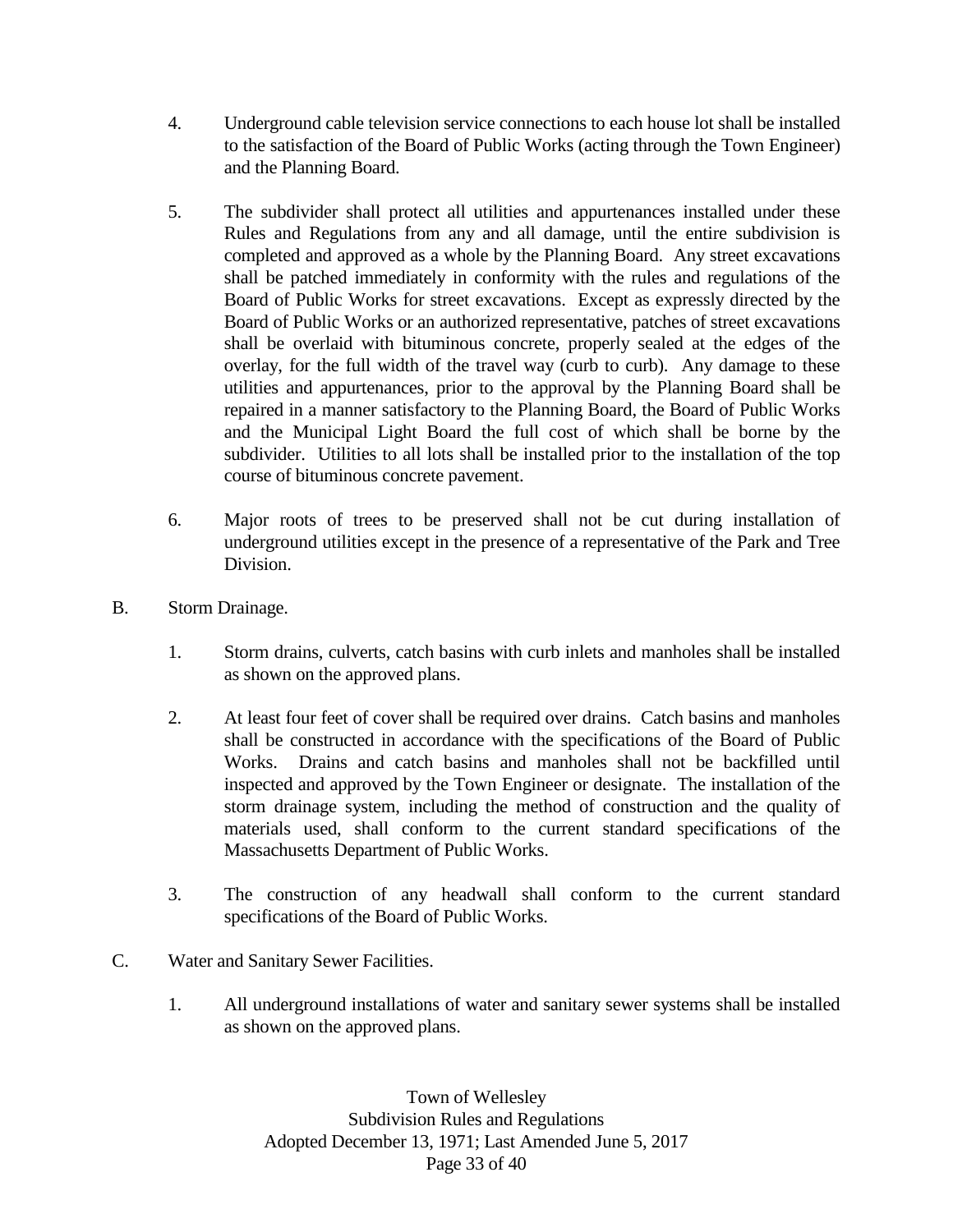- 2. The installation of water and sanitary sewer systems, with their appurtenances, including the methods of construction and the quality of materials used, shall conform to the current standard specifications of the Board of Public Works.
- 3. All such installations shall be under the direction and supervision of the Town Engineer or designate, including the layout and establishment of grades, at the expense of the applicant or developer.
- 4. Any sewage pumping station shall be suitably screened by shrubbery to the satisfaction of the Planning Board and the Board of Public Works.
- D. Electric Underground Distribution System.

Prior to construction of the underground electrical system the developer's engineer shall establish finish grade and furnish (and protect) offset lines and grade stakes for use of the WMLP.

The developer shall perform the following work under the direction of the WLMP after the other utilities have been installed for a period of at least two weeks:

Excavate a trench of a sufficient width to accommodate electric and telephone (if the same trench is used consistent with Section V. , C., 3.) and a minimum of 40" below finish grade, for conduit (for primary and secondary cables). Excavate for manholes, street light bases, and similar items as shown on the construction plans as directed by the WMLP. The trench shall be graded to a smooth bed, free of stones. Excavation in rock foundation or ledge shall be made to a greater depth and the developer shall provide a 10" depth of fine fill prior to the installation of conduit and cables. Trenches shall be maintained by the developer until backfilling is completed. Such trenches and other excavations shall be excavated in an orderly sequence so as to allow for installation of underground structures and ducts followed by backfilling with fine material acceptable to the WMLP. No trench shall be backfilled until the installation has been approved by the WMLP. Backfilling shall be done in layers of not more than twelve inches and shall be carefully and thoroughly tamped.

When all preparatory conditions are met, the developer will be required to install all manholes, conduit, transformer pads, street light bases as specified by the WMLP. Once this work is complete the WMLP. Will install all cables, transformers, street light poles and fixtures, and fire and police alarm cable as required. The applicant is responsible for the cost of all work done by the WMLP for the developer, which work will be performed on a billable basis, as specified in the Rules and Regulations of the Wellesley Municipal Light Plant.

SECTION VII. CONSTRUCTION OF STREETS.

A. General.

Town of Wellesley Subdivision Rules and Regulations Adopted December 13, 1971; Last Amended June 5, 2017 Page 34 of 40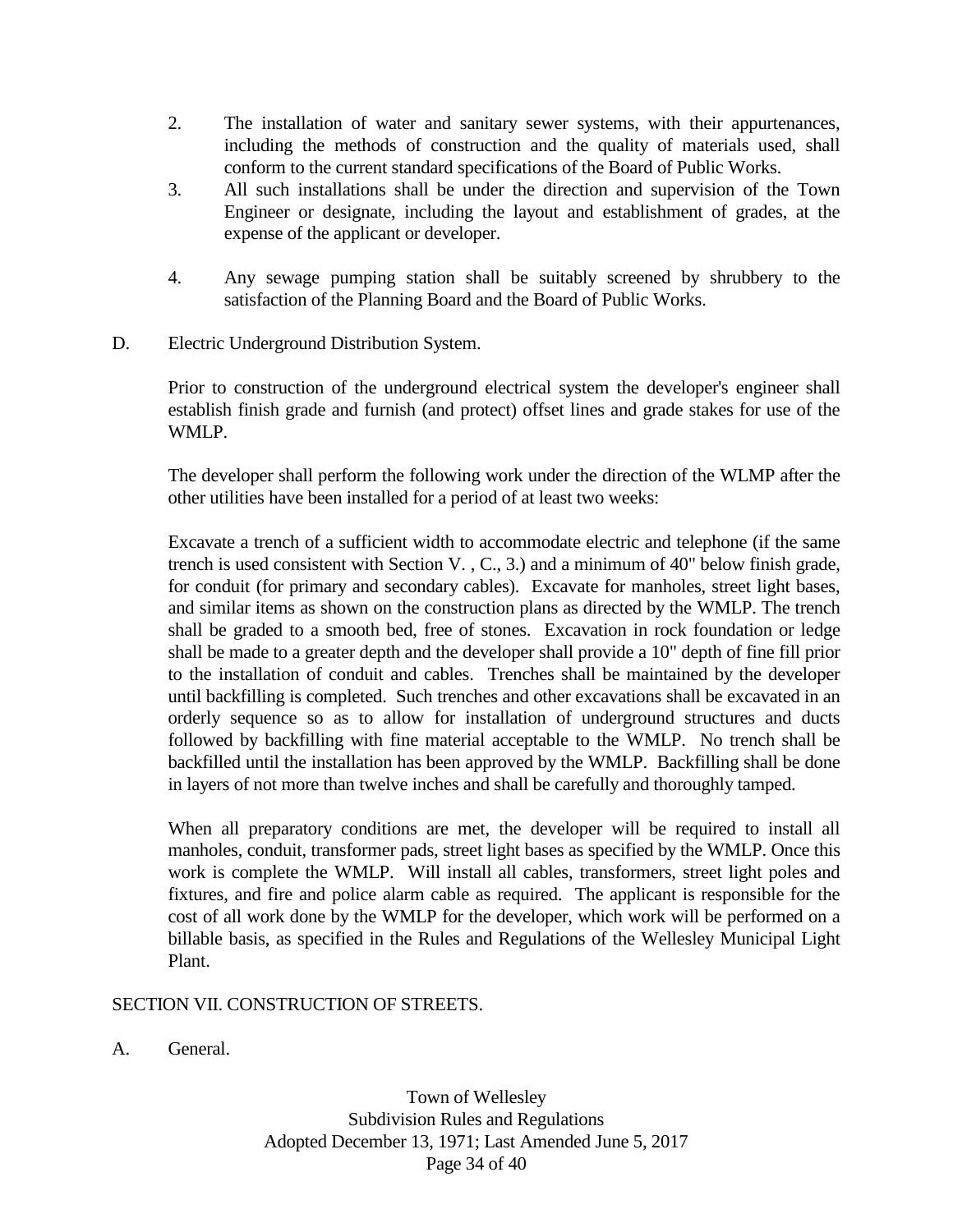All streets including sidewalks and grass plots within a subdivision shall be constructed in conformity with the Typical Cross Section as shown on the final approved subdivision plan and shall not deviate therefrom without written permission form the Planning Board.

B. Excavation and Backfill.

All frost susceptible material, loam, muck or other soft material shall be excavated to hard bottom from within the limits of the proposed street for its full length and width or as otherwise designated by the Board of Public Works. No soft or inferior material shall be used below subgrade. The subgrade shall be thoroughly compacted before applying the gravel surface. The sub-base shall consist of 9" of thoroughly compacted well graded bank gravel and 3" of Dense Graded Aggregate.

The gravel sub-base shall be penetrated with RC-250 at the rate of 0.5 gallons per square yard, or other equivalent material approved by the Planning Board and the Board of Public Works. (Note: to be omitted if Dense Graded Aggregate utilized.)

- C. Bituminous Concrete Pavement Type I-1.
	- 1. The Bituminous Concrete Pavement shall be laid in two courses, i.e., standard Bottom (binder) Course and standard Top Course with a finished pavement depth after compaction as shown on the Typical Cross Section.
	- 2. Methods of construction and the quality of materials used shall conform to the specifications for Class I Bituminous Concrete Pavement Type I-1 contained in Section 460 of the 1973 Standard Specifications for Highways,Bridges and Waterways of the Massachusetts Department of Public Works or the revised specifications currently in effect.
- D. Sidewalks.

Bituminous concrete sidewalks shall be constructed on both sides of the roadway within the subdivision except when otherwise determined by the Planning Board.

Sidewalk and grass plots shall pitch from the property line toward the gutter.

Bituminous concrete sidewalks shall be constructed on a sub-base consisting of at least eight inches of thoroughly compacted good gravel. Bituminous concrete for sidewalks shall be laid in two courses, namely base course and top course. Base course shall consist of Class I-1 Roadway Binder and shall be two inches thick after rolling. Top course shall consist of Class I-1 Dense Mix and shall be one inch thick after rolling. In no case shall the surface be laid until the sub-base shall have been inspected and approved by the Town Engineer or designate. At all intersections the sidewalks shall be constructed across the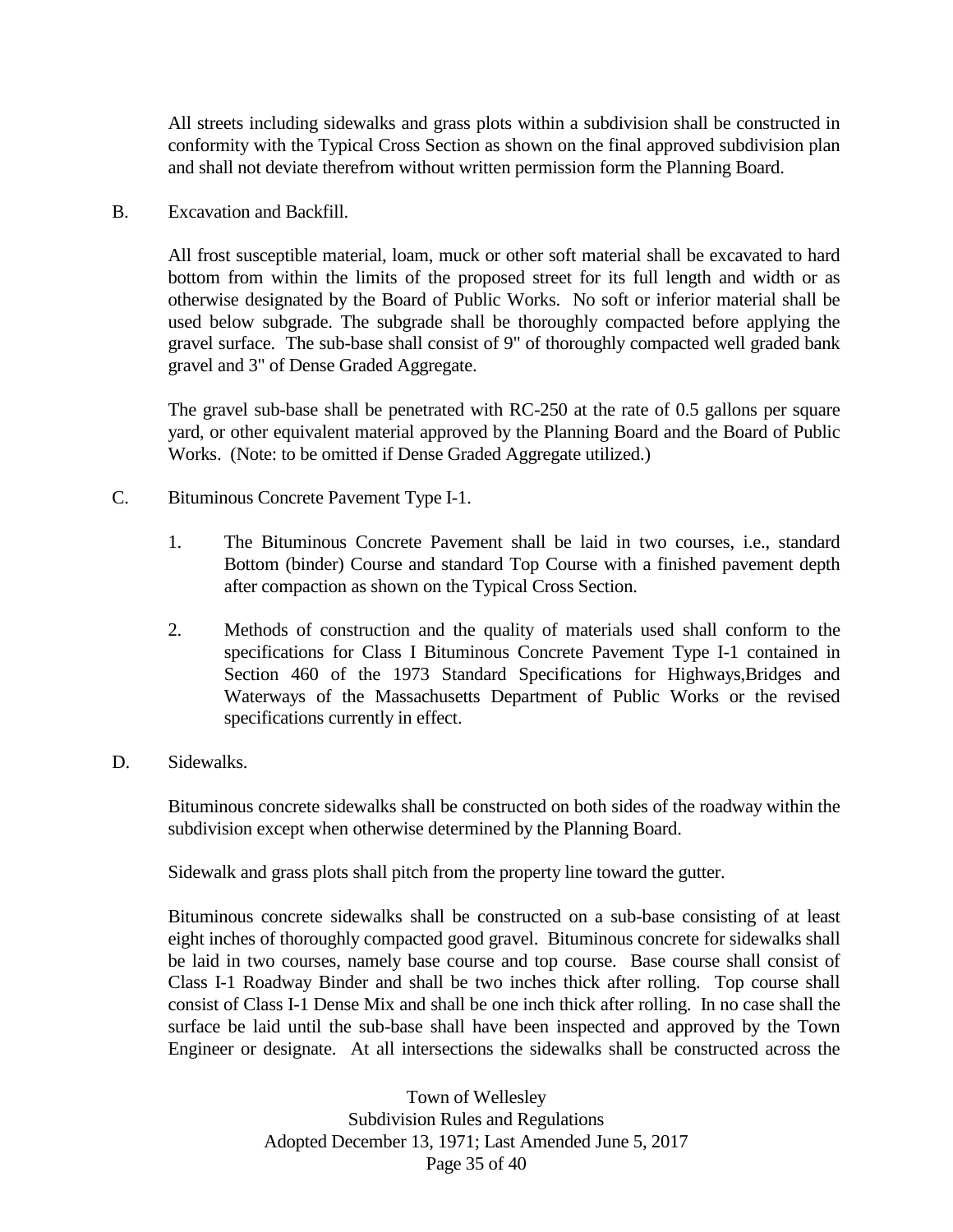grass plot to the edge of the traveled way. Chapter 83, Section 25, M.G.L., requires that slanted curbing shall be installed at all pedestrian crosswalks.

Slanted curbing shall be installed at all pedestrian crosswalks as required by Chapter 83, Section 25, M.G.L. The number and exact location of sidewalk ramps shall be determined by the Planning Board. Typical sidewalk Ramp Diagram is to be used as a guide in the construction of sidewalk ramps.

E. Driveway Aprons.

Driveway Aprons shall be constructed in the same manner as sidewalks with three inches of bituminous concrete after compaction. The elevations at the line of the back of sidewalk (Property Line) across a driveway shall be in relation to the roadway center line and gutter grades as shown on Typical Cross Section. The driveway grades shall be set so as to meet the required back line of the sidewalk. In no case shall the surface be laid until the sub-base shall have been inspected and approved by the Town Engineer or designate.

F. Curbing.

All ways within a subdivision shall have the gutter lines for their entire length curbed with bituminous concrete spill berm 2"-3" reveal installed in accordance with the requirements of the Board of Public Works;

the Planning Board shall require bituminous concrete curbing 4" (Cape Cod Type) or 6" reveal, where deemed necessary in order to protect the adjacent land from erosion, to facilitate cleaning, for traffic control, drainage control or to conform to abutting streets; when bituminous concrete curbing is specified it shall have polyester fiber added at the rate of 5 lbs. per ton;

the Planning Board shall require vertical granite curbing 6"x 18" at intersection roadway roundings, grades in excess of 6 per cent and other areas subject to abuse from heavy traffic, trucks and snow plows;

sloped granite curbing (4"x 12") shall be installed around cul-de-sac center landscaped islands.

Bituminous Concrete curbing shall not be laid until the sub-base has been inspected by the Town Engineer or designate.

Granite curb inlets conforming to the standards of the Board of Public Works shall be installed at the back gutter line of all catch basins,unless otherwise designated by the Planning Board and the Board of Public Works.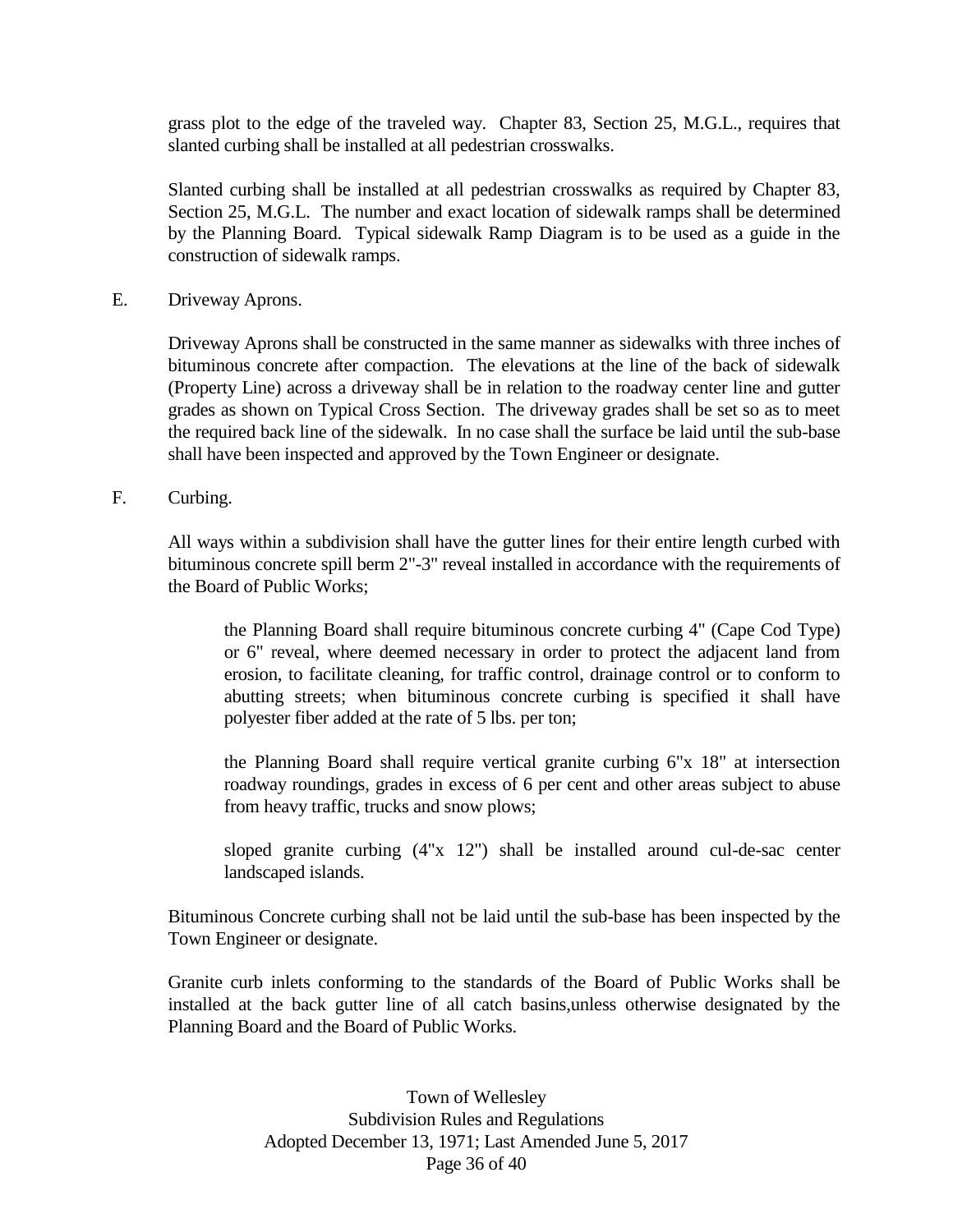#### G. Grass Plots.

All areas between the curb lines of the roadway and the inside lines of the required sidewalks shall be loamed to a depth of not less than eight inches of good quality loam, rolled and seeded in accordance with the standard requirements or specifications of the Board of Public works.

H. Sloping.

Unless otherwise directed by the Planning Board the area outside the street lines of a development shall be sloped at a rate not greater than 3 feet horizontally to 1 foot vertically to a point where it coincides with the surrounding ground. Loam shall be placed to a depth of 6 inches on all slopes and shall be seeded. When ledge is encountered in a cut section the slope ratio shall be 1 foot horizontally to 4 feet vertically.

I. Retaining Walls.

Where the final grade of the exterior street line is above or below the grade of the adjacent land by 4' or more, a retaining wall of stone, brick, reinforced concrete or other suitable material satisfactory to the Planning Board shall be constructed outside the street lines of a development in order to support the street or the adjacent land as the case may be. If reinforced concrete is used, the above ground portions shall be faced with brick, stone or exposed aggregate. The construction of retaining walls shall be in accordance with the standards of the Board of Public Works. Retaining walls shall be designed by a Registered Professional Engineer and shall be properly fenced as required pursuant to the State Building Code.

J. Street Signs.

The developer shall furnish and erect necessary signs to designate the name of each street in the development, said signs to conform with the design of those used by the Town. There shall also be placed on the same standard and immediately below the street sign, a sign of such size as the Board of Public Works may prescribe, reading "Private Way".

(Specifications, forms and other information relating to Street Signs maybe obtained at the office of the Town Engineer.)

K. Trees.

Existing trees should be preserved, wherever possible, to satisfy the street tree planting requirement provided that they are inspected and approved by the Superintendent of the Park and Tree Division.

> Town of Wellesley Subdivision Rules and Regulations Adopted December 13, 1971; Last Amended June 5, 2017 Page 37 of 40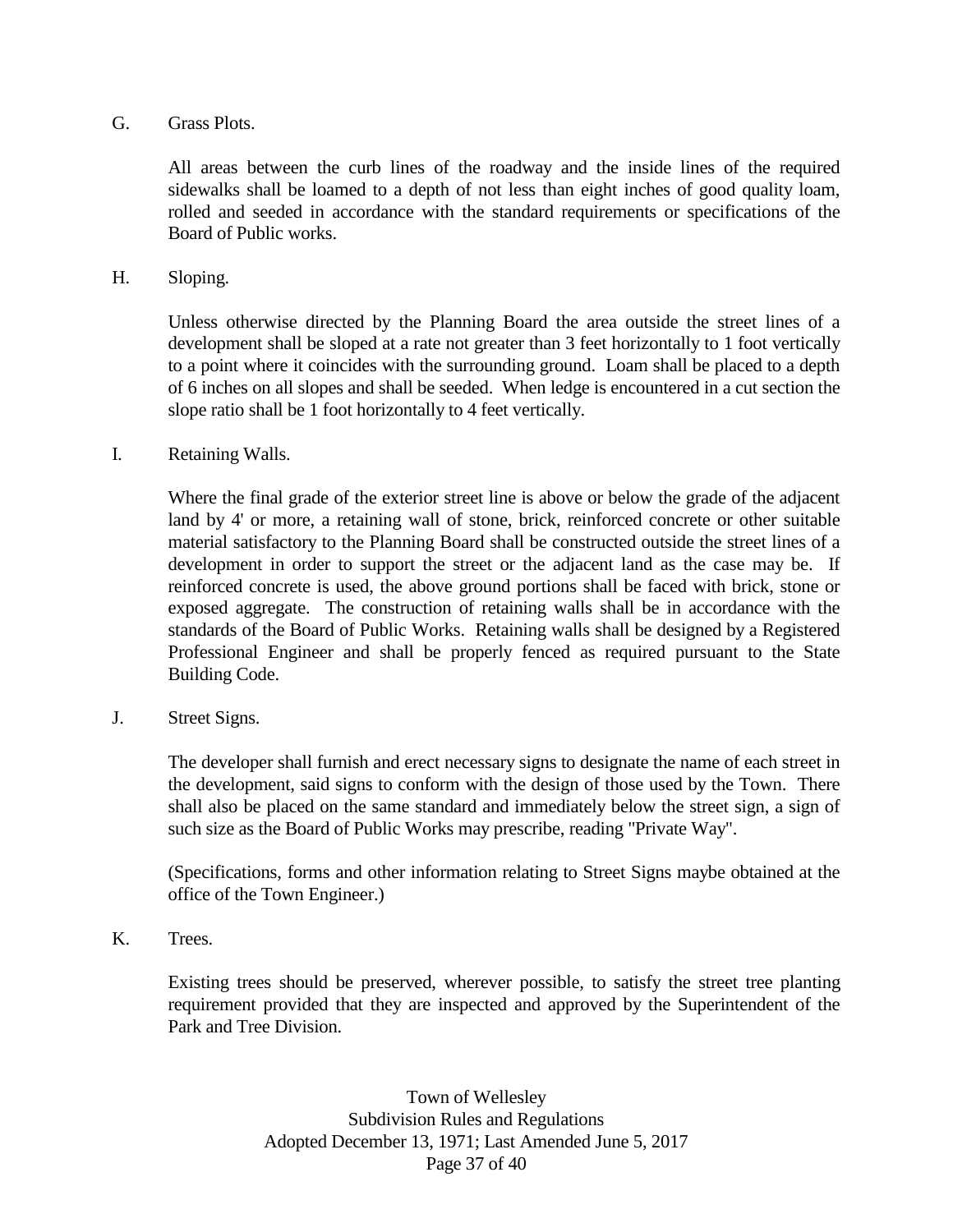Trees to be planted shall be at least 2 1/2 inches in trunk diameter (diameter at 4.5 feet above grade). The specie and variety of the types to be planted shall be approved by the Superintendent of the Park and Tree Division.

Required trees shall be certified to be in a healthy condition by the Superintendent of the Park and Tree Division at the time of final subdivision inspection. The developer shall guarantee each tree for a period of two years after planting and shall plant replacement trees if required by the Planning Board.

Street trees shall be planted or existing trees retained, as specified above, so that they are not more than 60 feet apart, not less than 4' and not more than 24' from the roadway pavement. It is the preference of the Planning Board that the required trees shall be planted between the roadway pavement and the sidewalk if the planting strip is at least 7 feet wide.

L. Monuments, Concrete or Granite Bounds.

Granite bounds of not less than  $6''$  x  $6''$  x  $42''$  with a  $3/8$  inch drill hole in the center, conforming to the standards of the Town of Wellesley Department of Public Works, shall be set on both sidelines at all angle points, at the beginning and end of all curves, and at all intersections. Such bounds shall be set in bank gravel with their tops at the proposed finished surface grade to the satisfaction of the Town Engineer and the Planning Board. Certification, in writing, shall be made by the Registered Professional Engineer or Registered Land Surveyor for the developer, to the Town Engineer and to the Planning Board that, as determined, by a survey after completion of construction, the bounds have been properly set in accordance with the approved plan and Rules and Regulations of the Planning Board. Tie sketches to Bound Points shall be furnished to the Planning Board and to the Town Engineer on 8 1/2" x 11" sheets of paper with a suitable Title Block.

M. Work Notification to Town Departments.

The Planning Director and the Town Engineer shall be separately notified at least 24 hours prior to the commencement of any of the following work:

- 1. Installation of storm drainage facilities.
- 2. Installation of water and sanitary sewer facilities.
- 3. Placing of material for sub-base.
- 4. Excavation for electric underground distribution system.
- 5. Application of gravel in or above sub-base.
- 6. Laying of Bituminous Concrete Bottom Course.
- 7. Laying of Bituminous Concrete Top Course.
- 8. Installation of curbing and curb inlets.
- 9. Spreading of gravel in sidewalks.
- 10. Laying of Bituminous Concrete for sidewalks and aprons.
- 11. Spreading of loam for grass plots.

Town of Wellesley

Subdivision Rules and Regulations

Adopted December 13, 1971; Last Amended June 5, 2017

Page 38 of 40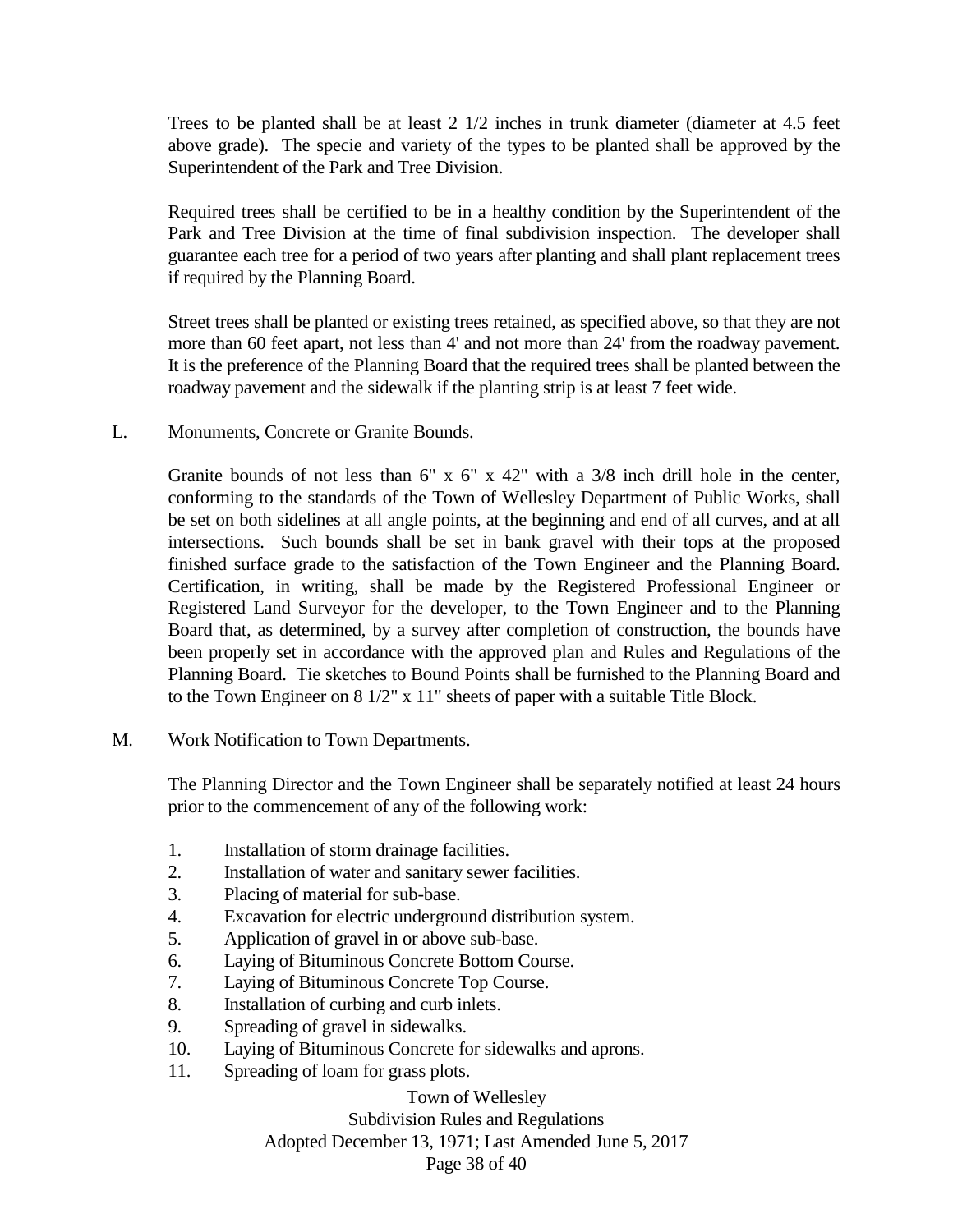- 12. Grading of slopes.
- 13. Construction of retaining walls.
- 14. Setting of bounds.

Superintendent of Parks shall be notified prior to tree planting. If any of the above designated work is commenced without proper notification being given as specified, such work shall be performed at the risk of the developer or owner. All supervision, inspection, furnishing line and grades, etc., performed by the Town Engineer or designate shall be at the expense of the developer. Subdivision bonds will not be released until all such expenses have been paid to the department concerned.

The Planning Board and the Town Engineer shall be notified of the name, address and telephone number of all contractors and sub-contractors performing all work covered under signed subdivision plans.

N. Delays in Construction.

When any delay in completion of the construction of streets is anticipated in portions of a subdivision where houses are completed and occupied, the subdivider may by required to construct certain portions of roads to the extent at least of grading the sub-base, installing catch basin frames and manhole covers to a temporary grade, and penetrating the gravel with 0.5 gallon per square yard of RC-250 to provide a temporary passable surface for the abutters.

#### SECTION VIII. ADMINISTRATION.

A. Filing of Plans in Registry of Deeds or in Land Court.

All plans must be prepared in accordance with the requirement of the Registry of Deeds or Land Court and the Wellesley Planning Board.

Approval of all subdivisions are subject to the condition that, unless an appeal has been taken from such approval as provided by Chapter 41, Section 81-BB, M.G.L., the subdivider will record the subdivision plan in the Norfolk County Registry of Deeds of Dedham or the Land Court within six months from date of its approval and certify to the Planning Board, in writing, within six months from date of approval that said plan has been so recorded and filed with the Registry of Deeds at Dedham or the Land Court giving Date Recorded, Plan, Book and Page Number or Certificate Number. Failure to file said plan shall render any approval null and void.

B. Waiver of Compliance.

The Planning Board may, in a particular case where such action is in the public interest and not inconsistent with the intent and purpose of the Subdivision Control Law, waive strict compliance with these Rules and Regulations.

> Town of Wellesley Subdivision Rules and Regulations Adopted December 13, 1971; Last Amended June 5, 2017 Page 39 of 40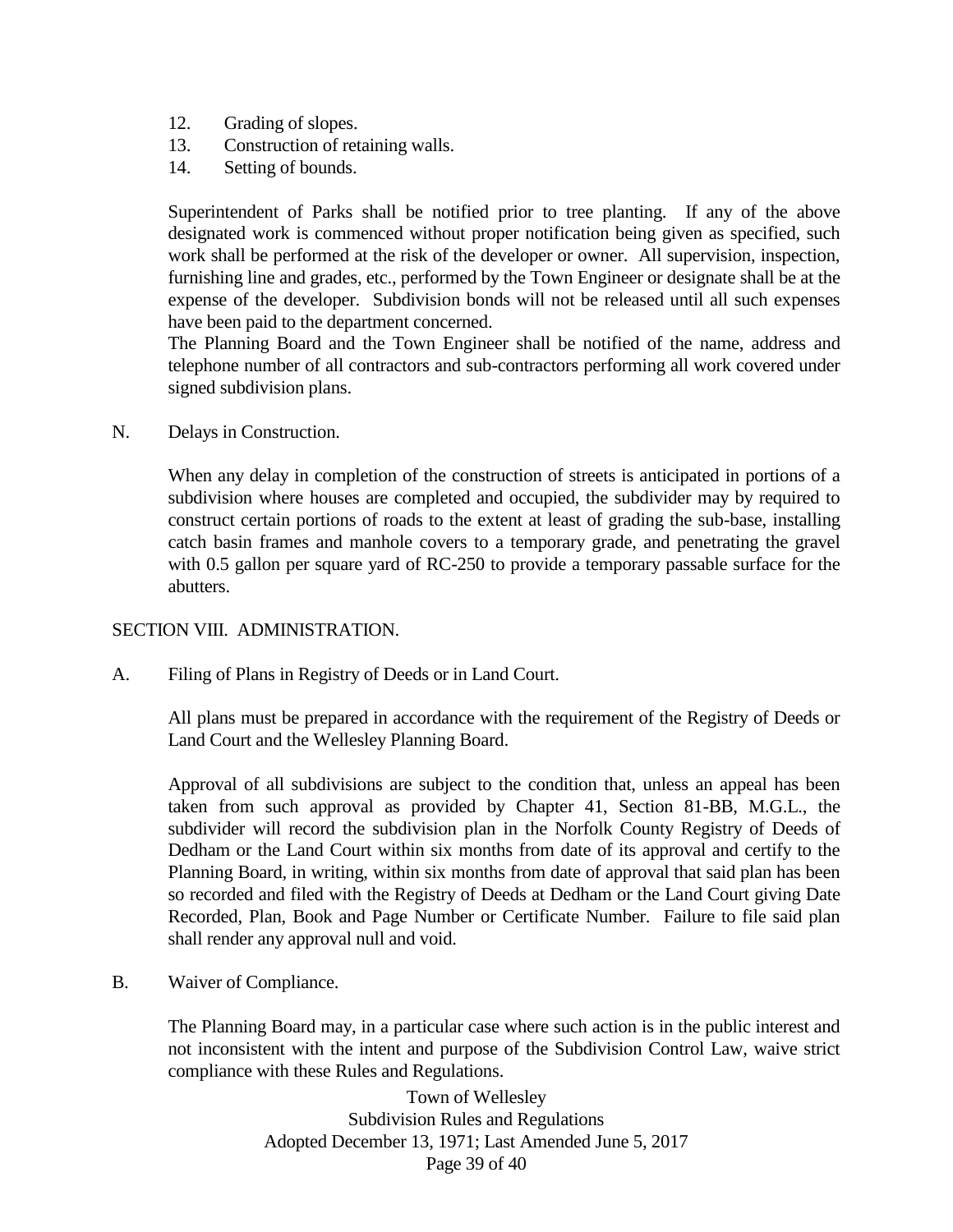C. Modifications to Approval.

No changes or alterations shall be made to any aspect of an approved Definitive Plan without resubmission for approval of the Planning Board in accordance with Chapter 41, Sections 81-O and 81-W, M.G.L.

D. Subdivision Control Law.

For matters not covered by these Rules and Regulations, reference is made to Chapter 41, Sections 81K-81GG inclusive, M.G.L. and acts in amendments thereof, in addition thereto or in substitution therefor.

E. Acceptance of Streets.

The approval of a plan by the Planning Board does not automatically make any street shown on such a plan a public way. Street acceptance by the Town shall be subject to compliance with the pertinent provisions of the Massachusetts General Laws and Bylaws of the Town of Wellesley.

Street Acceptance Plans in accordance with IV., B., 7. above shall be submitted to the Planning Board, the Engineering Division and the Office of the Board of Selectmen for review not less than 30 days prior to the Warrant closing date for consideration at a Town Meeting.

#### SECTION IX. SEVERABILITY

The invalidity of any section or provision of these Rules and Regulations shall not affect the validity of any other section or provision.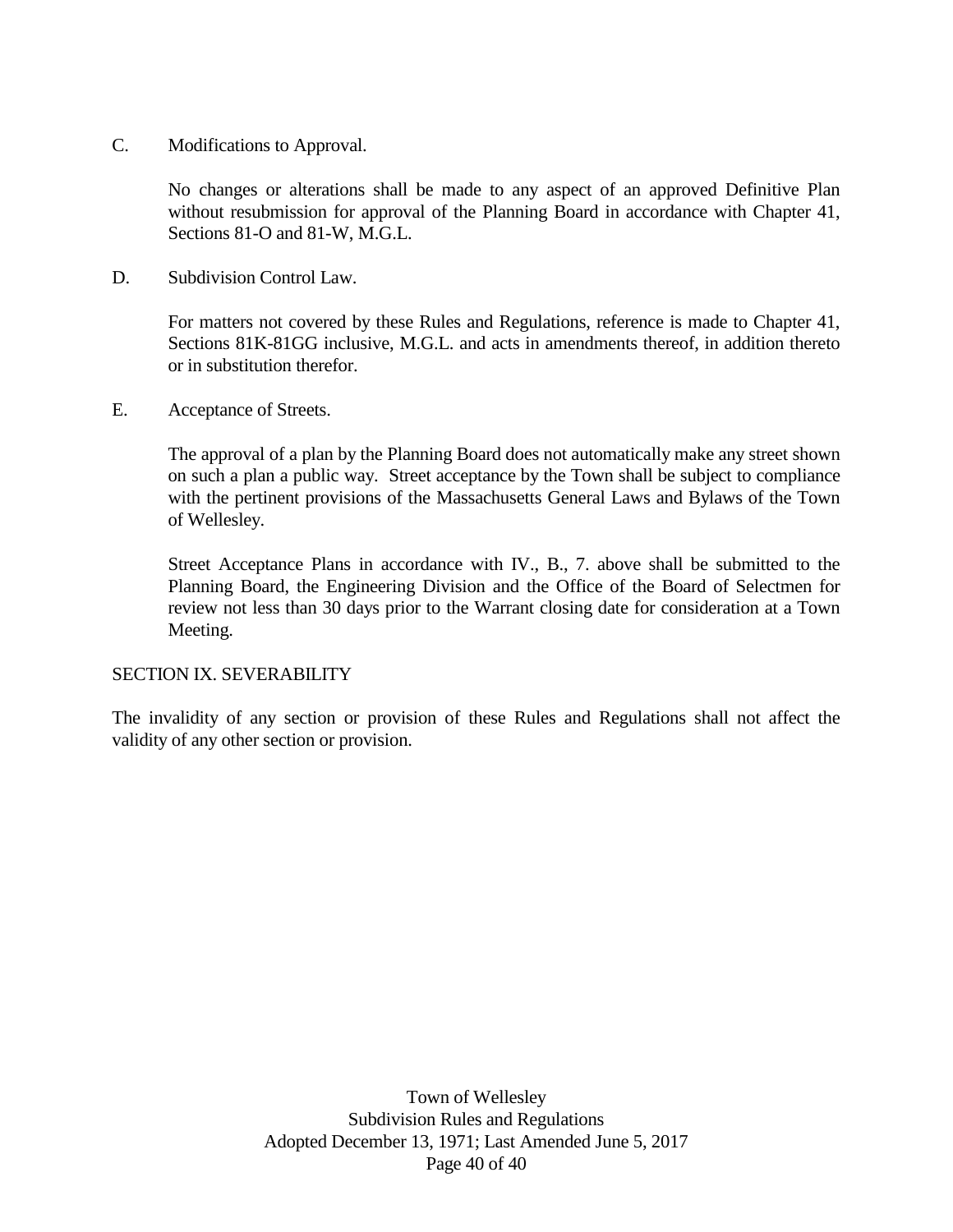## *A*

| approval 4, 5, 8, 10, 11, 13, 14, 15, 21, 24, |  |
|-----------------------------------------------|--|
| 25, 26, 27, 28, 29, 35, 42, 43                |  |

## *B*

## *C*

## *D*

## *E*

| easements  9, 12, 15, 16, 25, 26, 31, 32, 33 |  |  |  |
|----------------------------------------------|--|--|--|
|                                              |  |  |  |
|                                              |  |  |  |
|                                              |  |  |  |

## *F*

```
frontage ................................................... 5, 7
```
## *G*

|            | grade 12, 18, 20, 29, 30, 31, 32, 34, 36, 37, |
|------------|-----------------------------------------------|
| 40, 41, 42 |                                               |
|            | grading  16, 17, 18, 26, 32, 34, 42           |
|            |                                               |
|            |                                               |
| H          |                                               |

| $\boldsymbol{I}$ |  |
|------------------|--|
|                  |  |

## *L*

lot . 5, 7, 8, 13, 14, 16, 17, 19, 25, 26, 29, 32, 33, 35

#### *M*

|--|--|--|--|--|--|

## *N*

natural features.................................... 17, 33

## *P*

| profile 11, 12, 13, 16, 18, 24, 26, 34 |  |
|----------------------------------------|--|
|                                        |  |
|                                        |  |

## *R*

## *S*

| sanitary sewer 6, 16, 19, 31, 32, 34, 36, 41     |
|--------------------------------------------------|
|                                                  |
|                                                  |
| sidewalks 18, 37, 38, 39, 41                     |
|                                                  |
|                                                  |
|                                                  |
| storm drain . 6, 12, 16, 19, 20, 25, 30, 31, 33, |
| 34, 36, 41                                       |
|                                                  |
| storm drains 12, 19, 20, 25, 33, 34              |
|                                                  |
|                                                  |
|                                                  |
|                                                  |
|                                                  |
|                                                  |
|                                                  |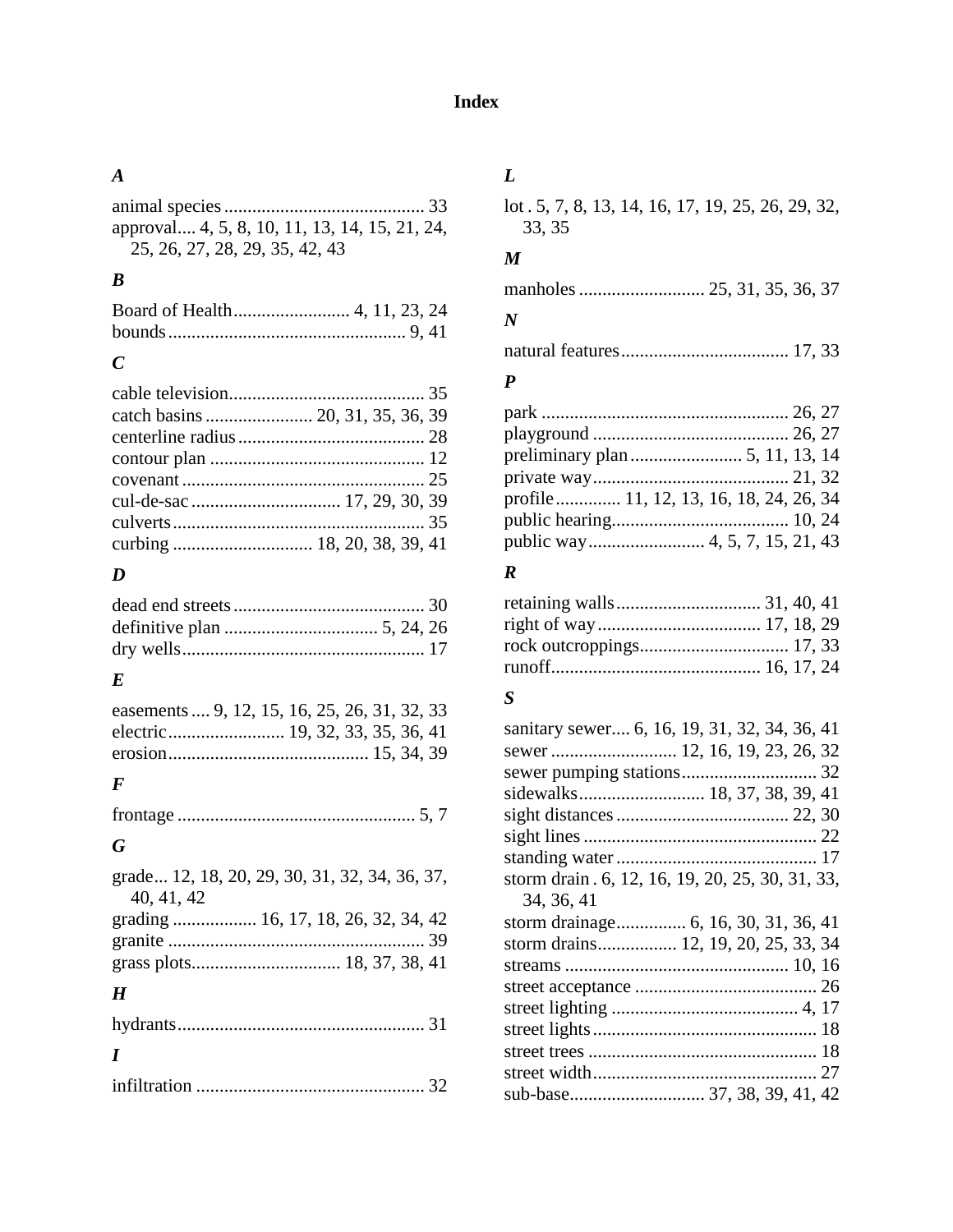# *T*

| Town Engineer 18, 19, 20, 34, 35, 36, 38, 39, |  |
|-----------------------------------------------|--|
| 40, 41, 42                                    |  |
|                                               |  |
| trees 12, 17, 20, 27, 33, 34, 35, 40          |  |
|                                               |  |
|                                               |  |

# *V*

## *W*

| water. 4, 5, 12, 16, 17, 19, 23, 25, 31, 33, 34, |  |
|--------------------------------------------------|--|
| 36, 41                                           |  |
|                                                  |  |
|                                                  |  |
| Wellesley Municipal Light Plant  16, 32, 37      |  |
|                                                  |  |

# *Z*